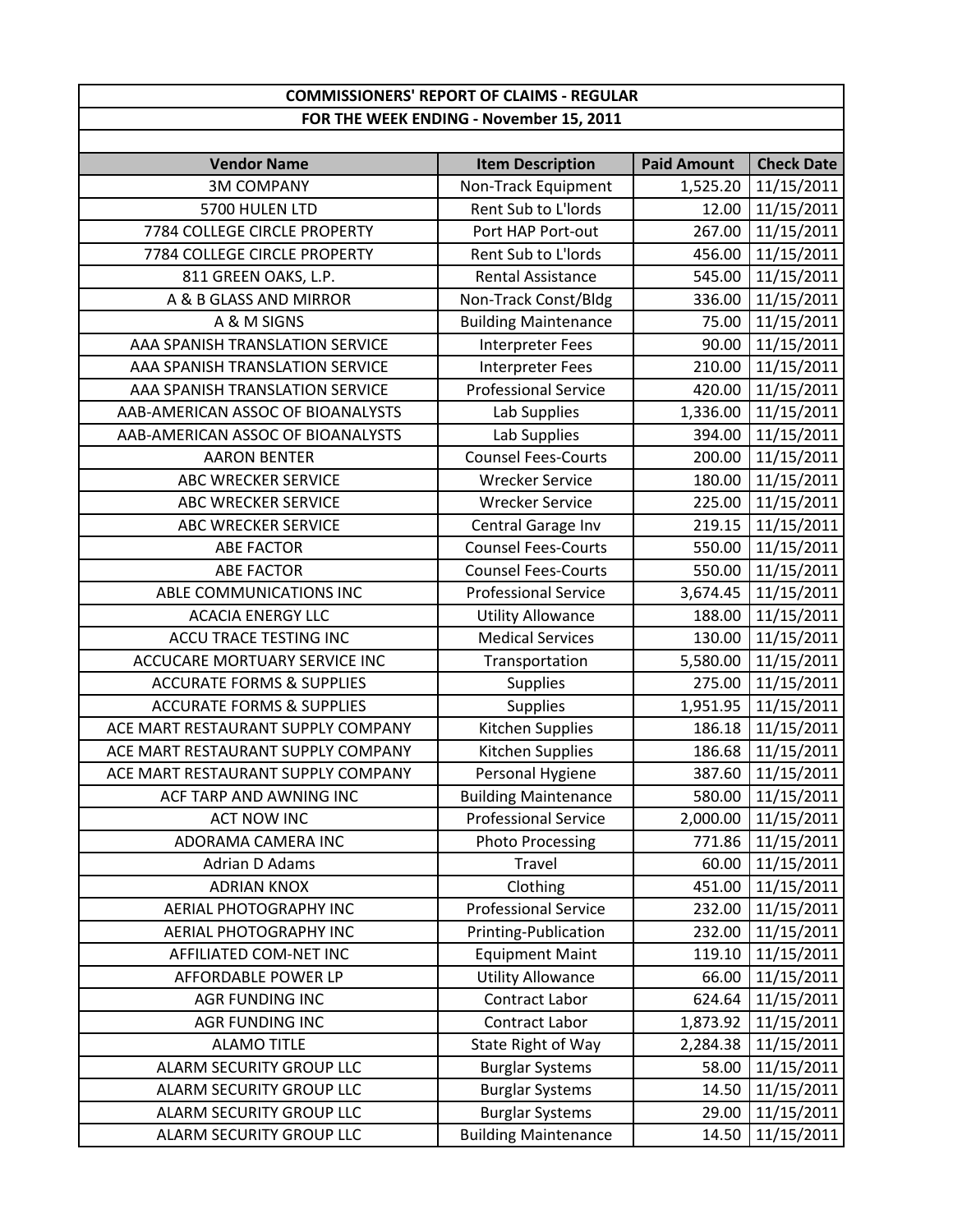| ALARM SECURITY GROUP LLC          | <b>Building Maintenance</b> | 14.50     | 11/15/2011 |
|-----------------------------------|-----------------------------|-----------|------------|
| ALARM SECURITY GROUP LLC          | <b>Building Maintenance</b> | 14.50     | 11/15/2011 |
| ALARM SECURITY GROUP LLC          | <b>Building Maintenance</b> | 14.50     | 11/15/2011 |
| ALARM SECURITY GROUP LLC          | <b>Burglar Systems</b>      | 14.50     | 11/15/2011 |
| ALARM SECURITY GROUP LLC          | <b>Burglar Systems</b>      | 18.50     | 11/15/2011 |
| ALARM SECURITY GROUP LLC          | <b>Building Maintenance</b> | 14.50     | 11/15/2011 |
| ALARM SECURITY GROUP LLC          | <b>Burglar Systems</b>      | 33.00     | 11/15/2011 |
| ALARM SECURITY GROUP LLC          | <b>Building Maintenance</b> | 217.50    | 11/15/2011 |
| ALBERTSONS #4189                  | Food/Hygiene Assist         | 17.00     | 11/15/2011 |
| ALEMEDA VILLAS LP                 | Rent Sub to L'Iords         | 133.00    | 11/15/2011 |
| ALL AMERICA TITLE SERVICES INC    | <b>Professional Service</b> | 675.00    | 11/15/2011 |
| ALL AMERICAN POLY CORPORATION     | Parts and Supplies          | 1,113.50  | 11/15/2011 |
| ALLCHEM MANUFACTURING INC         | Parts and Supplies          | 404.30    | 11/15/2011 |
| <b>ALLEN &amp; WEAVER PC</b>      | Counsel Fees - CPS          | 100.00    | 11/15/2011 |
| <b>ALLIED COURT REPORTERS</b>     | <b>Professional Service</b> | 2,383.92  | 11/15/2011 |
| <b>ALLIED COURT REPORTERS</b>     | Reporter's Records          | 652.00    | 11/15/2011 |
| <b>ALLIED ELECTRONICS</b>         | Parts and Supplies          | (29.73)   | 11/15/2011 |
| <b>ALLIED ELECTRONICS</b>         | Parts and Supplies          | 602.76    | 11/15/2011 |
| <b>ALLIED WASTE SERVICES</b>      | <b>Disposal Service</b>     | 131.54    | 11/15/2011 |
| <b>ALLIED WASTE SERVICES</b>      | <b>Disposal Service</b>     | 192.07    | 11/15/2011 |
| <b>ALVIN T CAIN</b>               | State Right of Way          | 31,000.00 | 11/15/2011 |
| <b>AMANDA STOFFELS</b>            | Clothing                    | 335.55    | 11/15/2011 |
| <b>AMBIT ENERGY LLC</b>           | <b>Utility Allowance</b>    | (10.00)   | 11/15/2011 |
| <b>AMBIT ENERGY LLC</b>           | <b>Utility Allowance</b>    | (10.00)   | 11/15/2011 |
| <b>AMBIT ENERGY LLC</b>           | <b>Utility Assistance</b>   | 352.18    | 11/15/2011 |
| AMERICAN RESIDENTIAL SERVICES LLC | <b>Building Maintenance</b> | 383.00    | 11/15/2011 |
| AMERICAN SOCIETY FOR MICROBIOLOGY | <b>Dues</b>                 | 176.00    | 11/15/2011 |
| <b>AMY SHORTES</b>                | <b>Restitution Payable</b>  | 6.50      | 11/15/2011 |
| <b>ANCHOR FENCE</b>               | Non-Track Const/Bldg        | 4,609.00  | 11/15/2011 |
| ANGELA CAUDURO                    | Rent Sub to L'Iords         | 1,002.00  | 11/15/2011 |
| <b>ANN LAWLER</b>                 | <b>Counsel Fees-Courts</b>  | 175.00    | 11/15/2011 |
| ANTHONY AMOAKO ADDAE              | Rent Sub to L'Iords         | 800.00    | 11/15/2011 |
| <b>ANTHONY GREEN</b>              | Counsel Fees-Juv            | 100.00    | 11/15/2011 |
| <b>ANTIGUA PROPERTIES LP</b>      | <b>Rental Assistance</b>    | 399.00    | 11/15/2011 |
| ANTOINETTE R MCGARRAHAN           | Psych Exam/Testimony        | 1,954.00  | 11/15/2011 |
| APPLIED OPERATIONS SECURITY       | <b>Security Contract</b>    | 10,118.40 | 11/15/2011 |
| ARAMARK UNIFORM SERVICES INC      | <b>Graphics Inventory</b>   | 12.00     | 11/15/2011 |
| ARAMARK UNIFORM SERVICES INC      | <b>Custodian Services</b>   | 13.75     | 11/15/2011 |
| ARAMARK UNIFORM SERVICES INC      | <b>Custodian Services</b>   | 10.00     | 11/15/2011 |
| ARAMARK UNIFORM SERVICES INC      | <b>Custodian Services</b>   | 7.50      | 11/15/2011 |
| ARAMARK UNIFORM SERVICES INC      | <b>Custodian Services</b>   | 33.00     | 11/15/2011 |
| ARAMARK UNIFORM SERVICES INC      | <b>Custodian Services</b>   | 33.30     | 11/15/2011 |
| ARAMARK UNIFORM SERVICES INC      | <b>Custodian Services</b>   | 73.00     | 11/15/2011 |
| ARAMARK UNIFORM SERVICES INC      | <b>Custodian Services</b>   | 16.00     | 11/15/2011 |
| ARAMARK UNIFORM SERVICES INC      | <b>Custodian Services</b>   | 21.00     | 11/15/2011 |
| ARAMARK UNIFORM SERVICES INC      | <b>Custodian Services</b>   | 9.00      | 11/15/2011 |
| ARAMARK UNIFORM SERVICES INC      | <b>Equipment Rentals</b>    | 153.80    | 11/15/2011 |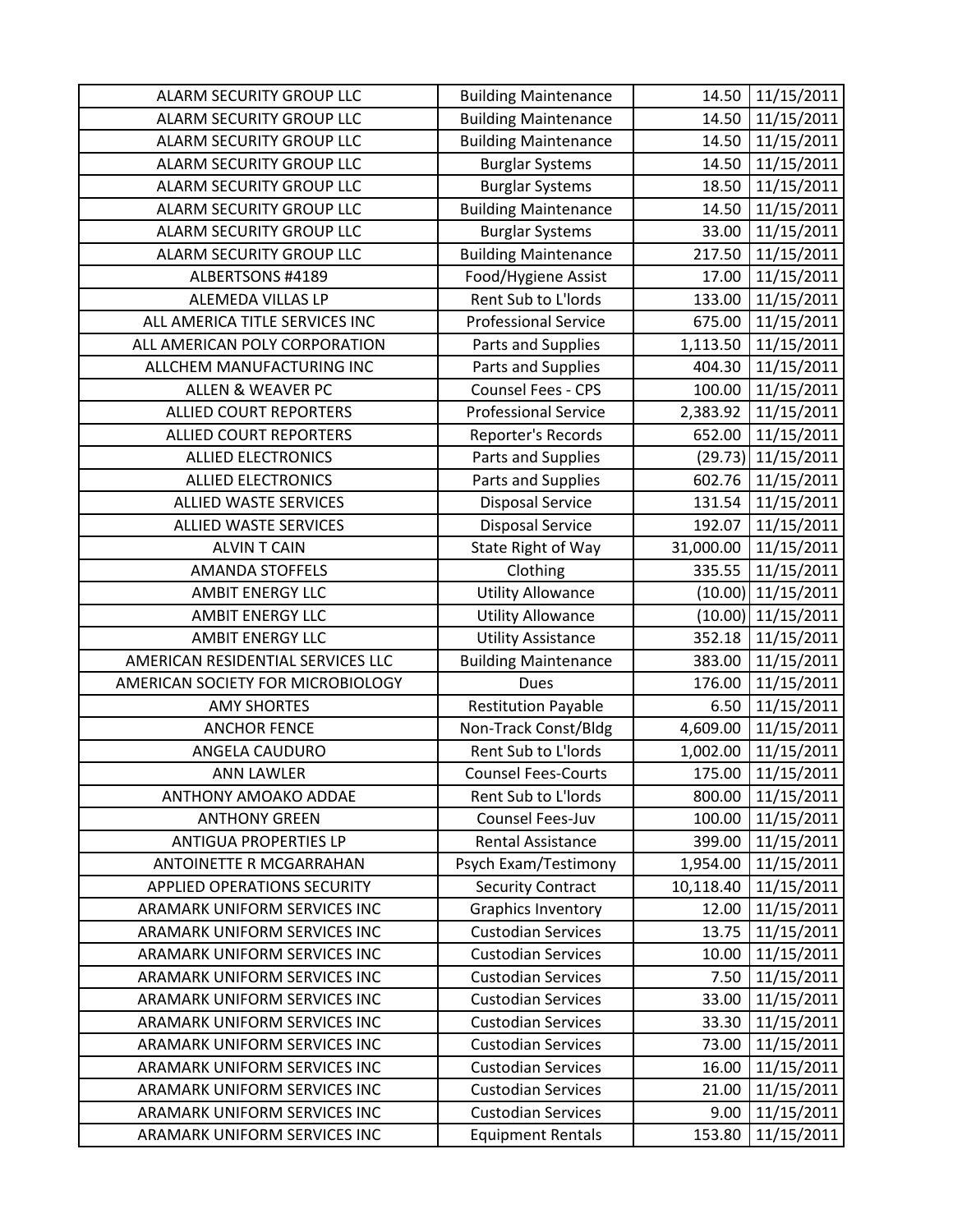| ARAMARK UNIFORM SERVICES INC       | <b>Building Maintenance</b> | 22.75     | 11/15/2011              |
|------------------------------------|-----------------------------|-----------|-------------------------|
| ARAMARK UNIFORM SERVICES INC       | <b>Building Maintenance</b> | 41.90     | 11/15/2011              |
| ARC/ AUSTIN RIBBON & COMPUTER      | Non-Track Equipment         | 1,224.30  | 11/15/2011              |
| ARC/ AUSTIN RIBBON & COMPUTER      | Non-Track Equipment         | 51.81     | 11/15/2011              |
| ARC/ AUSTIN RIBBON & COMPUTER      | Capital Outlay-Compu        | 12,525.00 | 11/15/2011              |
| ARC/ AUSTIN RIBBON & COMPUTER      | Capital Outlay-Low V        | 4,309.43  | 11/15/2011              |
| ARC/ AUSTIN RIBBON & COMPUTER      | Non-Track Equipment         | 211.47    | 11/15/2011              |
| <b>ARCHIE'S GARDENLAND</b>         | Supplies                    | 1,056.16  | 11/15/2011              |
| <b>ARCHIVE SUPPLIES INC</b>        | <b>Graphics Inventory</b>   | 322.48    | $\overline{11/15/2011}$ |
| <b>ARCHIVE SUPPLIES INC</b>        | <b>Graphics Inventory</b>   | 484.08    | 11/15/2011              |
| <b>ARLENE MENCHACA</b>             | Clothing                    | 96.47     | 11/15/2011              |
| ARLINGTON CHAMBER OF COMMERCE      | <b>Meeting Expenses</b>     | 35.00     | 11/15/2011              |
| ARLINGTON HOUSING AUTHORITY        | Port HAP Port-out           | 63.00     | 11/15/2011              |
| ARLINGTON HOUSING AUTHORITY        | Port Admin Fee Expen        | (42.87)   | 11/15/2011              |
| ARLINGTON I.S.D.                   | <b>Other Payable</b>        | 2,923.16  | 11/15/2011              |
| <b>ARLINGTON WATER UTILITIES</b>   | Water                       | 26.15     | 11/15/2011              |
| <b>ARLINGTON WATER UTILITIES</b>   | Water                       | 17.43     | 11/15/2011              |
| <b>ARLINGTON WATER UTILITIES</b>   | Water                       | 112.08    | 11/15/2011              |
| ARROW BOLT & SUPPLY CO             | Parts and Supplies          | 439.18    | 11/15/2011              |
| ARROW MAGNOLIA CO                  | Parts and Supplies          | 417.14    | 11/15/2011              |
| ARROW MAGNOLIA CO                  | Parts and Supplies          | 599.95    | 11/15/2011              |
| ARTHUR WEINMAN ARCHITECTS          | <b>Professional Service</b> | 5,998.65  | 11/15/2011              |
| ARTHUR WEINMAN ARCHITECTS          | <b>Professional Service</b> | 5,347.94  | 11/15/2011              |
| ASH GROVE TEXAS LP                 | <b>Base Stab Materials</b>  | 4,646.43  | 11/15/2011              |
| ASSOCIATED TIME INSTRUMENTS CO INC | <b>Equipment Maint</b>      | 182.10    | 11/15/2011              |
| AT&T                               | Telephone-Basic             | 65.43     | 11/15/2011              |
| AT&T                               | Data Transmiss Line         | 645.24    | 11/15/2011              |
| AT&T                               | <b>Data Transmiss Line</b>  | 114.07    | 11/15/2011              |
| AT&T                               | Telephone-Basic             | 634.72    | 11/15/2011              |
| AT&T                               | <b>Data Transmiss Line</b>  | 385.40    | 11/15/2011              |
| AT&T                               | Telephone-Basic             | 56,254.33 | 11/15/2011              |
| AT&T                               | Telephone-Basic             | 105.83    | 11/15/2011              |
| AT&T                               | Data Transmiss Line         | 20,445.40 | 11/15/2011              |
| AT&T                               | Telephone-Texan             | 32.92     | 11/15/2011              |
| AT&T                               | Telephone-Basic             | 158.84    | 11/15/2011              |
| AT&T                               | Data Transmiss Line         | 239.50    | 11/15/2011              |
| AT&T                               | Data Transmiss Line         | 1,295.24  | 11/15/2011              |
| AT&T                               | Telephone-Basic             | 62.54     | 11/15/2011              |
| ATC FREIGHTLINER GROUP             | Parts and Supplies          | 21.63     | 11/15/2011              |
| ATC FREIGHTLINER GROUP             | Parts and Supplies          | 147.42    | 11/15/2011              |
| <b>ATMOS ENERGY CORP</b>           | Gas                         | 38.37     | 11/15/2011              |
| <b>ATMOS ENERGY CORP</b>           | Gas                         | 24.78     | 11/15/2011              |
| <b>ATMOS ENERGY CORP</b>           | Gas                         | 94.63     | 11/15/2011              |
| <b>ATMOS ENERGY CORP</b>           | Gas                         | 2,127.30  | 11/15/2011              |
| <b>ATMOS ENERGY CORP</b>           | Gas                         | 198.24    | 11/15/2011              |
| <b>ATMOS ENERGY CORP</b>           | Gas                         | 37.20     | 11/15/2011              |
| <b>ATTICUS J GILL</b>              | <b>Counsel Fees-Courts</b>  | 550.00    | 11/15/2011              |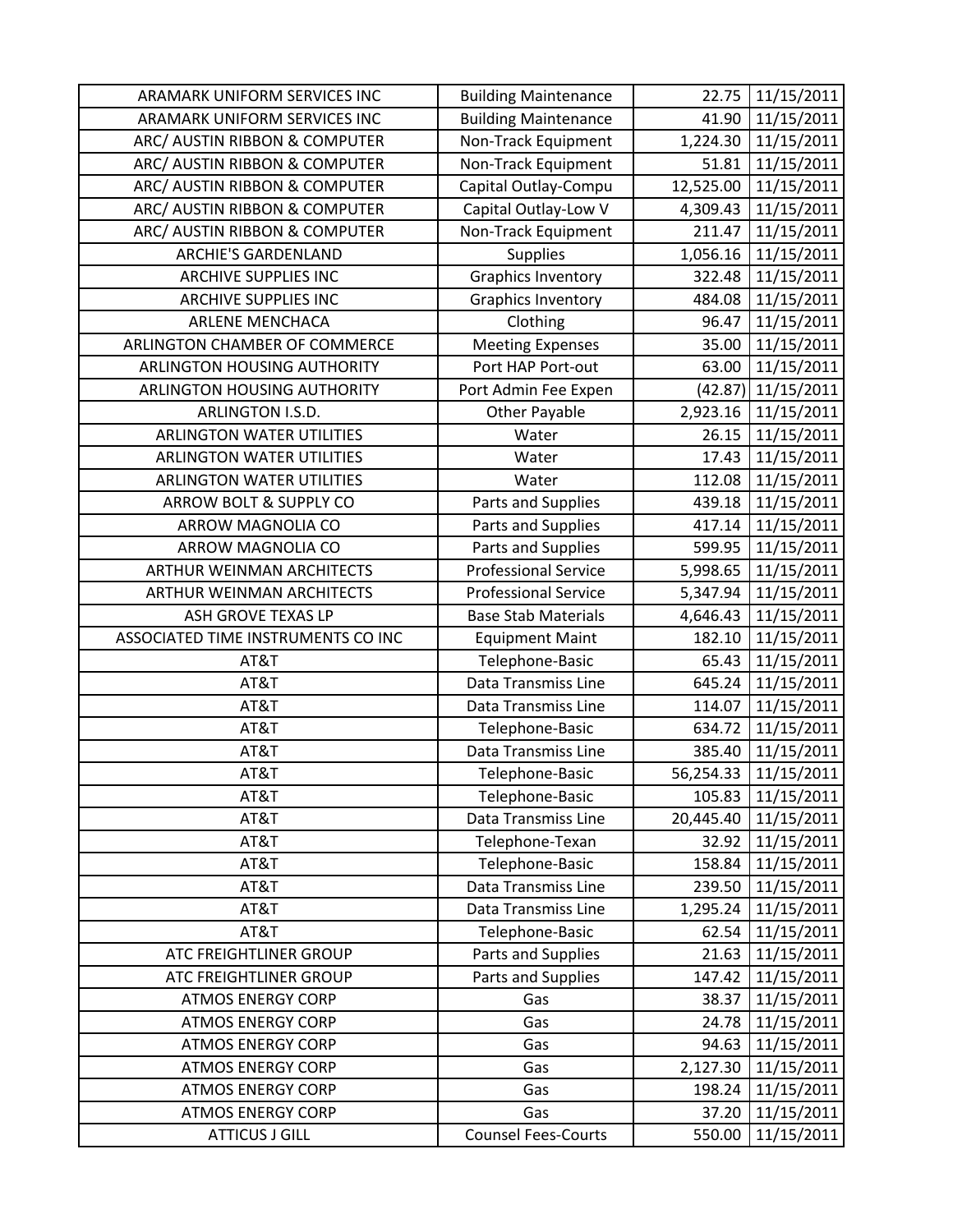| AUTO DAMAGE APPRAISERS OF TEXAS          | <b>Professional Service</b> | 285.00   | 11/15/2011 |
|------------------------------------------|-----------------------------|----------|------------|
| <b>AUTOMATIC SPRINKLER OF TEXAS</b>      | <b>Building Maintenance</b> | 2,095.00 | 11/15/2011 |
| <b>AUTOMATIC SPRINKLER OF TEXAS</b>      | <b>Building Maintenance</b> | 1,400.00 | 11/15/2011 |
| <b>AUTONATION FORT WORTH MOTORS</b>      | Central Garage Inv          | 396.76   | 11/15/2011 |
| AUTO-SAN                                 | <b>Building Maintenance</b> | 688.50   | 11/15/2011 |
| AUTO-SAN                                 | <b>Building Maintenance</b> | 99.00    | 11/15/2011 |
| <b>AUTO-SAN</b>                          | <b>Building Maintenance</b> | 64.50    | 11/15/2011 |
| <b>AUTO-SAN</b>                          | <b>Custodian Services</b>   | 162.00   | 11/15/2011 |
| <b>B &amp; H PHOTO VIDEO</b>             | <b>Building Maintenance</b> | 3,804.00 | 11/15/2011 |
| <b>B &amp; H PHOTO VIDEO</b>             | <b>Supplies</b>             | 24.88    | 11/15/2011 |
| <b>BAKER AND DAMERON LLC</b>             | <b>Counsel Fees-Courts</b>  | 400.00   | 11/15/2011 |
| <b>BALANCE FORENSIC &amp; GENERAL</b>    | Psych Exam/Testimony        | 400.00   | 11/15/2011 |
| <b>BALL &amp; HASE PC</b>                | <b>Counsel Fees-Courts</b>  | 450.00   | 11/15/2011 |
| <b>BANKSTON FORD OF SOUTH FORT WORTH</b> | Central Garage Inv          | 1,615.17 | 11/15/2011 |
| BANKSTON FORD OF SOUTH FORT WORTH        | Central Garage Inv          | 568.87   | 11/15/2011 |
| <b>BANKSTON FORD OF SOUTH FORT WORTH</b> | Parts and Supplies          | 2,126.98 | 11/15/2011 |
| <b>BARNES AND NOBLE BOOKSELLERS</b>      | Education                   | 579.00   | 11/15/2011 |
| <b>BARNES AND NOBLE BOOKSELLERS</b>      | <b>Supplies</b>             | 20.72    | 11/15/2011 |
| <b>BARNES AND NOBLE BOOKSELLERS</b>      | Education                   | 1,737.00 | 11/15/2011 |
| <b>BARNES PROX LAW PLLC</b>              | Counsel Fees - CPS          | 100.00   | 11/15/2011 |
| <b>BARNEY HOLLAND OIL COMPANY</b>        | Fuel                        | 46.21    | 11/15/2011 |
| BARNEY HOLLAND OIL COMPANY               | Fuel                        | 2,323.14 | 11/15/2011 |
| BARNEY HOLLAND OIL COMPANY               | Fuel                        | 1,499.55 | 11/15/2011 |
| BARNEY HOLLAND OIL COMPANY               | Fuel                        | 688.41   | 11/15/2011 |
| <b>Barton D Miller</b>                   | Travel                      | 153.88   | 11/15/2011 |
| <b>BASECOM INC</b>                       | <b>Building Maintenance</b> | 3,577.48 | 11/15/2011 |
| <b>BATON ROUGE HOUSING AUTHORITY</b>     | Port HAP Port-out           | 1,988.00 | 11/15/2011 |
| <b>BATON ROUGE HOUSING AUTHORITY</b>     | Port Admin Fee Expen        | 85.74    | 11/15/2011 |
| BAUMGARDNER FUNERAL HOME                 | <b>County Burials</b>       | 330.00   | 11/15/2011 |
| <b>BAYTECH SUPPLY INC</b>                | <b>Building Maintenance</b> | 1,313.20 | 11/15/2011 |
| BEARDEN INVESTIGATIVE AGENCY             | Investigative               | 500.00   | 11/15/2011 |
| BEHAVIORAL MEASURES AND FORENSIC         | Polygraph                   | 850.00   | 11/15/2011 |
| <b>BEN LEONARD PLLC</b>                  | <b>Counsel Fees-Courts</b>  | 450.00   | 11/15/2011 |
| BEST BUY GOV LLC                         | <b>Supplies</b>             | 596.77   | 11/15/2011 |
| <b>BEST BUY GOV LLC</b>                  | Non-Track Equipment         | 344.51   | 11/15/2011 |
| <b>BEST BUY GOV LLC</b>                  | Non-Track Equipment         | 527.56   | 11/15/2011 |
| <b>BETH KELLER</b>                       | Clothing                    | 200.00   | 11/15/2011 |
| <b>BETTY HAWKINS</b>                     | Clothing                    | 57.12    | 11/15/2011 |
| BIG BROTHERS BIG SISTERS OF NORTH T      | <b>Subrecipient Service</b> | 2,977.94 | 11/15/2011 |
| <b>BINSWANGER GLASS</b>                  | <b>Building Maintenance</b> | 224.62   | 11/15/2011 |
| BJS 600 W PIONEER PKWY LLC               | Rental Assistance           | 953.79   | 11/15/2011 |
| BJS 600 W PIONEER PKWY LLC               | <b>Utility Assistance</b>   | 58.81    | 11/15/2011 |
| <b>BLAKE BURNS</b>                       | <b>Counsel Fees-Courts</b>  | 350.00   | 11/15/2011 |
| <b>BLAKE BURNS</b>                       | Counsel Fees-Juv            | 200.00   | 11/15/2011 |
| <b>BOB BARKER</b>                        | Sheriff Inventory           | 4,088.00 | 11/15/2011 |
| <b>BOB DEEDS</b>                         | Culverts                    | 74.40    | 11/15/2011 |
| <b>BOBBY WILLIAMS</b>                    | Clothing                    | 305.19   | 11/15/2011 |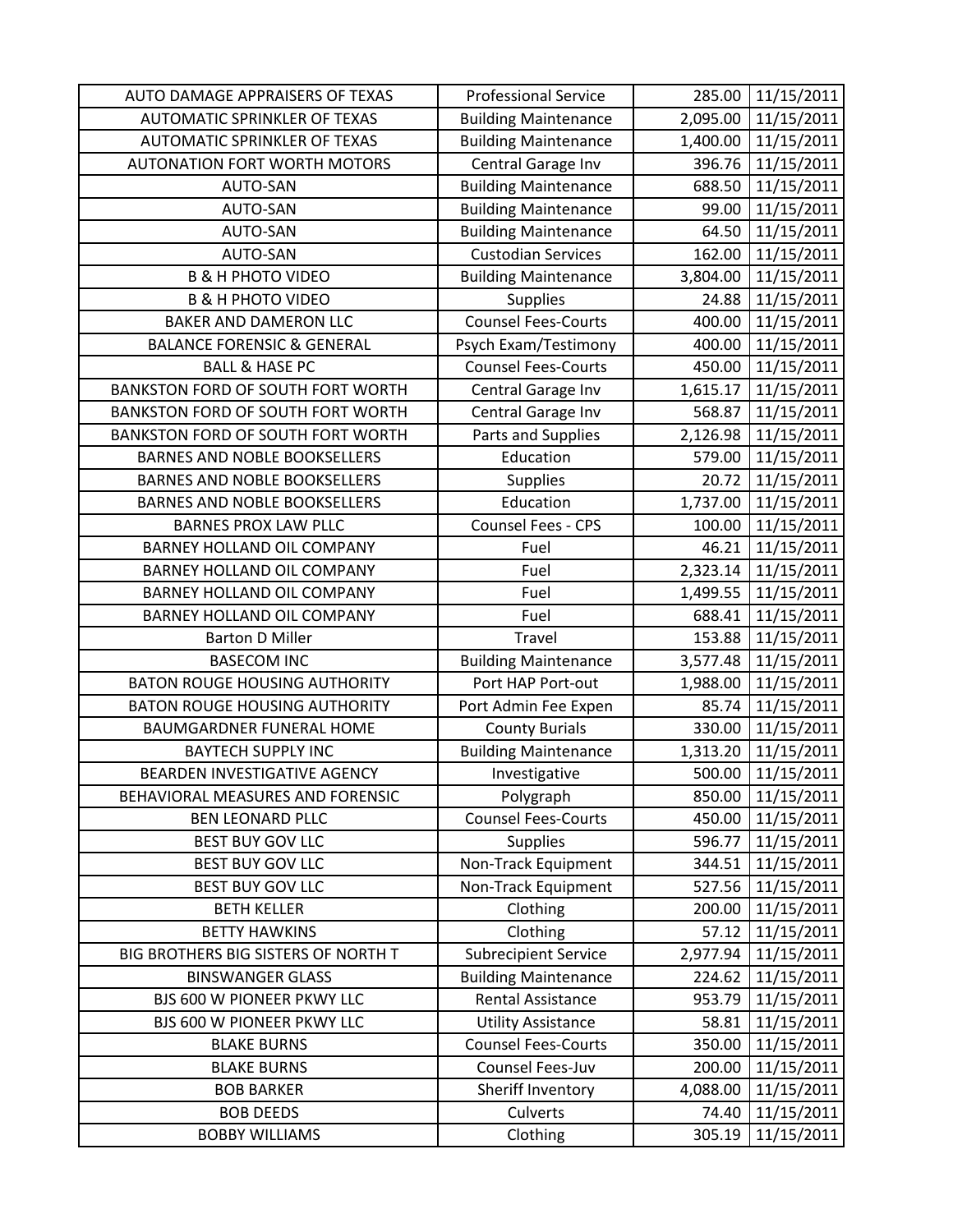| <b>BONNIE C WELLS</b>                   | Psych Exam/Testimony        | 1,060.50  | 11/15/2011 |
|-----------------------------------------|-----------------------------|-----------|------------|
| <b>BONNIE C WELLS</b>                   | Psych Exam/Testimony        | 382.25    | 11/15/2011 |
| <b>BONNIE C WELLS</b>                   | Investigative               | 823.00    | 11/15/2011 |
| <b>BONNIE C WELLS</b>                   | Investigative               | 420.00    | 11/15/2011 |
| <b>BONNIE C WELLS</b>                   | Investigative               | 119.00    | 11/15/2011 |
| <b>BOUNCE ENERGY</b>                    | <b>Utility Assistance</b>   | 115.86    | 11/15/2011 |
| <b>BOYS &amp; GIRLS CLUB OF GREATER</b> | <b>Subrecipient Service</b> | 3,707.89  | 11/15/2011 |
| <b>BRADFORD SHAW</b>                    | Counsel Fees - CPS          | 200.00    | 11/15/2011 |
| <b>BRANDON AND CLARK INC</b>            | Parts and Supplies          | 156.31    | 11/15/2011 |
| <b>BRENDA HANSEN</b>                    | Counsel Fees - CPS          | 100.00    | 11/15/2011 |
| <b>BRENDA HEIN</b>                      | Reporter's Records          | 988.00    | 11/15/2011 |
| <b>BRENDA MOORE</b>                     | Clothing                    | 544.59    | 11/15/2011 |
| <b>BRENDA R VONJOE</b>                  | <b>Counsel Fees-Courts</b>  | 700.00    | 11/15/2011 |
| <b>BRETT BOONE</b>                      | <b>Counsel Fees-Courts</b>  | 400.00    | 11/15/2011 |
| <b>BRETT BOONE</b>                      | <b>Counsel Fees-Courts</b>  | 3,200.00  | 11/15/2011 |
| <b>BRIAN J NEWMAN</b>                   | <b>Counsel Fees-Courts</b>  | 110.00    | 11/15/2011 |
| <b>BRIAN J WILLETT</b>                  | Counsel Fees-Juv            | 200.00    | 11/15/2011 |
| <b>BRIAN K WALKER</b>                   | <b>Counsel Fees-Courts</b>  | 750.00    | 11/15/2011 |
| <b>BRIAN K WALKER</b>                   | <b>Counsel Fees-Courts</b>  | 575.00    | 11/15/2011 |
| <b>BRIAN SALVANT</b>                    | <b>Counsel Fees-Courts</b>  | 800.00    | 11/15/2011 |
| <b>BRIAN SALVANT</b>                    | <b>Counsel Fees-Courts</b>  | 1,250.00  | 11/15/2011 |
| <b>BRIAN WAUGAMAN</b>                   | Clothing                    | 465.29    | 11/15/2011 |
| <b>BRIDGESTONE AMERICAS INC</b>         | <b>Tires and Tubes</b>      | 990.00    | 11/15/2011 |
| <b>BRIGGS EQUIPMENT</b>                 | <b>Equipment Maint</b>      | 498.17    | 11/15/2011 |
| <b>BRISBEN MERIDIAN LP</b>              | HAP Reimb Port-in           | 366.00    | 11/15/2011 |
| <b>BRITNEY MCDUFF</b>                   | <b>Court Visitor</b>        | 295.50    | 11/15/2011 |
| <b>BROWN PROPERTIES</b>                 | Rent Sub to L'Iords         | 1,394.00  | 11/15/2011 |
| BROWN, OWENS AND BRUMLEY                | <b>County Burials</b>       | 990.00    | 11/15/2011 |
| <b>BRUCE ASHWORTH</b>                   | <b>Counsel Fees-Courts</b>  | 800.00    | 11/15/2011 |
| BRYCO/BRYANT COMPANY                    | <b>Building Maintenance</b> | 14,020.00 | 11/15/2011 |
| <b>BULL INVESTMENTS LLC</b>             | <b>Rental Assistance</b>    | 307.00    | 11/15/2011 |
| <b>BUSINESS INTERIORS</b>               | <b>Equipment Rentals</b>    | 3,848.00  | 11/15/2011 |
| <b>BVA SCIENTIFIC INC</b>               | Lab Supplies                | 88.00     | 11/15/2011 |
| <b>C.R.'S AUTO REPAIR</b>               | Parts and Supplies          | 14.50     | 11/15/2011 |
| CAMP FIRE USA FIRST TEXAS COUNCIL       | <b>Subrecipient Service</b> | 347.90    | 11/15/2011 |
| <b>CANAS &amp; FLORES</b>               | <b>Counsel Fees-Courts</b>  | 150.00    | 11/15/2011 |
| <b>CANAS &amp; FLORES</b>               | <b>Counsel Fees-Courts</b>  | 3,550.00  | 11/15/2011 |
| <b>CANAS &amp; FLORES</b>               | <b>Counsel Fees-Courts</b>  | 300.00    | 11/15/2011 |
| <b>CANAS &amp; FLORES</b>               | <b>Counsel Fees-Courts</b>  | 375.00    | 11/15/2011 |
| <b>CARLOS GUILLERMO GALLIANI</b>        | <b>Counsel Fees-Courts</b>  | 250.00    | 11/15/2011 |
| <b>CARLOS GUILLERMO GALLIANI</b>        | Counsel Fees-Juv            | 200.00    | 11/15/2011 |
| <b>CARLOS GUILLERMO GALLIANI</b>        | Counsel Fees - CPS          | 100.00    | 11/15/2011 |
| <b>CAROLE CROSS</b>                     | <b>Counsel Fees-Courts</b>  | 400.00    | 11/15/2011 |
| Carolyn S Sims                          | <b>Meeting Expenses</b>     | 112.00    | 11/15/2011 |
| <b>CARTEGRAPH SYSTEMS INC</b>           | Software Maintenance        | 26,417.00 | 11/15/2011 |
| <b>CASEY COLE</b>                       | <b>Counsel Fees-Courts</b>  | 300.00    | 11/15/2011 |
| <b>CASS ROBERT CALLAWAY</b>             | <b>Counsel Fees-Courts</b>  | 800.00    | 11/15/2011 |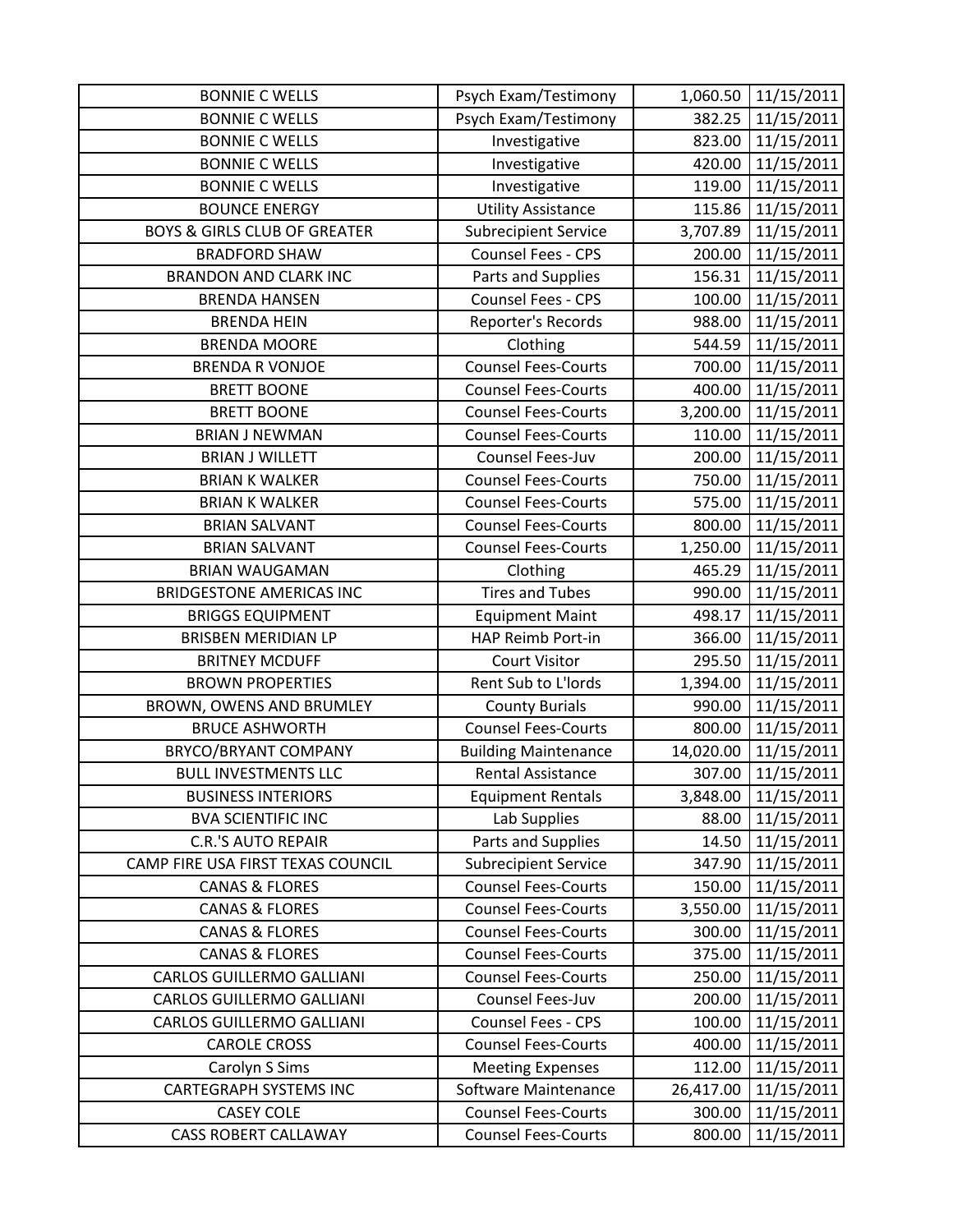| CATHOLIC CHARITIES DIOCESE OF FTW | <b>Interpreter Fees</b>     | 1,160.00  | 11/15/2011 |
|-----------------------------------|-----------------------------|-----------|------------|
| CATHOLIC CHARITIES DIOCESE OF FTW | Interpreter Fees            | 480.00    | 11/15/2011 |
| <b>CDW GOVERNMENT INC</b>         | <b>Computer Maintenance</b> | 20.50     | 11/15/2011 |
| <b>CDW GOVERNMENT INC</b>         | <b>Supplies</b>             | 38.16     | 11/15/2011 |
| <b>CDW GOVERNMENT INC</b>         | <b>Supplies</b>             | 253.14    | 11/15/2011 |
| <b>CDW GOVERNMENT INC</b>         | <b>Computer Supplies</b>    | 74.63     | 11/15/2011 |
| <b>CDW GOVERNMENT INC</b>         | Lab Supplies                | 100.07    | 11/15/2011 |
| <b>CDW GOVERNMENT INC</b>         | Capital Outlay-Low V        | 571.43    | 11/15/2011 |
| <b>CECO INDUSTRIAL SALES CORP</b> | Landscaping Expense         | 708.00    | 11/15/2011 |
| CEDAR HILL MEMORIAL PARK          | <b>Other Payable</b>        | 875.00    | 11/15/2011 |
| CEDAR HILL MEMORIAL PARK          | <b>County Burials</b>       | 1,255.00  | 11/15/2011 |
| <b>CEDAR POINT APTS LP</b>        | Port HAP Port-out           | 537.00    | 11/15/2011 |
| <b>CEDAR POINT APTS LP</b>        | Rent Sub to L'Iords         | 168.00    | 11/15/2011 |
| <b>CENTAURUS GF TERRACE LLC</b>   | Rental Assistance           | 961.00    | 11/15/2011 |
| <b>CENTAURUS GF TERRACE LLC</b>   | <b>Utility Assistance</b>   | 69.64     | 11/15/2011 |
| CEN-TEX UNIFORM SALES INC         | Clothing                    | 267.06    | 11/15/2011 |
| <b>CENTRAL POLY CORP</b>          | <b>Custodian Supplies</b>   | 297.60    | 11/15/2011 |
| <b>CENTRAL POLY CORP</b>          | <b>Custodian Supplies</b>   | 297.60    | 11/15/2011 |
| <b>CENTRAL TIME RECORDER</b>      | <b>Building Maintenance</b> | 477.14    | 11/15/2011 |
| <b>CERTIFIED LAB</b>              | <b>Equipment Maint</b>      | 1,654.60  | 11/15/2011 |
| <b>CHAD LEE</b>                   | Counsel Fees-Juv            | 200.00    | 11/15/2011 |
| <b>CHARITY SAMMONS</b>            | Clothing                    | 100.00    | 11/15/2011 |
| <b>CHARLES E WILLIAMS</b>         | <b>County Burials</b>       | 610.00    | 11/15/2011 |
| <b>CHARLES F WILLIAMS</b>         | <b>Building Maintenance</b> | 865.00    | 11/15/2011 |
| <b>CHARLES M HARVEY</b>           | Psych Exam/Testimony        | 10,000.00 | 11/15/2011 |
| <b>CHARLES ROACH</b>              | <b>Counsel Fees-Courts</b>  | 1,150.00  | 11/15/2011 |
| <b>CHARLES ROACH</b>              | <b>Counsel Fees-Courts</b>  | 650.00    | 11/15/2011 |
| Charles W Holland                 | Travel                      | 60.00     | 11/15/2011 |
| <b>CHARM-TEX</b>                  | <b>Bedding and Clothing</b> | 95.70     | 11/15/2011 |
| <b>CHECKPOINT SERVICES INC</b>    | <b>Computer Maintenance</b> | 411.10    | 11/15/2011 |
| <b>CHECKPOINT SERVICES INC</b>    | <b>Computer Maintenance</b> | 1,396.10  | 11/15/2011 |
| CHEMSEARCH                        | <b>Building Maintenance</b> | 285.00    | 11/15/2011 |
| <b>CHESTER PHILLIPS</b>           | <b>Restitution Payable</b>  | 9.00      | 11/15/2011 |
| CHEVRON USA INC.                  | Fuel                        | 89.00     | 11/15/2011 |
| CHHATRALA DFW LLC                 | <b>Witness Travel</b>       | 512.61    | 11/15/2011 |
| <b>CHRISTIAN E WALLIS</b>         | <b>Rental Assistance</b>    | 675.00    | 11/15/2011 |
| <b>CHRISTINA JOANNE WHIPPLE</b>   | <b>Counsel Fees-Courts</b>  | 150.00    | 11/15/2011 |
| CHRISTINA JOANNE WHIPPLE          | <b>Counsel Fees-Courts</b>  | 1,200.00  | 11/15/2011 |
| <b>CHRISTOPHER JAMES HANEY</b>    | Transportation              | 190.00    | 11/15/2011 |
| CICI'S PIZZA                      | <b>Promotional Expenses</b> | 30.00     | 11/15/2011 |
| <b>CICI'S PIZZA</b>               | <b>Promotional Expenses</b> | 30.00     | 11/15/2011 |
| <b>CIRRO ENERGY</b>               | <b>Utility Assistance</b>   | 595.60    | 11/15/2011 |
| <b>CITIBANK</b>                   | Travel                      | 484.39    | 11/15/2011 |
| <b>CITIBANK</b>                   | Education                   | 427.39    | 11/15/2011 |
| <b>CITIBANK</b>                   | Education                   | 435.09    | 11/15/2011 |
| <b>CITIBANK</b>                   | Travel                      | 2,438.55  | 11/15/2011 |
| <b>CITIBANK</b>                   | Travel                      | 5,367.33  | 11/15/2011 |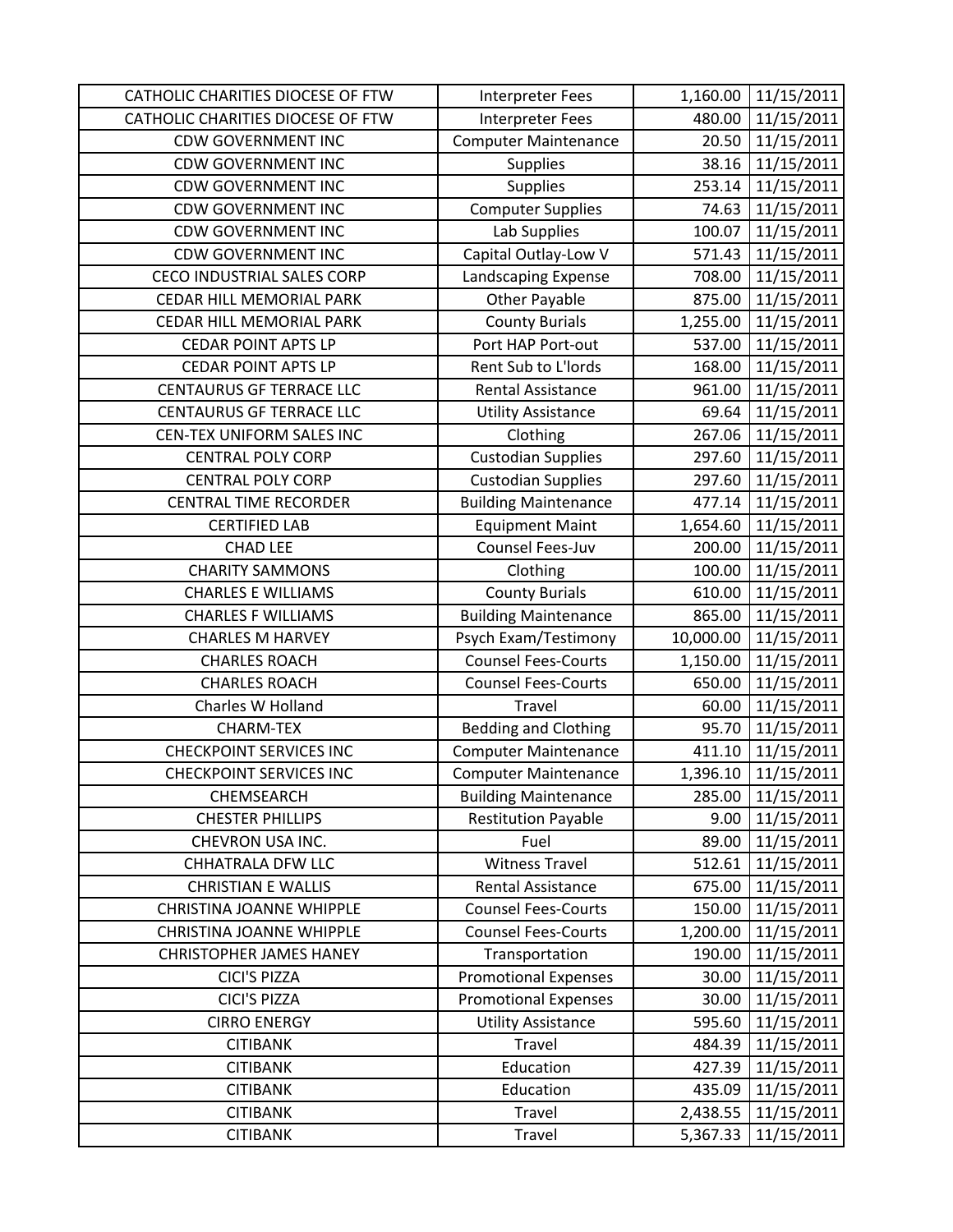| <b>CITIBANK</b>                       | Education                   | 2,072.78   | 11/15/2011 |
|---------------------------------------|-----------------------------|------------|------------|
| <b>CITY OF ARLINGTON</b>              | Rent                        | 3,598.33   | 11/15/2011 |
| <b>CITY OF BLUE MOUND</b>             | Other Payable               | 245.55     | 11/15/2011 |
| <b>CITY OF EVERMAN</b>                | Other Payable               | 468.36     | 11/15/2011 |
| <b>CITY OF FORT WORTH</b>             | <b>County Projects</b>      | 912,500.00 | 11/15/2011 |
| <b>CITY OF FORT WORTH</b>             | <b>County Projects</b>      | 5.00       | 11/15/2011 |
| <b>CITY OF HALTOM CITY</b>            | Water                       | 29.30      | 11/15/2011 |
| <b>CITY OF HALTOM CITY</b>            | Water                       | 13.16      | 11/15/2011 |
| <b>CITY OF KELLER</b>                 | <b>County Projects</b>      | 349,557.71 | 11/15/2011 |
| <b>CITY OF KENNEDALE</b>              | Water                       | 598.54     | 11/15/2011 |
| <b>CITY OF KENNEDALE</b>              | Water                       | 200.99     | 11/15/2011 |
| CITY OF NORTH RICHLAND HILLS          | <b>Other Payable</b>        | 371.87     | 11/15/2011 |
| <b>CITY OF PELICAN BAY</b>            | <b>Other Payable</b>        | 485.21     | 11/15/2011 |
| <b>CITY OF RICHLAND HILLS</b>         | Other Payable               | 490.47     | 11/15/2011 |
| <b>CITY OF RIVER OAKS</b>             | Other Payable               | 547.14     | 11/15/2011 |
| <b>CITY OF SANSOM PARK</b>            | <b>Other Payable</b>        | 603.68     | 11/15/2011 |
| <b>CITY OF WATAUGA</b>                | <b>Other Payable</b>        | 525.13     | 11/15/2011 |
| <b>CITY OF WICHITA FALLS</b>          | <b>Subrecipient Service</b> | 187.64     | 11/15/2011 |
| <b>CITY OF WICHITA FALLS</b>          | <b>Subrecipient Service</b> | 27,113.80  | 11/15/2011 |
| <b>CITY OF WICHITA FALLS</b>          | <b>Subrecipient Service</b> | 12,356.58  | 11/15/2011 |
| <b>CITYWIDE BUILDING SERVICES INC</b> | <b>Building Maintenance</b> | 1,700.00   | 11/15/2011 |
| CIVIC RESEARCH INSTITUTE INC          | Subscriptions               | 179.95     | 11/15/2011 |
| <b>CLEMENTE DE LA CRUZ</b>            | <b>Counsel Fees-Courts</b>  | 550.00     | 11/15/2011 |
| <b>CLIFFORD GINN</b>                  | Investigative               | 999.00     | 11/15/2011 |
| <b>CLINIQA CORPORATION</b>            | Lab Supplies                | 2,430.00   | 11/15/2011 |
| <b>CNA SURETY</b>                     | <b>Bonds</b>                | 93.00      | 11/15/2011 |
| <b>COBB PARK TOWNHOMES II LP</b>      | Rent Sub to L'Iords         | 474.00     | 11/15/2011 |
| <b>CODE 3 INVESTIGATIONS</b>          | Investigative               | 717.50     | 11/15/2011 |
| COMBINED SERVICES OF DALLAS INC       | <b>Custodian Services</b>   | 1,140.00   | 11/15/2011 |
| <b>COMMERCIAL ELECTRONICS CORP</b>    | <b>Equipment Maint</b>      | 6,440.85   | 11/15/2011 |
| <b>COMMERCIAL RECORDER</b>            | Advertis/Leg Notice         | 102.30     | 11/15/2011 |
| <b>COMMERCIAL RECORDER</b>            | Advertis/Leg Notice         | 20.00      | 11/15/2011 |
| <b>COMMERCIAL RECORDER</b>            | <b>Estray Livestock</b>     | 81.00      | 11/15/2011 |
| <b>COMMUNITY ENRICHMENT CENTER</b>    | <b>Subrecipient Service</b> | 17,900.55  | 11/15/2011 |
| COMMUNITY MORTUARY SERVICES LLC       | <b>County Burials</b>       | 495.00     | 11/15/2011 |
| <b>COMPLIANCE CONSORTIUM CORP</b>     | <b>Professional Service</b> | 208.22     | 11/15/2011 |
| <b>COMPLIANCE CONSORTIUM CORP</b>     | <b>Professional Service</b> | 1,228.06   | 11/15/2011 |
| COMPREHENSIVE BREAST CARE CNTR OF T   | <b>Professional Service</b> | 533.47     | 11/15/2011 |
| COMPREHENSIVE SAFETY RESOURCE 1 LP    | Education                   | 650.00     | 11/15/2011 |
| <b>CONCHO SUPPLY INC</b>              | Central Garage Inv          | 1,314.97   | 11/15/2011 |
| <b>CONCHO SUPPLY INC</b>              | Parts and Supplies          | 68.80      | 11/15/2011 |
| <b>CONNIE HARRIS GILFEATHER</b>       | <b>Professional Service</b> | 681.12     | 11/15/2011 |
| CONTROL TECHNOLOGIES OF CENTRAL       | Field Equip&Supplies        | 220.30     | 11/15/2011 |
| <b>COREY MITCHELL PARK</b>            | <b>Restitution Payable</b>  | 200.00     | 11/15/2011 |
| <b>CORNERSTONE ASSISTANCE NETWORK</b> | <b>Subrecipient Service</b> | 5,654.17   | 11/15/2011 |
| <b>CORNERSTONE ASSISTANCE NETWORK</b> | <b>Subrecipient Service</b> | 6,781.67   | 11/15/2011 |
| <b>CORNERSTONE ASSISTANCE NETWORK</b> | <b>Subrecipient Service</b> | 12,155.00  | 11/15/2011 |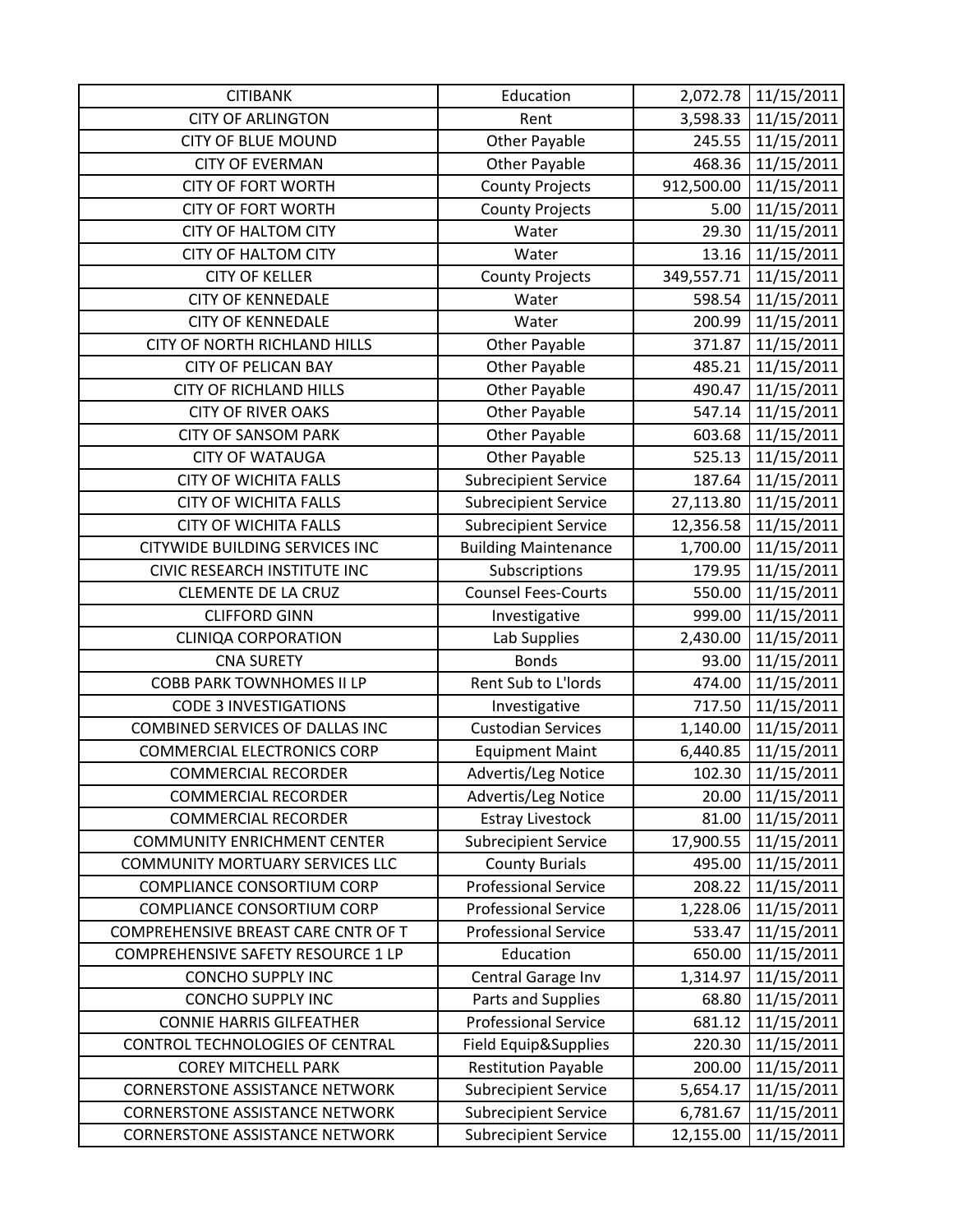| <b>CORY CRYER</b>                            | Constable 4 Fees            | 31.00    | 11/15/2011 |
|----------------------------------------------|-----------------------------|----------|------------|
| <b>COURTNEY MILLER</b>                       | <b>Counsel Fees-Courts</b>  | 1,500.00 | 11/15/2011 |
| <b>CREMATION SERVICES</b>                    | <b>Other Payable</b>        | 165.00   | 11/15/2011 |
| <b>CREMATION SERVICES</b>                    | <b>County Burials</b>       | 330.00   | 11/15/2011 |
| <b>CRIMETECH INC</b>                         | Lab Supplies                | 177.00   | 11/15/2011 |
| CROWLEY RETIREMENT VILLAGE LP                | Rent Sub to L'Iords         | 428.00   | 11/15/2011 |
| <b>CRUCELL VACCINES INC</b>                  | <b>Medical Supplies</b>     | 3,440.00 | 11/15/2011 |
| <b>CSCD OF TARRANT COUNTY</b>                | Other Payable               | 8,678.50 | 11/15/2011 |
| <b>CTJ MAINTENANCE INC</b>                   | <b>Custodian Services</b>   | 6,925.75 | 11/15/2011 |
| <b>CUEVAS DISTRIBUTION INC</b>               | Lab Supplies                | 142.50   | 11/15/2011 |
| <b>CUSTOM HARDWARE ENGR &amp; CONSULTING</b> | <b>Computer Maintenance</b> | 3,978.93 | 11/15/2011 |
| <b>CYNTHIA A FITCH</b>                       | Counsel Fees - CPS          | 100.00   | 11/15/2011 |
| <b>CYRUS D TATUM</b>                         | HAP Reimb Port-in           | 558.00   | 11/15/2011 |
| <b>D ROBIN MCCARTY</b>                       | <b>Counsel Fees-Courts</b>  | 1,500.00 | 11/15/2011 |
| <b>D ROBIN MCCARTY</b>                       | <b>Counsel Fees-Courts</b>  | 175.00   | 11/15/2011 |
| <b>D ROBIN MCCARTY</b>                       | <b>Counsel Fees-Courts</b>  | 250.00   | 11/15/2011 |
| <b>DALE HEISCH</b>                           | <b>Counsel Fees-Courts</b>  | 1,200.00 | 11/15/2011 |
| <b>DANA A DUFFEY</b>                         | Counsel Fees - CPS          | 100.00   | 11/15/2011 |
| DANIEL HERNANDEZ                             | <b>Counsel Fees-Courts</b>  | 300.00   | 11/15/2011 |
| <b>DANIEL HERNANDEZ</b>                      | <b>Counsel Fees-Courts</b>  | 300.00   | 11/15/2011 |
| DANIEL HERNANDEZ                             | <b>Counsel Fees-Courts</b>  | 50.00    | 11/15/2011 |
| <b>DANIEL HERNANDEZ</b>                      | <b>Counsel Fees-Courts</b>  | 500.00   | 11/15/2011 |
| <b>DANIEL HERNANDEZ</b>                      | <b>Counsel Fees-Courts</b>  | 300.00   | 11/15/2011 |
| DANIEL HERNANDEZ                             | <b>Counsel Fees-Courts</b>  | 200.00   | 11/15/2011 |
| <b>DANIEL HERNANDEZ</b>                      | <b>Counsel Fees-Courts</b>  | 487.50   | 11/15/2011 |
| DANIEL R ALTMAN                              | Psych Exam/Testimony        | 350.00   | 11/15/2011 |
| DANIEL R ALTMAN                              | Psych Exam/Testimony        | 400.00   | 11/15/2011 |
| <b>DANIEL YOUNG</b>                          | <b>Counsel Fees-Courts</b>  | 675.00   | 11/15/2011 |
| <b>DANNY D PITZER</b>                        | <b>Counsel Fees-Courts</b>  | 1,110.00 | 11/15/2011 |
| <b>DANNY D PITZER</b>                        | <b>Counsel Fees-Courts</b>  | 1,930.00 | 11/15/2011 |
| <b>DANNY D PITZER</b>                        | <b>Counsel Fees-Courts</b>  | 175.00   | 11/15/2011 |
| <b>DANNY D PITZER</b>                        | <b>Counsel Fees-Courts</b>  | 275.00   | 11/15/2011 |
| <b>DAVID BAYS</b>                            | <b>Counsel Fees-Courts</b>  | 800.00   | 11/15/2011 |
| <b>DAVID BERNARD</b>                         | Rent Sub to L'Iords         | 93.00    | 11/15/2011 |
| DAVID CLEVELAND                              | Travel                      | 370.18   | 11/15/2011 |
| DAVID PEARSON, IV                            | <b>Counsel Fees-Courts</b>  | 690.00   | 11/15/2011 |
| DAVID PEARSON, IV                            | <b>Counsel Fees-Courts</b>  | 2,760.00 | 11/15/2011 |
| DAVID PEARSON, IV                            | <b>Litigation Expense</b>   | 34.48    | 11/15/2011 |
| Debra S Singleton                            | Education                   | 251.97   | 11/15/2011 |
| DELTA DENTAL INSURANCE COMPANY               | Dental Admin                | 3,819.52 | 11/15/2011 |
| DELTA DENTAL INSURANCE COMPANY               | Dental Admin                | 898.56   | 11/15/2011 |
| <b>DENNIS KIRKLAND</b>                       | <b>Restitution Payable</b>  | 6.50     | 11/15/2011 |
| <b>DENTON HOUSING AUTHORITY</b>              | Port Admin Fee Expen        | 50.16    | 11/15/2011 |
| DEPT OF INFORMATION RESOURCES                | Lab Equip Mainten           | 447.08   | 11/15/2011 |
| <b>DESIRAE DELICH</b>                        | Clothing                    | 100.00   | 11/15/2011 |
| DFW PROPERTIES LLC                           | Rent Sub to L'Iords         | 824.00   | 11/15/2011 |
| DIAGNOSTIC HYBRIDS, INC.                     | Lab Supplies                | 208.13   | 11/15/2011 |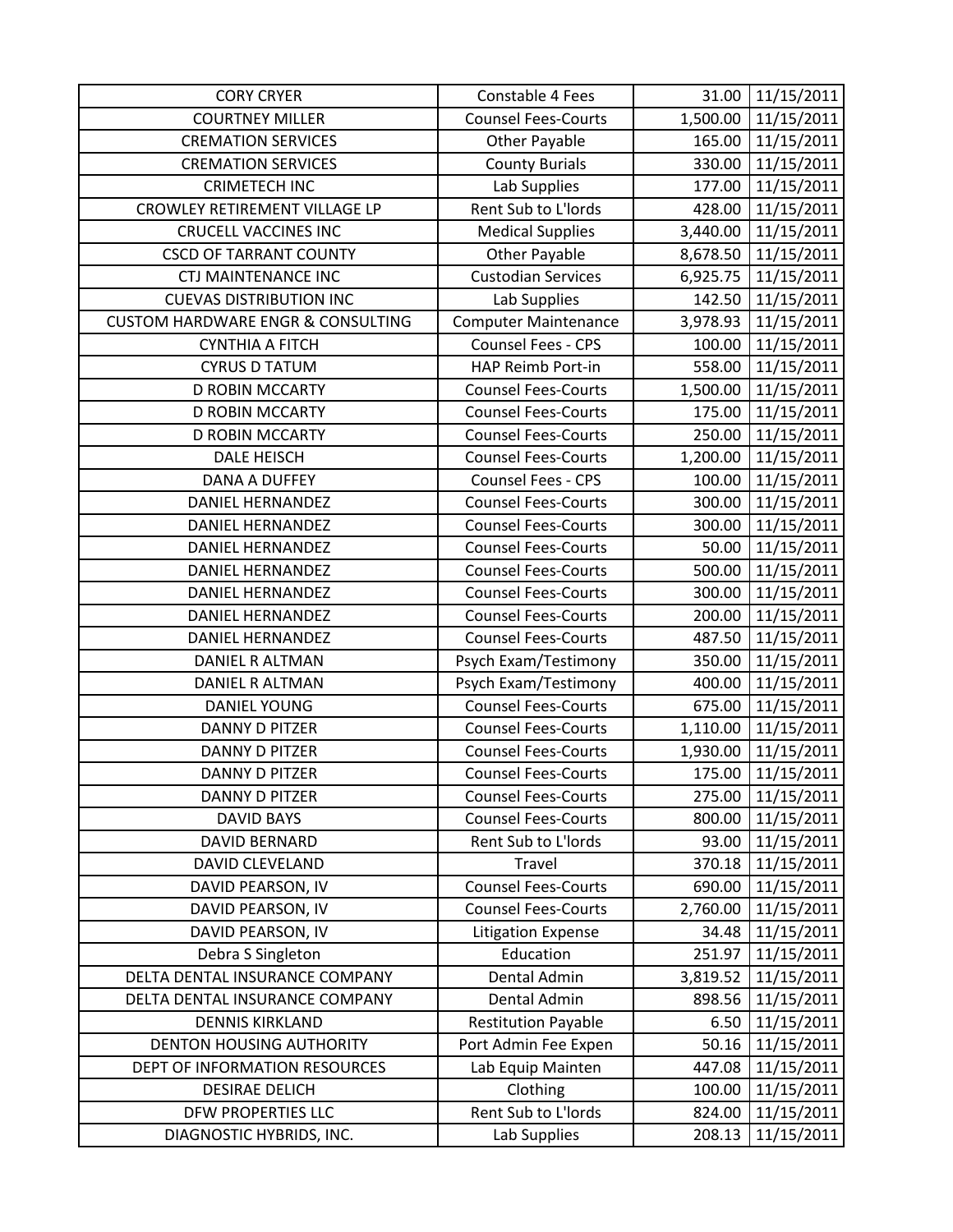| DIRECT ENERGY LP                    | <b>Utility Allowance</b>    | 143.00   | 11/15/2011 |
|-------------------------------------|-----------------------------|----------|------------|
| <b>DIRECT ENERGY LP</b>             | <b>Utility Assistance</b>   | 100.35   | 11/15/2011 |
| DIRECT LINK HOLDING GROUP LLC       | <b>Bonds</b>                | 200.00   | 11/15/2011 |
| DIVERSIFIED OFFICE PRODUCTS INC     | <b>Equipment Maint</b>      | 630.00   | 11/15/2011 |
| DIVERSIFIED OFFICE PRODUCTS INC     | <b>Equipment Maint</b>      | 70.00    | 11/15/2011 |
| DIVERSIFIED OFFICE PRODUCTS INC     | <b>Equipment Maint</b>      | 70.00    | 11/15/2011 |
| DIVERSIFIED OFFICE PRODUCTS INC     | <b>Equipment Maint</b>      | 70.00    | 11/15/2011 |
| DIVERSIFIED OFFICE PRODUCTS INC     | <b>Equipment Maint</b>      | 70.00    | 11/15/2011 |
| DIVERSIFIED OFFICE PRODUCTS INC     | <b>Office Equip Maint</b>   | 70.00    | 11/15/2011 |
| DIVERSIFIED OFFICE PRODUCTS INC     | <b>Equipment Maint</b>      | 70.00    | 11/15/2011 |
| DIVERSIFIED OFFICE PRODUCTS INC     | <b>Equipment Maint</b>      | 420.00   | 11/15/2011 |
| DIVERSIFIED OFFICE PRODUCTS INC     | <b>Equipment Maint</b>      | 70.00    | 11/15/2011 |
| DIVERSIFIED OFFICE PRODUCTS INC     | <b>Equipment Maint</b>      | 70.00    | 11/15/2011 |
| DIVERSIFIED OFFICE PRODUCTS INC     | <b>Equipment Maint</b>      | 70.00    | 11/15/2011 |
| DIVERSIFIED OFFICE PRODUCTS INC     | <b>Equipment Maint</b>      | 150.00   | 11/15/2011 |
| DIVERSIFIED OFFICE PRODUCTS INC     | <b>Equipment Maint</b>      | 150.00   | 11/15/2011 |
| DIVERSIFIED OFFICE PRODUCTS INC     | <b>Equipment Maint</b>      | 70.00    | 11/15/2011 |
| DIVERSIFIED OFFICE PRODUCTS INC     | <b>Equipment Maint</b>      | 70.00    | 11/15/2011 |
| DIVERSIFIED OFFICE PRODUCTS INC     | <b>Equipment Maint</b>      | 150.00   | 11/15/2011 |
| DIVERSIFIED OFFICE PRODUCTS INC     | <b>Equipment Maint</b>      | 210.00   | 11/15/2011 |
| DIVERSIFIED OFFICE PRODUCTS INC     | <b>Equipment Maint</b>      | 70.00    | 11/15/2011 |
| DLT SOLUTIONS INC DIR-VPC03021      | Software Maintenance        | 178.05   | 11/15/2011 |
| DOLORES STEWART & ASSOCIATES INC    | <b>Professional Service</b> | (170.28) | 11/15/2011 |
| DOLORES STEWART & ASSOCIATES INC    | <b>Professional Service</b> | 2,043.36 | 11/15/2011 |
| DOLORES STEWART & ASSOCIATES INC    | <b>Professional Service</b> | 510.84   | 11/15/2011 |
| DOLORES STEWART & ASSOCIATES INC    | <b>Professional Service</b> | 851.40   | 11/15/2011 |
| DOLORES STEWART & ASSOCIATES INC    | Reporter's Records          | 528.00   | 11/15/2011 |
| DOLORES STEWART & ASSOCIATES INC    | Cert Copies/Trans           | 207.05   | 11/15/2011 |
| DOLORES STEWART & ASSOCIATES INC    | <b>Professional Service</b> | 681.12   | 11/15/2011 |
| DOMESTIC INVESTIGATIVE SERVICES INC | Investigative               | 992.30   | 11/15/2011 |
| <b>DON CLYBURN</b>                  | Liaison Expense             | 520.61   | 11/15/2011 |
| <b>DON GANDY</b>                    | <b>Counsel Fees-Courts</b>  | 900.00   | 11/15/2011 |
| DON M DAWES                         | <b>Counsel Fees-Courts</b>  | 250.00   | 11/15/2011 |
| DON M DAWES                         | <b>Counsel Fees-Courts</b>  | 675.00   | 11/15/2011 |
| <b>DON M DAWES</b>                  | <b>Counsel Fees-Courts</b>  | 830.00   | 11/15/2011 |
| <b>DONALD N TURNER</b>              | <b>Counsel Fees-Courts</b>  | 250.00   | 11/15/2011 |
| DONALD O FLOYD                      | Rent Sub to L'Iords         | 1,000.00 | 11/15/2011 |
| DONNA GOODRICH                      | Psych Exam/Testimony        | 1,400.00 | 11/15/2011 |
| DOUBLE EAGLE MECHANICAL SERVICE     | <b>Building Maintenance</b> | 43.20    | 11/15/2011 |
| DOUBLE EAGLE MECHANICAL SERVICE     | <b>Building Maintenance</b> | 741.99   | 11/15/2011 |
| DOUBLE EAGLE MECHANICAL SERVICE     | A/C Maint Contract          | 238.46   | 11/15/2011 |
| DOUBLE EAGLE MECHANICAL SERVICE     | A/C Maint Contract          | 900.00   | 11/15/2011 |
| DOUBLE EAGLE MECHANICAL SERVICE     | A/C Maint Contract          | 1,000.00 | 11/15/2011 |
| DOUBLE EAGLE MECHANICAL SERVICE     | A/C Maint Contract          | 394.22   | 11/15/2011 |
| DOUBLE EAGLE MECHANICAL SERVICE     | A/C Maint Contract          | 800.00   | 11/15/2011 |
| DOUBLE EAGLE MECHANICAL SERVICE     | A/C Maint Contract          | 550.00   | 11/15/2011 |
| DRAKE COMMUNICATIONS INC            | <b>Equipment Maint</b>      | 230.00   | 11/15/2011 |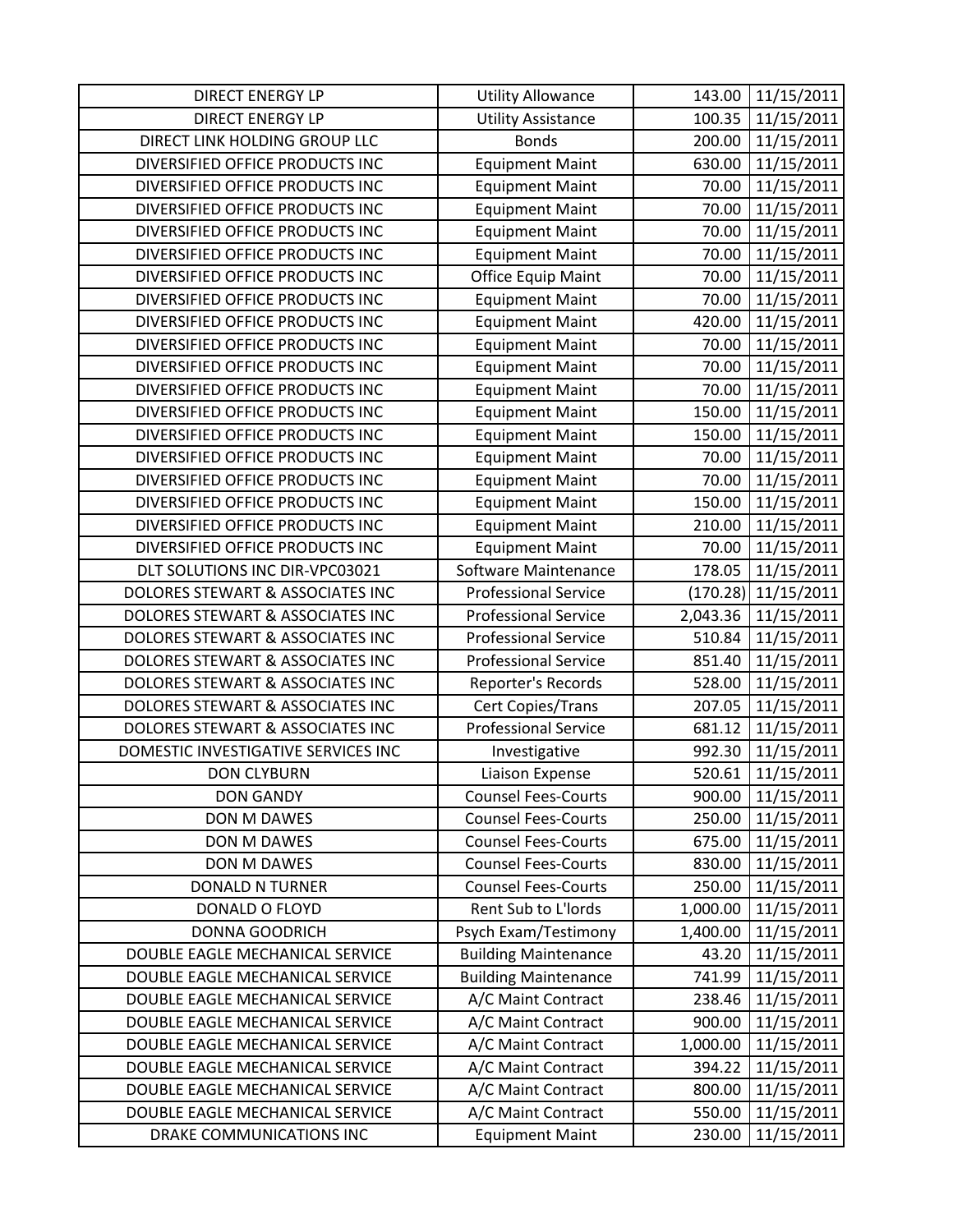| DRIME NAOYA AND TERRIA CAPITAL                     | <b>Rental Assistance</b>                                   | 550.00          | 11/15/2011               |
|----------------------------------------------------|------------------------------------------------------------|-----------------|--------------------------|
| <b>DSCI INC and</b>                                | Rehab/Preserve Act                                         | 3,525.00        | 11/15/2011               |
| <b>DSCI INC and</b>                                | Rehab/Preserve Act                                         | 28,215.96       | 11/15/2011               |
| <b>DSCI INC and</b>                                | Rehab/Preserve Act                                         | 18,464.04       | 11/15/2011               |
| EAGLE MOUNTAIN-SAGINAW ISD                         | <b>Other Payable</b>                                       | 1,718.71        | 11/15/2011               |
| <b>EAGLE RESORTS LLC</b>                           | County Right of Way                                        | 114.00          | 11/15/2011               |
| <b>EAN HOLDINGS LLC</b>                            | Travel                                                     | 51.69           | 11/15/2011               |
| <b>EARL E BATES JR</b>                             | <b>Counsel Fees-Courts</b>                                 | 1,300.00        | 11/15/2011               |
| <b>EARL E BATES JR</b>                             | <b>Counsel Fees-Courts</b>                                 | 550.00          | 11/15/2011               |
| <b>EASTERN LAB SERVICES</b>                        | Lab Supplies                                               | 614.20          | 11/15/2011               |
| <b>EDWIN YOUNGBLOOD</b>                            | <b>Counsel Fees-Courts</b>                                 | 1,040.00        | 11/15/2011               |
| <b>EDWIN YOUNGBLOOD</b>                            | Counsel Fees - CPS                                         | 150.00          | 11/15/2011               |
| EINSTEIN NOAH RESTAURANT GROUP INC                 | <b>Training Supplies</b>                                   | 105.98          | 11/15/2011               |
| ELECTRONIC TECHNOLOGIES CORP USA                   | <b>Equipment Maint</b>                                     | 7,499.91        | 11/15/2011               |
| <b>ELIZABETH JORDAN</b>                            | Clothing                                                   | 100.00          | 11/15/2011               |
| ELLIOTT & HUGHES, INC.                             | <b>Professional Service</b>                                | 7,445.20        | 11/15/2011               |
| <b>ELOY SEPULVEDA</b>                              | <b>Counsel Fees-Courts</b>                                 | 3,960.00        | 11/15/2011               |
| <b>ELOY SEPULVEDA</b>                              | <b>Counsel Fees-Courts</b>                                 | 500.00          | 11/15/2011               |
| <b>ELOY SEPULVEDA</b>                              | <b>Counsel Fees-Courts</b>                                 | 200.00          | 11/15/2011               |
| <b>ELOY SEPULVEDA</b>                              | <b>Counsel Fees-Courts</b>                                 | 1,100.00        | 11/15/2011               |
| <b>ENCON SYSTEMS INC</b>                           | <b>Supplies</b>                                            | 638.00          | 11/15/2011               |
| <b>ENCON SYSTEMS INC</b>                           | <b>Computer Supplies</b>                                   | 1,276.00        | 11/15/2011               |
| <b>ENTERPRISE RENT-A-CAR</b>                       | Vehicle Maintenance                                        | 2,020.00        | 11/15/2011               |
| ENVIRONMENTAL RESOURCE ASSOCIATES                  | Lab Supplies                                               | 983.02          | 11/15/2011               |
| <b>ERGO GENESIS</b>                                | Non-Track Equipment                                        | 1,359.10        | 11/15/2011               |
| <b>ERGON ASPHALT &amp; EMULSIONS INC</b>           | Asphalt-Liquid                                             | 928.86          | 11/15/2011               |
| <b>ERGON ASPHALT &amp; EMULSIONS INC</b>           | Asphalt-Liquid                                             | 1,754.53        | 11/15/2011               |
| <b>ERGON ASPHALT &amp; EMULSIONS INC</b>           | Asphalt-Liquid                                             | 2,643.98        | 11/15/2011               |
| <b>ERIC CUMMINGS</b>                               | <b>Counsel Fees-Courts</b>                                 | 150.00          | 11/15/2011               |
| <b>EVCO PARTNERS LP</b>                            | <b>Supplies</b>                                            | 43.12           | 11/15/2011               |
| <b>EVCO PARTNERS LP</b>                            | <b>Supplies</b>                                            | 46.86           | 11/15/2011               |
| <b>EVCO PARTNERS LP</b>                            | <b>Supplies</b>                                            | 117.72          | 11/15/2011               |
| <b>EVCO PARTNERS LP</b>                            | <b>Supplies</b>                                            | 36.86           | 11/15/2011               |
| <b>EVCO PARTNERS LP</b>                            | <b>Supplies</b>                                            | 28.62           | 11/15/2011               |
| <b>EVCO PARTNERS LP</b>                            | <b>Supplies</b>                                            | 23.04           | 11/15/2011               |
| <b>EVCO PARTNERS LP</b>                            | <b>Supplies</b>                                            | 103.80          | 11/15/2011               |
| <b>EVCO PARTNERS LP</b>                            | <b>Supplies</b>                                            | 4.77            | 11/15/2011               |
| <b>EVCO PARTNERS LP</b>                            | <b>Supplies</b>                                            | 4.77            | 11/15/2011               |
| <b>EVCO PARTNERS LP</b>                            | <b>Custodian Supplies</b>                                  | 280.44          | 11/15/2011               |
| <b>EVCO PARTNERS LP</b>                            | Safety/Tact Supplies                                       | 78.42           | 11/15/2011               |
| <b>EVCO PARTNERS LP</b>                            | Safety/Tact Supplies                                       | 187.28          | 11/15/2011               |
| <b>EVCO PARTNERS LP</b>                            | <b>Building Maintenance</b>                                | 251.90          | 11/15/2011               |
| <b>EVCO PARTNERS LP</b>                            | <b>Building Maintenance</b>                                | 117.42          | 11/15/2011               |
| <b>EVCO PARTNERS LP</b><br><b>EVCO PARTNERS LP</b> | <b>Building Maintenance</b>                                | 47.59<br>732.63 | 11/15/2011<br>11/15/2011 |
| <b>EVCO PARTNERS LP</b>                            | <b>Building Maintenance</b><br><b>Building Maintenance</b> | 214.82          | 11/15/2011               |
|                                                    |                                                            |                 |                          |
| <b>EVCO PARTNERS LP</b>                            | <b>Building Maintenance</b>                                | 427.12          | 11/15/2011               |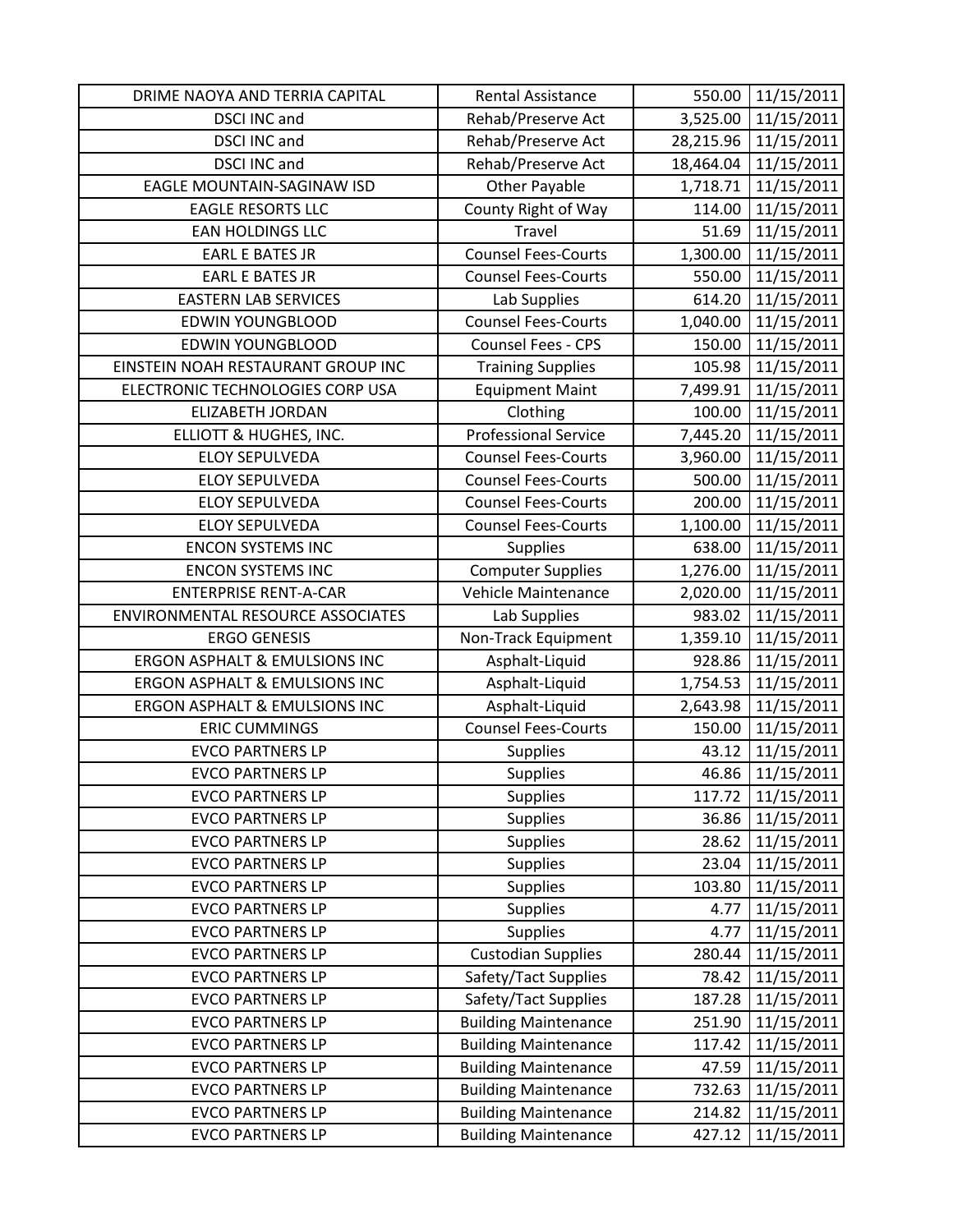| <b>EVCO PARTNERS LP</b>             | Landscaping Expense         | 105.87   | 11/15/2011 |
|-------------------------------------|-----------------------------|----------|------------|
| <b>EVCO PARTNERS LP</b>             | Kitchen Maintenance         | 115.16   | 11/15/2011 |
| <b>EVCO PARTNERS LP</b>             | Non-Track Const/Bldg        | 148.35   | 11/15/2011 |
| <b>EVCO PARTNERS LP</b>             | Field Equip&Supplies        | 9.54     | 11/15/2011 |
| <b>EVCO PARTNERS LP</b>             | <b>Supplies</b>             | 49.27    | 11/15/2011 |
| <b>EVCO PARTNERS LP</b>             | <b>Supplies</b>             | 4.75     | 11/15/2011 |
| <b>EVCO PARTNERS LP</b>             | <b>Supplies</b>             | 89.70    | 11/15/2011 |
| <b>EVCO PARTNERS LP</b>             | Parts and Supplies          | 102.30   | 11/15/2011 |
| <b>EVCO PARTNERS LP</b>             | Parts and Supplies          | 33.75    | 11/15/2011 |
| <b>EVCO PARTNERS LP</b>             | Parts and Supplies          | 216.44   | 11/15/2011 |
| <b>EVCO PARTNERS LP</b>             | Parts and Supplies          | 40.42    | 11/15/2011 |
| <b>EVCO PARTNERS LP</b>             | <b>Custodian Supplies</b>   | 276.85   | 11/15/2011 |
| <b>EVCO PARTNERS LP</b>             | <b>Custodian Supplies</b>   | 164.16   | 11/15/2011 |
| <b>EVCO PARTNERS LP</b>             | Landscaping Expense         | 79.92    | 11/15/2011 |
| <b>EVCO PARTNERS LP</b>             | Landscaping Expense         | 80.16    | 11/15/2011 |
| <b>EVELYN FARHOOD</b>               | <b>Rental Assistance</b>    | 1,785.00 | 11/15/2011 |
| <b>EVOTEM LLC</b>                   | Subscriptions               | 5,000.00 | 11/15/2011 |
| <b>EVRIDGE TRACTOR INC</b>          | Parts and Supplies          | 594.72   | 11/15/2011 |
| <b>EXADIGM INC</b>                  | <b>Building Maintenance</b> | 828.19   | 11/15/2011 |
| <b>EXADIGM INC</b>                  | Non-Track Equipment         | 556.18   | 11/15/2011 |
| EZ ELECTRICAL CONTRACTORS LLC       | <b>Building Maintenance</b> | 786.06   | 11/15/2011 |
| EZ ELECTRICAL CONTRACTORS LLC       | <b>Building Maintenance</b> | 42.47    | 11/15/2011 |
| EZ ELECTRICAL CONTRACTORS LLC       | <b>Building Maintenance</b> | 353.55   | 11/15/2011 |
| F STEVEN MCCLURE AND ASSOCIATES PLL | <b>Counsel Fees-Courts</b>  | 1,500.00 | 11/15/2011 |
| F STEVEN MCCLURE AND ASSOCIATES PLL | <b>Counsel Fees-Courts</b>  | 400.00   | 11/15/2011 |
| FARMER & ASSOCIATES, INC.           | <b>Building Maintenance</b> | 400.00   | 11/15/2011 |
| <b>FARMERS MARKET</b>               | Food                        | 242.27   | 11/15/2011 |
| <b>FASTENAL</b>                     | <b>Building Maintenance</b> | 22.35    | 11/15/2011 |
| <b>FASTENAL</b>                     | <b>Building Maintenance</b> | 117.78   | 11/15/2011 |
| FBINAA OF TEXAS INC-FBI NATIONAL    | Education                   | 75.00    | 11/15/2011 |
| <b>FEDEX</b>                        | Postage                     | 201.56   | 11/15/2011 |
| <b>FEDEX</b>                        | Postage                     | 79.05    | 11/15/2011 |
| <b>FEDEX</b>                        | Postage                     | 17.90    | 11/15/2011 |
| <b>FEDEX</b>                        | Postage                     | 15.30    | 11/15/2011 |
| <b>FEDEX</b>                        | Postage                     | 15.17    | 11/15/2011 |
| <b>FEDEX</b>                        | Postage                     | 356.17   | 11/15/2011 |
| <b>FEDEX</b>                        | Postage                     | 209.12   | 11/15/2011 |
| <b>FEDEX</b>                        | Postage                     | 25.24    | 11/15/2011 |
| <b>FEDEX</b>                        | Postage                     | 28.91    | 11/15/2011 |
| FELIPE O CALZADA                    | <b>Counsel Fees-Courts</b>  | 100.00   | 11/15/2011 |
| FELIPE O CALZADA                    | Counsel Fees-Juv            | 800.00   | 11/15/2011 |
| <b>FIRST CHOICE POWER</b>           | HAP Reimb Port-in           | 118.00   | 11/15/2011 |
| <b>FIRST CHOICE POWER</b>           | <b>Utility Assistance</b>   | 134.99   | 11/15/2011 |
| <b>FISHER SCIENTIFIC</b>            | Lab Supplies                | 595.00   | 11/15/2011 |
| <b>FISHER SCIENTIFIC</b>            | Lab Supplies                | 2,622.73 | 11/15/2011 |
| FITNESS SERVICE OF NORTH TEXAS      | <b>Equipment Maint</b>      | 220.00   | 11/15/2011 |
| FIVE OAKS ACHIEVEMENT CENTER        | Clothing                    | 102.89   | 11/15/2011 |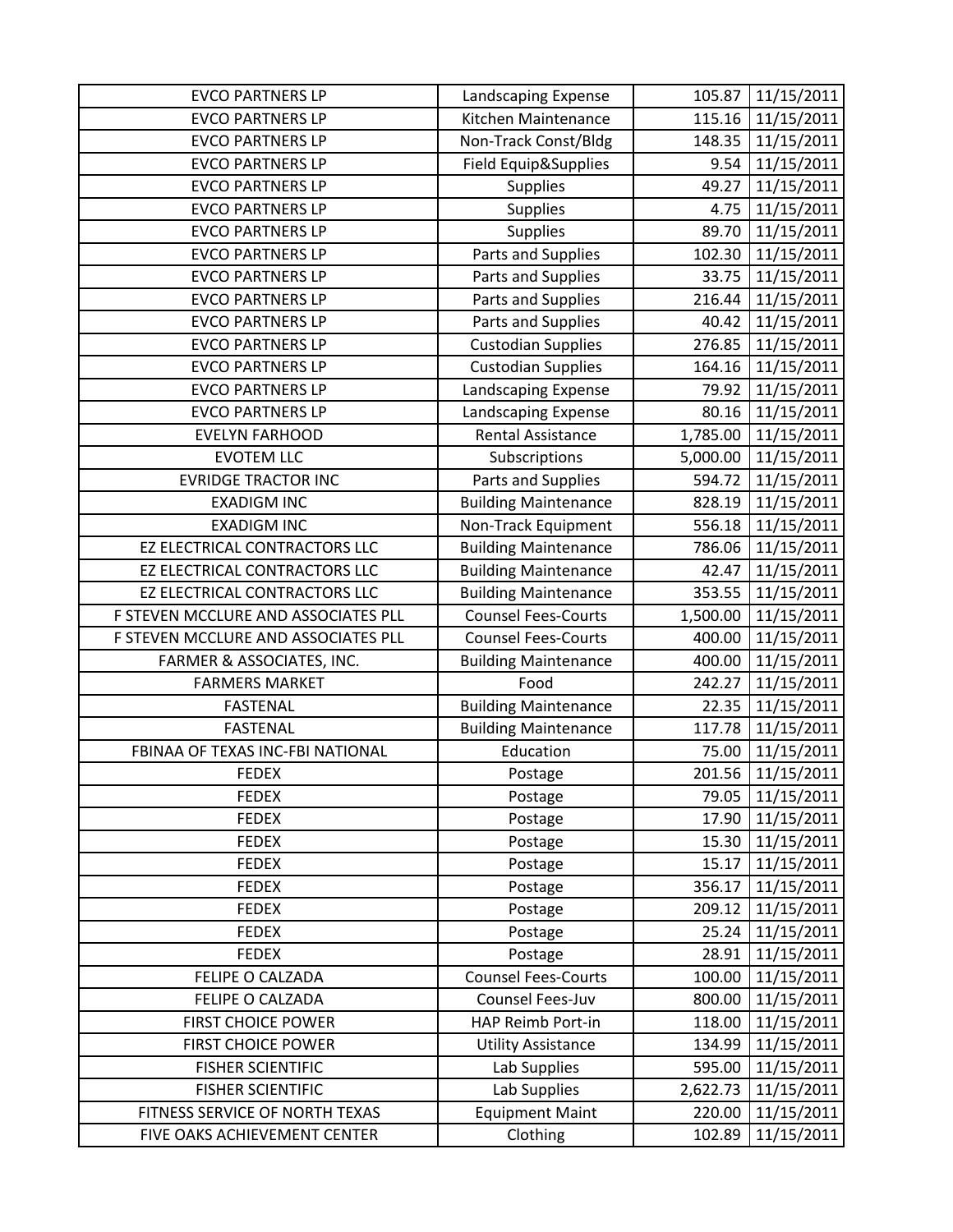| FIVE STAR CORRECTIONAL SERVICES INC      | Food Contr/Prisoners        | 160,100.04 | 11/15/2011 |
|------------------------------------------|-----------------------------|------------|------------|
| FIVE STAR CORRECTIONAL SERVICES INC      | Food Contr/Employees        | 5,214.39   | 11/15/2011 |
| FIVE STAR FORD OF TEXAS LTD              | Central Garage Inv          | 703.73     | 11/15/2011 |
| FLYNN, FRANCIS & CLARK LLP               | <b>Counsel Fees-Courts</b>  | 400.00     | 11/15/2011 |
| FORT WORTH AUTO GLASS CENTER LTD         | Vehicle Maintenance         | 299.75     | 11/15/2011 |
| FORT WORTH ELECTRIC                      | <b>Building Maintenance</b> | 588.14     | 11/15/2011 |
| FORT WORTH GENERATOR AND STARTER LL      | Parts and Supplies          | 169.50     | 11/15/2011 |
| FORT WORTH SHAVER & APPLIANCE            | <b>Equipment Maint</b>      | 829.86     | 11/15/2011 |
| FORT WORTH TRANSPORTATION AUTHORITY      | <b>Other Payable</b>        | 36,600.00  | 11/15/2011 |
| FORT WORTH TRANSPORTATION AUTHORITY      | Transportation              | 1,500.00   | 11/15/2011 |
| FORT WORTH WATER DEPARTMENT              | Field Equip&Supplies        | 526.65     | 11/15/2011 |
| FORT WORTH WATER DEPARTMENT              | Water                       | 111.40     | 11/15/2011 |
| FORT WORTH WATER DEPARTMENT              | Water                       | 631.43     | 11/15/2011 |
| FORT WORTH WATER DEPARTMENT              | Water                       | 638.27     | 11/15/2011 |
| FORT WORTH WATER DEPARTMENT              | Water                       | 2,655.35   | 11/15/2011 |
| FORT WORTH WATER DEPARTMENT              | Water                       | 274.30     | 11/15/2011 |
| FORT WORTH WATER DEPARTMENT              | Water                       | 739.82     | 11/15/2011 |
| FORT WORTH WATER DEPARTMENT              | Water                       | 477.76     | 11/15/2011 |
| FORT WORTH WATER DEPARTMENT              | Water                       | 366.47     | 11/15/2011 |
| FORT WORTH WATER DEPARTMENT              | Water                       | 95.87      | 11/15/2011 |
| FORT WORTH WATER DEPARTMENT              | Water                       | 58.38      | 11/15/2011 |
| FORT WORTH WATER DEPARTMENT              | Water                       | 293.16     | 11/15/2011 |
| FORT WORTH WATER DEPARTMENT              | <b>Utility Assistance</b>   | 257.94     | 11/15/2011 |
| FOUR SEASONS AT CLEAR CREEK LTD          | Rent Sub to L'Iords         | 388.00     | 11/15/2011 |
| <b>FRANCES B JANEZIC</b>                 | <b>Professional Service</b> | 340.56     | 11/15/2011 |
| <b>FRANCES B JANEZIC</b>                 | <b>Professional Service</b> | 681.12     | 11/15/2011 |
| <b>FRANCINE PRATT</b>                    | Liaison Expense             | 85.57      | 11/15/2011 |
| <b>FRANCISCO HERNANDEZ JR</b>            | <b>Counsel Fees-Courts</b>  | 1,000.00   | 11/15/2011 |
| <b>FRANK ADLER</b>                       | Counsel Fees-Juv            | 100.00     | 11/15/2011 |
| <b>FRED CUMMINGS</b>                     | <b>Counsel Fees-Courts</b>  | 670.00     | 11/15/2011 |
| <b>FRED CUMMINGS</b>                     | <b>Counsel Fees-Courts</b>  | 300.00     | 11/15/2011 |
| FRED DAVID HOWEY                         | <b>Counsel Fees-Courts</b>  | 300.00     | 11/15/2011 |
| <b>FRONING &amp; ASSOCIATES</b>          | <b>Professional Service</b> | 851.40     | 11/15/2011 |
| FRONTLINE PROPERTY MANAGEMENT INC        | <b>Rental Assistance</b>    | 1,350.00   | 11/15/2011 |
| FULCRUM RETAIL ENERGY LLC                | <b>Utility Assistance</b>   | 187.50     | 11/15/2011 |
| FW STAR TELEGRAM SUBSCRIPTIONS           | Subscriptions               | 238.97     | 11/15/2011 |
| <b>G ALAN STEELE</b>                     | <b>Counsel Fees-Courts</b>  | 300.00     | 11/15/2011 |
| <b>G ANDREW PLATT</b>                    | <b>Counsel Fees-Courts</b>  | 1,300.00   | 11/15/2011 |
| <b>G ANDREW PLATT</b>                    | <b>Counsel Fees-Courts</b>  | 200.00     | 11/15/2011 |
| <b>GARY ARNOLD</b>                       | Hlth Dept Immu Fees         | 40.00      | 11/15/2011 |
| Gary D Butler                            | Travel                      | 60.00      | 11/15/2011 |
| <b>GEM JONES</b>                         | Rent Sub to L'Iords         | 70.00      | 11/15/2011 |
| <b>GEORGE MACKEY</b>                     | <b>Counsel Fees-Courts</b>  | 1,300.00   | 11/15/2011 |
| <b>GEORGE MACKEY</b>                     | <b>Counsel Fees-Courts</b>  | 1,860.00   | 11/15/2011 |
| <b>GEORGIA DEPT OF COMMUNITY AFFAIRS</b> | Port HAP Port-out           | 332.00     | 11/15/2011 |
| <b>GERARD KARDONSKY</b>                  | <b>Counsel Fees-Courts</b>  | 500.00     | 11/15/2011 |
| <b>GES</b>                               | <b>Building Maintenance</b> | 296.50     | 11/15/2011 |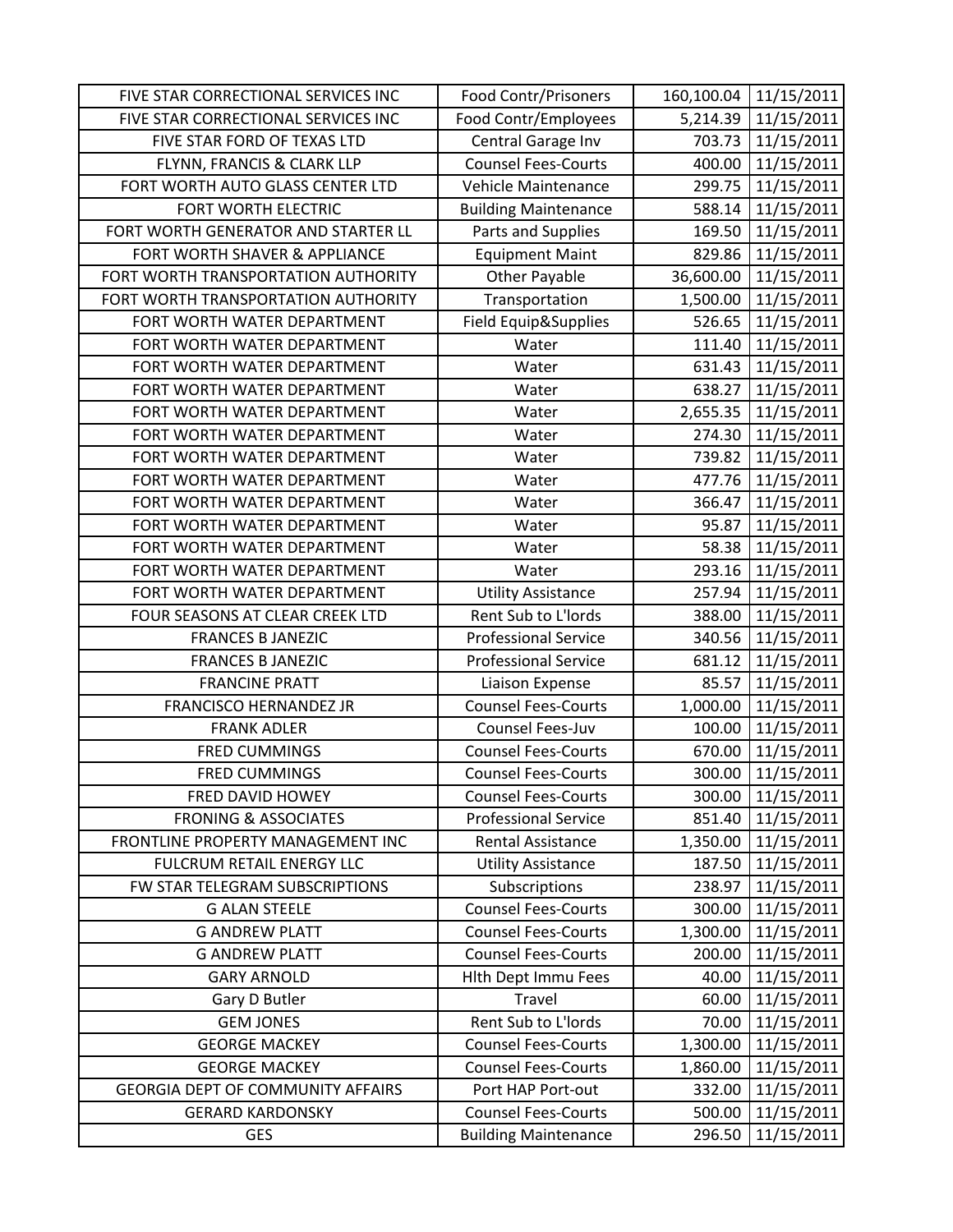| <b>GES</b>                              | A/C Maint Contract          | 450.00   | 11/15/2011 |
|-----------------------------------------|-----------------------------|----------|------------|
| <b>GES</b>                              | A/C Maint Contract          | 2,600.00 | 11/15/2011 |
| <b>GES</b>                              | A/C Maint Contract          | 380.14   | 11/15/2011 |
| <b>GES</b>                              | A/C Maint Contract          | 796.00   | 11/15/2011 |
| <b>GES</b>                              | A/C Maint Contract          | 1,684.44 | 11/15/2011 |
| <b>GES</b>                              | A/C Maint Contract          | 1,029.80 | 11/15/2011 |
| <b>GES</b>                              | A/C Maint Contract          | 8,190.00 | 11/15/2011 |
| <b>GES</b>                              | A/C Maint Contract          | 6,990.00 | 11/15/2011 |
| <b>Gil A Flores</b>                     | Prepaid - Travel            | 159.40   | 11/15/2011 |
| <b>GILBERTO TORREZ</b>                  | Investigative               | 243.25   | 11/15/2011 |
| <b>GILBERTO TORREZ</b>                  | Investigative               | 500.00   | 11/15/2011 |
| <b>GIRLS INC OF TARRANT COUNTY</b>      | <b>Subrecipient Service</b> | 2,574.88 | 11/15/2011 |
| <b>GLOBAL LANGUAGE CENTER</b>           | <b>Professional Service</b> | 250.00   | 11/15/2011 |
| <b>GLYNIS MCGINTY</b>                   | <b>Counsel Fees-Courts</b>  | 1,050.00 | 11/15/2011 |
| <b>GORDON T ARMSTRONG</b>               | Rent Sub to L'Iords         | 414.00   | 11/15/2011 |
| <b>GRAND PRAIRIE HOUSING ASSISTANCE</b> | Port HAP Port-out           | 1,044.00 | 11/15/2011 |
| <b>GRAND PRAIRIE HOUSING ASSISTANCE</b> | Port Admin Fee Expen        | 42.87    | 11/15/2011 |
| <b>GRAPHIC FINISHING SYSTEMS INC</b>    | <b>Equipment Maint</b>      | 512.67   | 11/15/2011 |
| <b>GREEN MOUNTAIN ENERGY COMPANY</b>    | <b>Utility Allowance</b>    | 32.00    | 11/15/2011 |
| <b>GREEN MOUNTAIN ENERGY COMPANY</b>    | <b>Utility Assistance</b>   | 387.31   | 11/15/2011 |
| <b>GREENWOOD MOUNT OLIVET</b>           | <b>Other Payable</b>        | 700.00   | 11/15/2011 |
| <b>GREG HARP</b>                        | Clothing                    | 294.32   | 11/15/2011 |
| <b>GREYHOUND LINES INC</b>              | Transportation              | 73.50    | 11/15/2011 |
| <b>Grover G Fickes</b>                  | Travel                      | 48.84    | 11/15/2011 |
| <b>GW OUTFITTERS LP</b>                 | <b>Supplies</b>             | 990.00   | 11/15/2011 |
| <b>GW OUTFITTERS LP</b>                 | <b>Supplies</b>             | 990.00   | 11/15/2011 |
| <b>GW OUTFITTERS LP</b>                 | <b>Supplies</b>             | 49.50    | 11/15/2011 |
| <b>GW OUTFITTERS LP</b>                 | Supplies                    | 49.50    | 11/15/2011 |
| HALO BRANDED SOLUTIONS INC              | Clothing                    | 100.65   | 11/15/2011 |
| HALO BRANDED SOLUTIONS INC              | Clothing                    | 82.70    | 11/15/2011 |
| HAMIDA A ABDAL-KHALLAQ INC              | Counsel Fees-Juv            | 200.00   | 11/15/2011 |
| HANSON AGGREGATES CENTRAL INC           | Rock and Gravel             | 906.95   | 11/15/2011 |
| <b>HARDY DIAGNOSTICS</b>                | Lab Supplies                | 202.71   | 11/15/2011 |
| <b>HARDY DIAGNOSTICS</b>                | Lab Supplies                | 119.35   | 11/15/2011 |
| HAROLD V JOHNSON                        | <b>Counsel Fees-Courts</b>  | 600.00   | 11/15/2011 |
| HARRY HARRIS, III                       | <b>Counsel Fees-Courts</b>  | 450.00   | 11/15/2011 |
| HART INTERCIVIC INC                     | <b>Voting Supplies</b>      | 1,483.86 | 11/15/2011 |
| HDC FOREST HILL LIMITED PARTNERSHIP     | Rent Sub to L'Iords         | 163.00   | 11/15/2011 |
| <b>HEATHER DARDER</b>                   | <b>Meeting Expenses</b>     | 84.16    | 11/15/2011 |
| <b>HEATHER YVONNE OGIER</b>             | Counsel Fees-Juv            | 200.00   | 11/15/2011 |
| <b>HEATHER YVONNE OGIER</b>             | <b>Counsel Fees - CPS</b>   | 100.00   | 11/15/2011 |
| HEI AUSTIN HOTEL LP                     | Travel                      | 248.40   | 11/15/2011 |
| HEI AUSTIN HOTEL LP                     | Travel                      | 248.40   | 11/15/2011 |
| HEI AUSTIN HOTEL LP                     | Travel                      | 248.40   | 11/15/2011 |
| HEI AUSTIN HOTEL LP                     | Travel                      | 310.50   | 11/15/2011 |
| HEI AUSTIN HOTEL LP                     | Travel                      | 155.25   | 11/15/2011 |
| HEI AUSTIN HOTEL LP                     | Travel                      | 155.25   | 11/15/2011 |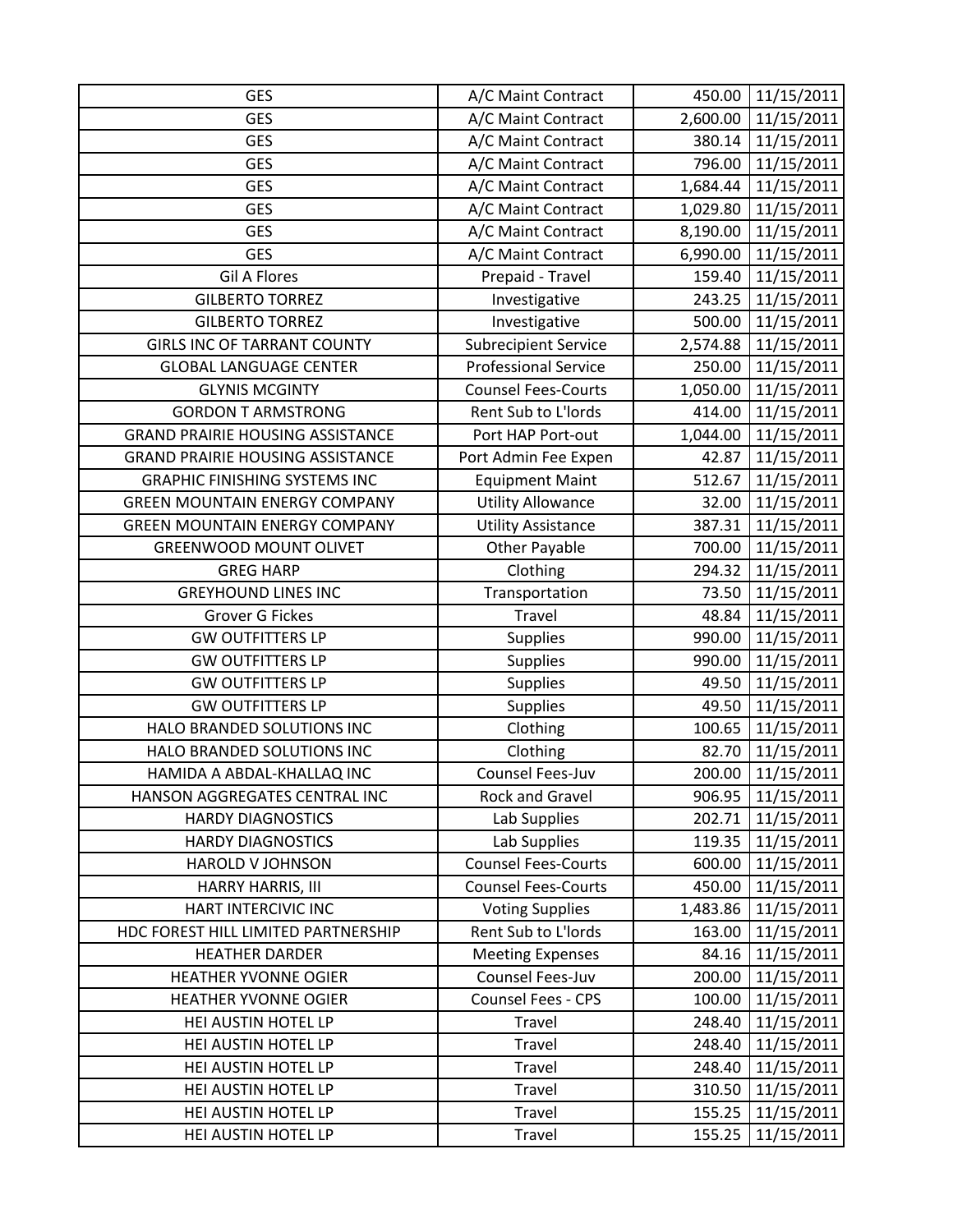| HEI AUSTIN HOTEL LP                    | Travel                      | 155.25   | 11/15/2011 |
|----------------------------------------|-----------------------------|----------|------------|
| HEI AUSTIN HOTEL LP                    | Travel                      | 155.25   | 11/15/2011 |
| HEI AUSTIN HOTEL LP                    | Travel                      | 155.25   | 11/15/2011 |
| HEI AUSTIN HOTEL LP                    | Travel                      | 155.25   | 11/15/2011 |
| <b>HELBING'S MOBIL SERVICE</b>         | Central Garage Inv          | 39.75    | 11/15/2011 |
| HELPING HAND HOME FOR CHILDREN         | Clothing                    | 100.00   | 11/15/2011 |
| <b>HHA INVESTORS LLC</b>               | Rent Sub to L'Iords         | 1,046.00 | 11/15/2011 |
| HILLSIDE VIP LP                        | <b>Rental Assistance</b>    | 450.00   | 11/15/2011 |
| HILLSIDE VIP LP                        | Rental Assistance           | 450.00   | 11/15/2011 |
| <b>HIRAM BODON</b>                     | <b>Counsel Fees-Courts</b>  | 200.00   | 11/15/2011 |
| HM TRAVEL LLC                          | HAP Reimb Port-in           | 2,148.00 | 11/15/2011 |
| <b>HOBART SERVICE</b>                  | Kitchen Maintenance         | 1,937.50 | 11/15/2011 |
| <b>HOBART SERVICE</b>                  | Kitchen Maintenance         | 3,952.10 | 11/15/2011 |
| HOLIDAY INN AUSTIN MIDTOWN             | Education                   | 339.25   | 11/15/2011 |
| HOLIDAY INN AUSTIN MIDTOWN             | Education                   | 339.25   | 11/15/2011 |
| HOLT COMPANY OF TEXAS                  | Parts and Supplies          | 1,545.94 | 11/15/2011 |
| <b>HOSE TECH</b>                       | Parts and Supplies          | 59.78    | 11/15/2011 |
| HOUSING AUTHORITY OF NEW ORLEANS       | Port HAP Port-out           | 783.87   | 11/15/2011 |
| HPI INTERNATIONAL INC                  | <b>Supplies</b>             | 1,649.25 | 11/15/2011 |
| HRW FIRE PUMP SERVICES INC             | <b>Building Maintenance</b> | 350.00   | 11/15/2011 |
| HRW FIRE PUMP SERVICES INC             | <b>Building Maintenance</b> | 350.00   | 11/15/2011 |
| HURST-JEREMIAH 29:11 LP                | Rent Sub to L'Iords         | 1,114.00 | 11/15/2011 |
| <b>IBM CORPORATION</b>                 | Software Maintenance        | 7,350.00 | 11/15/2011 |
| ICS                                    | <b>Bedding and Clothing</b> | 55.70    | 11/15/2011 |
| ICS                                    | Personal Hygiene            | 11.52    | 11/15/2011 |
| ILCA-INTERNATIONAL LACTATION           | Dues                        | 181.00   | 11/15/2011 |
| INDEPENDENT ENVIRONMENTAL SERV         | <b>Disposal Service</b>     | 235.00   | 11/15/2011 |
| INDEPENDENT ENVIRONMENTAL SERV         | <b>Disposal Service</b>     | 763.00   | 11/15/2011 |
| INDEPENDENT ENVIRONMENTAL SERV         | <b>Disposal Service</b>     | 1,773.66 | 11/15/2011 |
| INDEPENDENT ENVIRONMENTAL SERV         | <b>Disposal Service</b>     | 508.00   | 11/15/2011 |
| INDEPENDENT ENVIRONMENTAL SERV         | <b>Disposal Service</b>     | 503.00   | 11/15/2011 |
| INDEPENDENT ENVIRONMENTAL SERV         | <b>Disposal Service</b>     | 400.00   | 11/15/2011 |
| INDEPENDENT ENVIRONMENTAL SERV         | <b>Support Serv Supply</b>  | 89.68    | 11/15/2011 |
| INDEPENDENT ENVIRONMENTAL SERV         | <b>Disposal Service</b>     | 25.00    | 11/15/2011 |
| INDEPENDENT ENVIRONMENTAL SERV         | <b>Disposal Service</b>     | 177.05   | 11/15/2011 |
| INDEPENDENT TABULATION INC             | <b>Voting Supplies</b>      | 1,059.25 | 11/15/2011 |
| <b>INFORMATION SYSTEMS &amp; AUDIT</b> | <b>Dues</b>                 | 175.00   | 11/15/2011 |
| INTEGRATED LEADERSHIP CONCEPTS INC     | <b>Professional Service</b> | 333.35   | 11/15/2011 |
| INTERCON ENVIRONMENTAL INC             | Non-Track Const/Bldg        | 4,629.20 | 11/15/2011 |
| <b>INTERSTATE BATTERY OF FT WORTH</b>  | Central Garage Inv          | 347.80   | 11/15/2011 |
| <b>INTERSTATE BATTERY OF FT WORTH</b>  | Parts and Supplies          | 671.96   | 11/15/2011 |
| <b>INX INC</b>                         | Telephone - Mobile          | 2,775.00 | 11/15/2011 |
| <b>IRMA N PEREZ</b>                    | Clothing                    | 100.00   | 11/15/2011 |
| <b>IRVING HOLDINGS INC</b>             | Transportation              | 622.75   | 11/15/2011 |
| J A SEXAUER                            | <b>Custodian Supplies</b>   | 1,002.04 | 11/15/2011 |
| J A SEXAUER                            | <b>Building Maintenance</b> | 119.99   | 11/15/2011 |
| J A SEXAUER                            | <b>Building Maintenance</b> | 4,650.22 | 11/15/2011 |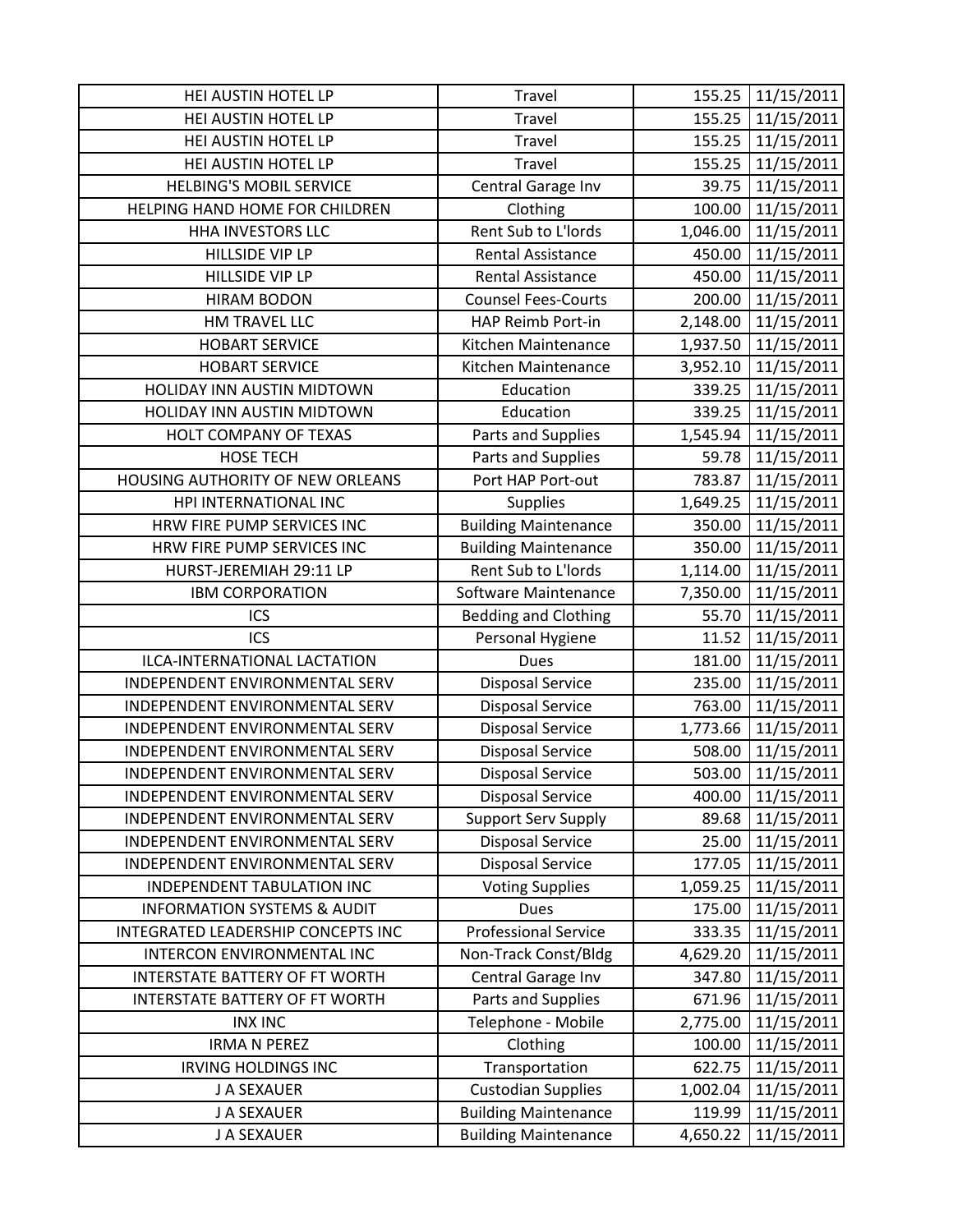| J H LADD                   | Investigative               | 922.98   | 11/15/2011 |
|----------------------------|-----------------------------|----------|------------|
| <b>JACK L HINES JR</b>     | <b>Building Maintenance</b> | 1,985.00 | 11/15/2011 |
| <b>JAMES MASEK</b>         | Counsel Fees-Juv            | 200.00   | 11/15/2011 |
| <b>JAMES MASEK</b>         | Counsel Fees - CPS          | 1,970.00 | 11/15/2011 |
| <b>JAMES MASEK</b>         | Counsel Fees - CPS          | 500.00   | 11/15/2011 |
| <b>JAMES PUBLISHING CO</b> | Law Books                   | 77.94    | 11/15/2011 |
| <b>JANA KAY BRAVO</b>      | <b>Professional Service</b> | 1,702.80 | 11/15/2011 |
| <b>JANPAK</b>              | Sheriff Inventory           | 681.70   | 11/15/2011 |
| <b>JANPAK</b>              | <b>Custodian Supplies</b>   | 217.12   | 11/15/2011 |
| <b>JANPAK</b>              | <b>Custodian Supplies</b>   | 1,966.00 | 11/15/2011 |
| <b>JANPAK</b>              | <b>Custodian Supplies</b>   | 1,082.25 | 11/15/2011 |
| <b>JANPAK</b>              | <b>Custodian Supplies</b>   | 1,474.50 | 11/15/2011 |
| <b>JANPAK</b>              | <b>Custodian Supplies</b>   | 1,328.00 | 11/15/2011 |
| <b>JANPAK</b>              | <b>Custodian Supplies</b>   | 1,474.50 | 11/15/2011 |
| <b>JANPAK</b>              | <b>Custodian Supplies</b>   | 2,457.50 | 11/15/2011 |
| <b>JANPAK</b>              | <b>Custodian Supplies</b>   | 822.40   | 11/15/2011 |
| <b>JANPAK</b>              | <b>Custodian Supplies</b>   | 1,966.00 | 11/15/2011 |
| <b>JANPAK</b>              | <b>Custodian Supplies</b>   | 616.80   | 11/15/2011 |
| <b>JASON'S DELI</b>        | Volunteer Program           | 286.82   | 11/15/2011 |
| JAY GILBERT CABALLERO      | <b>Counsel Fees-Courts</b>  | 400.00   | 11/15/2011 |
| JAY GILBERT CABALLERO      | <b>Counsel Fees-Courts</b>  | 6,275.00 | 11/15/2011 |
| <b>JEANIE LEE REED</b>     | <b>Restitution Payable</b>  | 12.50    | 11/15/2011 |
| <b>JEANIE MORRIS</b>       | <b>Professional Service</b> | 681.12   | 11/15/2011 |
| <b>JEANNE ROSE</b>         | Education                   | 150.00   | 11/15/2011 |
| <b>JEFF NEALE</b>          | HAP Reimb Port-in           | 60.00    | 11/15/2011 |
| JEFF S HOOVER              | <b>Counsel Fees-Courts</b>  | 125.00   | 11/15/2011 |
| <b>JEFF S HOOVER</b>       | <b>Counsel Fees-Courts</b>  | 100.00   | 11/15/2011 |
| <b>JENNIFER JOHNSON</b>    | Transportation              | 70.00    | 11/15/2011 |
| <b>JERRY L BOYETT</b>      | Rent Sub to L'Iords         | 411.00   | 11/15/2011 |
| <b>JERRY WALKER</b>        | <b>Counsel Fees-Courts</b>  | 100.00   | 11/15/2011 |
| <b>JESUS NEVAREZ</b>       | <b>Counsel Fees - CPS</b>   | 150.00   | 11/15/2011 |
| <b>JIM C MINTER</b>        | <b>Counsel Fees-Courts</b>  | 800.00   | 11/15/2011 |
| Jimmy E Garcia             | Education                   | 100.00   | 11/15/2011 |
| <b>JIM'S FUNERAL HOME</b>  | <b>County Burials</b>       | 990.00   | 11/15/2011 |
| <b>JMP INTEREST LTD</b>    | Law Books                   | 258.00   | 11/15/2011 |
| <b>JODY KUCZEK</b>         | HAP Reimb Port-in           | 1,129.00 | 11/15/2011 |
| Joe L Trammel              | Education                   | 347.81   | 11/15/2011 |
| <b>JOETTA KEENE</b>        | <b>Counsel Fees-Courts</b>  | 200.00   | 11/15/2011 |
| <b>JOHANNA BURDGE</b>      | Clothing                    | 223.59   | 11/15/2011 |
| <b>JOHN AVERY</b>          | <b>Counsel Fees-Courts</b>  | 900.00   | 11/15/2011 |
| <b>JOHN AVERY</b>          | <b>Counsel Fees-Courts</b>  | 300.00   | 11/15/2011 |
| <b>JOHN AVERY</b>          | <b>Counsel Fees-Courts</b>  | 200.00   | 11/15/2011 |
| <b>JOHN AVERY</b>          | <b>Counsel Fees-Courts</b>  | 400.00   | 11/15/2011 |
| <b>JOHN CARL BEATTY</b>    | <b>Counsel Fees-Courts</b>  | 1,300.00 | 11/15/2011 |
| <b>JOHN CARL BEATTY</b>    | <b>Counsel Fees-Courts</b>  | 900.00   | 11/15/2011 |
| <b>JOHN CARL BEATTY</b>    | <b>Counsel Fees-Courts</b>  | 2,550.00 | 11/15/2011 |
| <b>JOHN ECK</b>            | Counsel Fees - CPS          | 100.00   | 11/15/2011 |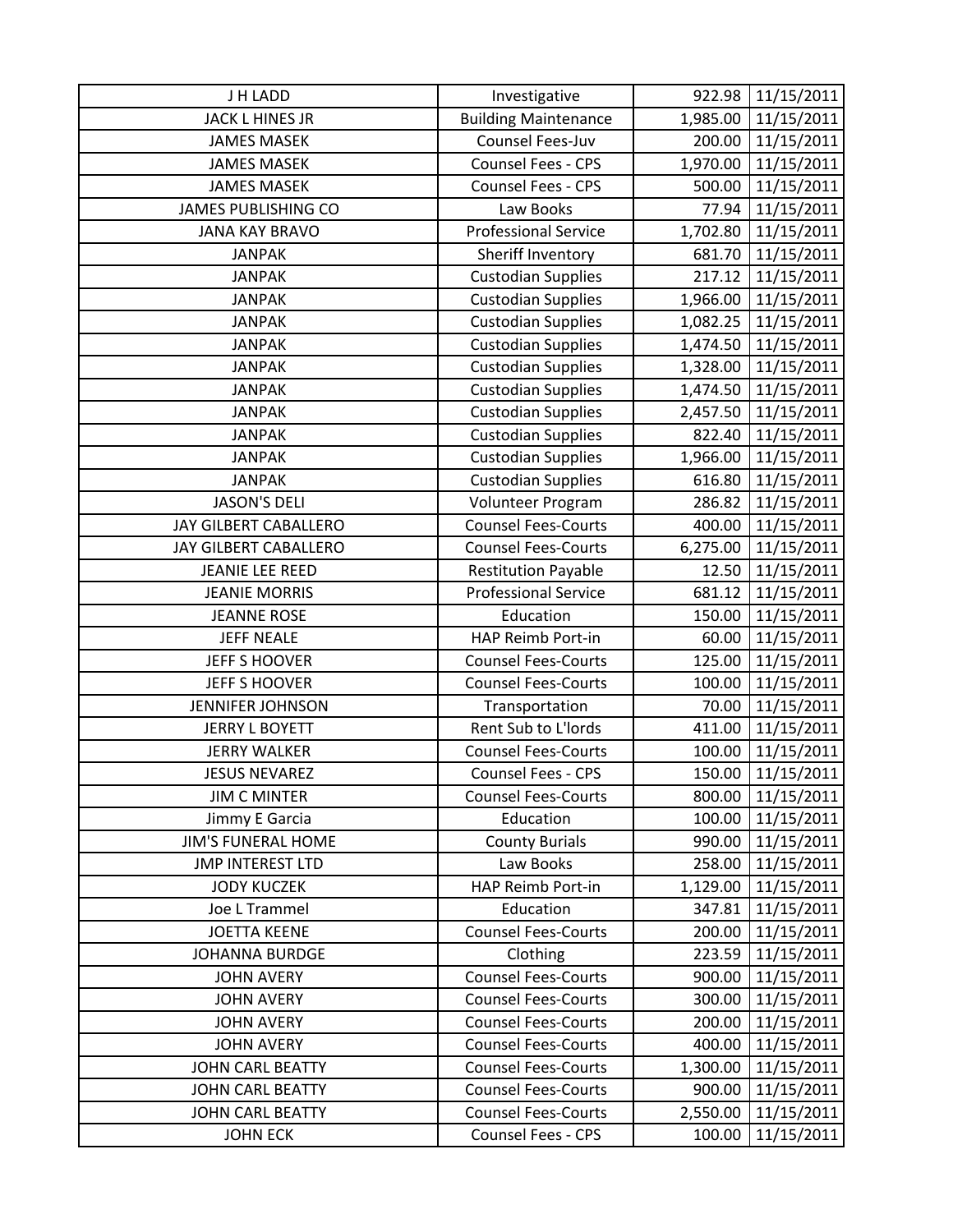| <b>JOHN HARDING</b>           | <b>Counsel Fees-Courts</b>  | 525.00   | 11/15/2011 |
|-------------------------------|-----------------------------|----------|------------|
| <b>JOHN LINEBARGER</b>        | <b>Counsel Fees-Courts</b>  | 300.00   | 11/15/2011 |
| <b>JOHN LINEBARGER</b>        | <b>Counsel Fees-Courts</b>  | 500.00   | 11/15/2011 |
| John M Ray                    | Education                   | 60.00    | 11/15/2011 |
| JOHN P MCCALL JR              | <b>Counsel Fees-Courts</b>  | 350.00   | 11/15/2011 |
| John R Hamilton               | <b>Travel</b>               | 60.00    | 11/15/2011 |
| <b>JOHN WARDLAW</b>           | <b>Office Equip Maint</b>   | 500.00   | 11/15/2011 |
| <b>JOHN WARDLAW</b>           | <b>Equipment Maint</b>      | 350.00   | 11/15/2011 |
| <b>JONATHAN SIMPSON</b>       | <b>Counsel Fees-Courts</b>  | 600.00   | 11/15/2011 |
| <b>JONATHAN SIMPSON</b>       | <b>Counsel Fees-Courts</b>  | 825.00   | 11/15/2011 |
| JONES X-RAY INC               | <b>Medical Supplies</b>     | 63.50    | 11/15/2011 |
| <b>JOSE BARRERA</b>           | <b>Restitution Payable</b>  | 1.50     | 11/15/2011 |
| JPCA OF TEXAS, INC            | Dues                        | 35.00    | 11/15/2011 |
| JPCA OF TEXAS, INC            | <b>Dues</b>                 | 35.00    | 11/15/2011 |
| JPCA OF TEXAS, INC            | Dues                        | 60.00    | 11/15/2011 |
| JP-FT WORTH APARTMENTS        | <b>Utility Assistance</b>   | 216.77   | 11/15/2011 |
| <b>JUAN TIJERINA</b>          | <b>Counsel Fees-Courts</b>  | 300.00   | 11/15/2011 |
| JUDITH VAN HOOF               | Counsel Fees - CPS          | 2,195.00 | 11/15/2011 |
| <b>JULIE JACOBSON</b>         | Counsel Fees-Juv            | 200.00   | 11/15/2011 |
| <b>JULIE JACOBSON</b>         | Counsel Fees - CPS          | 1,025.00 | 11/15/2011 |
| <b>JULIE R BOOTH</b>          | <b>Professional Service</b> | 1,021.68 | 11/15/2011 |
| <b>KARA CARRERAS</b>          | <b>Counsel Fees-Courts</b>  | 400.00   | 11/15/2011 |
| <b>KARA CARRERAS</b>          | <b>Counsel Fees-Courts</b>  | 200.00   | 11/15/2011 |
| <b>KAREN CLERKLEY</b>         | Clothing                    | 774.73   | 11/15/2011 |
| <b>KARMEN JOHNSON</b>         | <b>Counsel Fees - CPS</b>   | 3,589.91 | 11/15/2011 |
| <b>KATHERYN HAYWOOD</b>       | <b>Counsel Fees-Courts</b>  | 300.00   | 11/15/2011 |
| KATHERYN HAYWOOD              | <b>Counsel Fees-Courts</b>  | 200.00   | 11/15/2011 |
| <b>KATHERYN HAYWOOD</b>       | <b>Counsel Fees-Courts</b>  | 100.00   | 11/15/2011 |
| KATHLEEN JEANNE MEGONIGAL     | Counsel Fees - CPS          | 5,790.00 | 11/15/2011 |
| <b>KATHRYN CRAVEN</b>         | Counsel Fees - CPS          | 100.00   | 11/15/2011 |
| KEARNEY/WYNN ATTORNEYS AT LAW | <b>Counsel Fees-Courts</b>  | 325.00   | 11/15/2011 |
| KEARNEY/WYNN ATTORNEYS AT LAW | <b>Counsel Fees-Courts</b>  | 450.00   | 11/15/2011 |
| <b>KELEE SHAW-NUNLEY</b>      | <b>Meeting Expenses</b>     | 60.00    | 11/15/2011 |
| <b>KELLIE PRINGLE</b>         | Clothing                    | 100.00   | 11/15/2011 |
| <b>KELLY R GOODNESS PHD</b>   | Psych Exam/Testimony        | 450.00   | 11/15/2011 |
| <b>KELLY R GOODNESS PHD</b>   | Psych Exam/Testimony        | 450.00   | 11/15/2011 |
| <b>KELLY R GOODNESS PHD</b>   | Psych Exam/Testimony        | 450.00   | 11/15/2011 |
| <b>KELLY R GOODNESS PHD</b>   | Psych Exam/Testimony        | 450.00   | 11/15/2011 |
| <b>KELLY R GOODNESS PHD</b>   | Psych Exam/Testimony        | 450.00   | 11/15/2011 |
| <b>KELLY R GOODNESS PHD</b>   | Interpreter Fees            | 450.00   | 11/15/2011 |
| KELLY-MOORE PAINT COMPANY INC | <b>Building Maintenance</b> | 794.84   | 11/15/2011 |
| <b>KENNETH CUTRER</b>         | <b>Counsel Fees-Courts</b>  | 1,300.00 | 11/15/2011 |
| <b>KENNETH R GORDON PC</b>    | <b>Counsel Fees-Courts</b>  | 400.00   | 11/15/2011 |
| <b>KERRY OWENS</b>            | Counsel Fees - CPS          | 1,080.00 | 11/15/2011 |
| <b>KERRY YANEZ</b>            | <b>Counsel Fees-Courts</b>  | 125.00   | 11/15/2011 |
| <b>KERRY YANEZ</b>            | Counsel Fees-Juv            | 400.00   | 11/15/2011 |
| <b>KHANH LE</b>               | Rent Sub to L'Iords         | 241.00   | 11/15/2011 |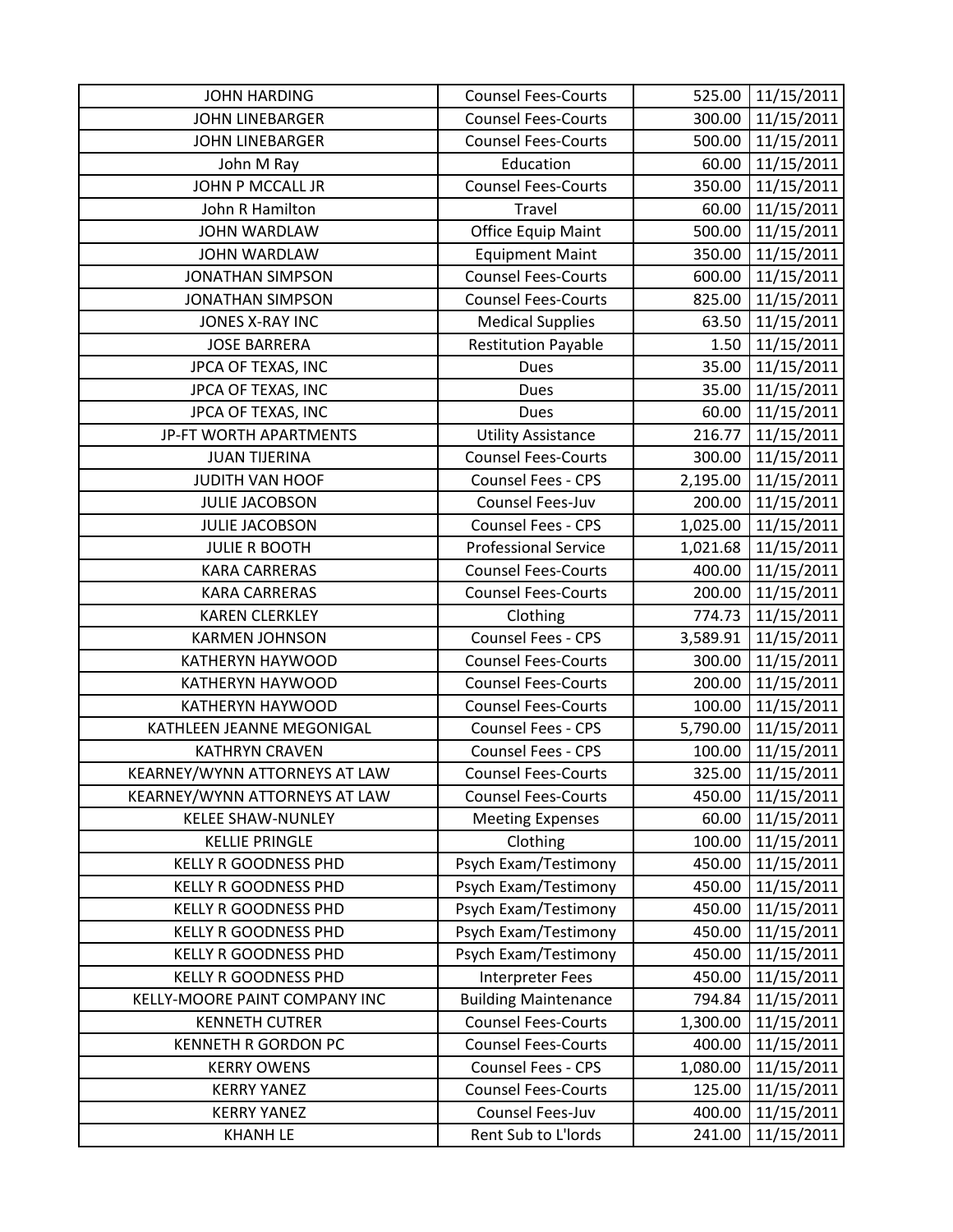| KILPATRICK INSURANCE AGNCY         | <b>Bonds</b>                | 71.00    | 11/15/2011 |
|------------------------------------|-----------------------------|----------|------------|
| <b>KIM CATALANO</b>                | <b>Counsel Fees-Courts</b>  | 540.00   | 11/15/2011 |
| Kimberly S Davis                   | Travel                      | 60.00    | 11/15/2011 |
| <b>KIRBY'S RADIATOR SERVICE</b>    | Parts and Supplies          | 515.57   | 11/15/2011 |
| <b>KNOWLES PUBLISHING</b>          | Law Books                   | 96.02    | 11/15/2011 |
| <b>KOBBY T WARREN</b>              | <b>Counsel Fees-Courts</b>  | 300.00   | 11/15/2011 |
| <b>KOBBY T WARREN</b>              | <b>Counsel Fees-Courts</b>  | 800.00   | 11/15/2011 |
| <b>KOBBY T WARREN</b>              | <b>Counsel Fees-Courts</b>  | 100.00   | 11/15/2011 |
| KONICA MINOLTA BUSINESS SOLUTIONS  | <b>Computer Supplies</b>    | 15.00    | 11/15/2011 |
| KONICA MINOLTA BUSINESS SOLUTIONS  | <b>Equipment Maint</b>      | 9,387.00 | 11/15/2011 |
| KONICA MINOLTA BUSINESS SOLUTIONS  | <b>Equipment Maint</b>      | 31.49    | 11/15/2011 |
| KONICA MINOLTA BUSINESS SOLUTIONS  | <b>Equipment Maint</b>      | 3,928.00 | 11/15/2011 |
| KONICA MINOLTA BUSINESS SOLUTIONS  | <b>Equipment Maint</b>      | 400.00   | 11/15/2011 |
| KONICA MINOLTA BUSINESS SOLUTIONS  | <b>Equipment Maint</b>      | 201.00   | 11/15/2011 |
| KONICA MINOLTA BUSINESS SOLUTIONS  | <b>Equipment Maint</b>      | 375.00   | 11/15/2011 |
| KONICA MINOLTA BUSINESS SOLUTIONS  | <b>Equipment Maint</b>      | 525.00   | 11/15/2011 |
| KONICA MINOLTA BUSINESS SOLUTIONS  | <b>Equipment Maint</b>      | 5.13     | 11/15/2011 |
| KONICA MINOLTA BUSINESS SOLUTIONS  | <b>Equipment Rentals</b>    | 93.50    | 11/15/2011 |
| KONICA MINOLTA BUSINESS SOLUTIONS  | <b>Equipment Rentals</b>    | 93.50    | 11/15/2011 |
| KONICA MINOLTA BUSINESS SOLUTIONS  | <b>Equipment Rentals</b>    | 93.50    | 11/15/2011 |
| KONICA MINOLTA BUSINESS SOLUTIONS  | <b>Equipment Maint</b>      | 89.25    | 11/15/2011 |
| KONICA MINOLTA BUSINESS SOLUTIONS  | <b>Equipment Rentals</b>    | 149.39   | 11/15/2011 |
| KONICA MINOLTA BUSINESS SOLUTIONS  | <b>Equipment Maint</b>      | 102.41   | 11/15/2011 |
| KONICA MINOLTA BUSINESS SOLUTIONS  | <b>Equipment Maint</b>      | 122.63   | 11/15/2011 |
| KONICA MINOLTA BUSINESS SOLUTIONS  | <b>Equipment Rentals</b>    | 154.39   | 11/15/2011 |
| KONICA MINOLTA BUSINESS SOLUTIONS  | <b>Equipment Rentals</b>    | 210.11   | 11/15/2011 |
| <b>KRISTIN BRADEN</b>              | Counsel Fees - CPS          | 1,277.50 | 11/15/2011 |
| <b>KRISTINA WEST</b>               | <b>Counsel Fees-Courts</b>  | 250.00   | 11/15/2011 |
| <b>KRISTINA WEST</b>               | <b>Counsel Fees-Courts</b>  | 315.00   | 11/15/2011 |
| <b>KRISTINA WEST</b>               | <b>Counsel Fees-Probate</b> | 500.00   | 11/15/2011 |
| <b>KROGER COMPANY</b>              | Food/Hygiene Assist         | 44.00    | 11/15/2011 |
| <b>KRR VILLAS ON BEAR CREEK LP</b> | Rent Sub to L'Iords         | 231.00   | 11/15/2011 |
| <b>LACY BRITTEN</b>                | Counsel Fees - CPS          | 250.00   | 11/15/2011 |
| LAKEVIEW ON SHADY OAKS LLC         | Rent Sub to L'Iords         | 159.00   | 11/15/2011 |
| L'AMOR VILLAGE RTC                 | Clothing                    | 125.00   | 11/15/2011 |
| <b>LANA WILSON</b>                 | <b>Witness Travel</b>       | 183.29   | 11/15/2011 |
| LANGUAGE LINE SERVICES INC         | <b>Interpreter Fees</b>     | 6.12     | 11/15/2011 |
| LAS BRISAS APARTMENTS              | <b>Rental Assistance</b>    | 435.00   | 11/15/2011 |
| LASERLINK INTERNATIONAL INC        | <b>Supplies</b>             | 318.00   | 11/15/2011 |
| LASERLINK INTERNATIONAL INC        | <b>Supplies</b>             | 1,110.00 | 11/15/2011 |
| LASERLINK INTERNATIONAL INC        | <b>Supplies</b>             | 79.00    | 11/15/2011 |
| LASERLINK INTERNATIONAL INC        | <b>Supplies</b>             | 69.00    | 11/15/2011 |
| LASERLINK INTERNATIONAL INC        | <b>Supplies</b>             | 89.00    | 11/15/2011 |
| LASERLINK INTERNATIONAL INC        | <b>Supplies</b>             | 917.00   | 11/15/2011 |
| <b>LATRICE TATUM</b>               | <b>Rental Assistance</b>    | 536.00   | 11/15/2011 |
| <b>LAURA DENISE TUNNE</b>          | <b>Restitution Payable</b>  | 40.00    | 11/15/2011 |
| LAURIE PURDY REPORTING SERVICE INC | <b>Professional Service</b> | 170.28   | 11/15/2011 |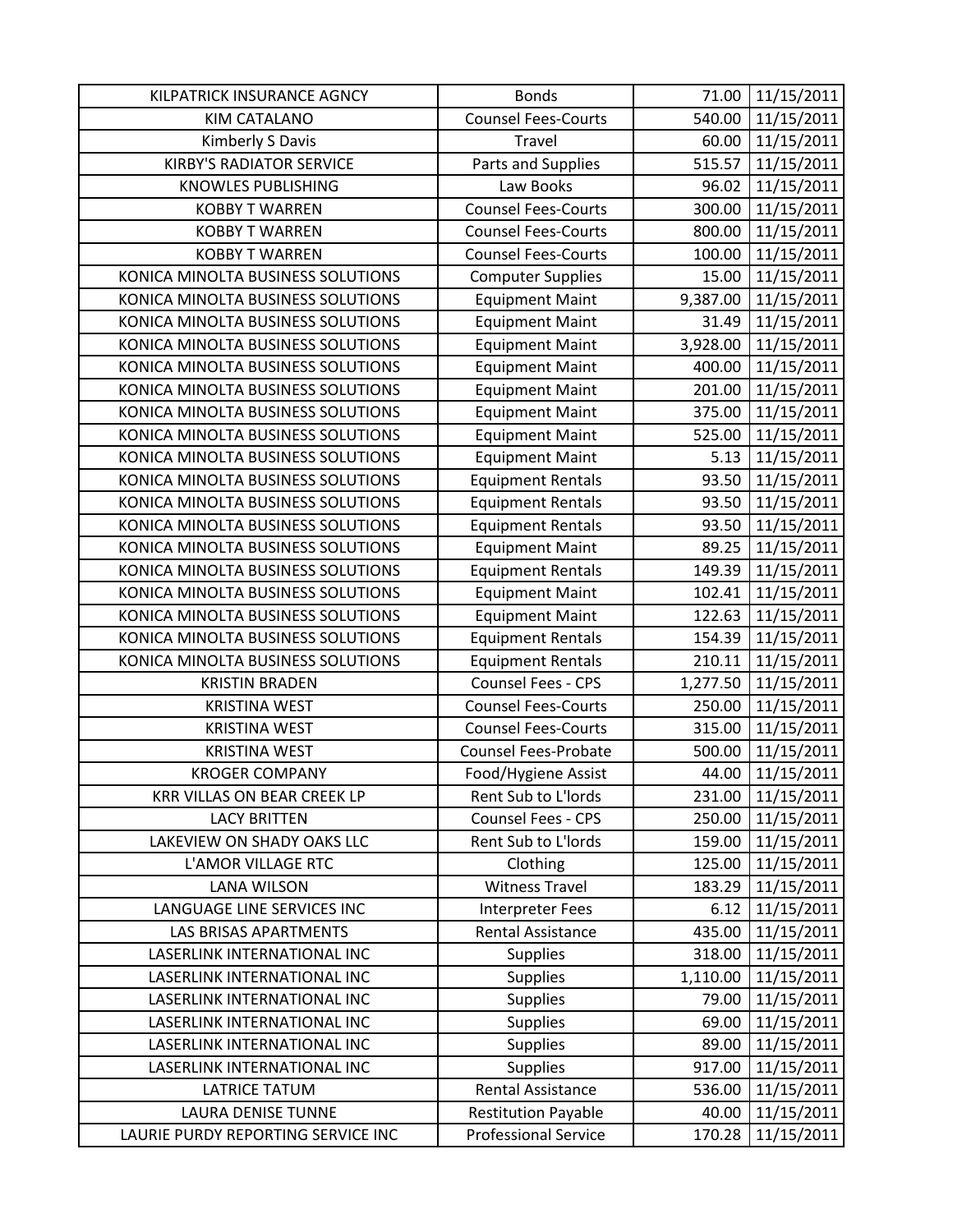| LAURIE PURDY REPORTING SERVICE INC  | <b>Professional Service</b> |           | 340.56 11/15/2011    |
|-------------------------------------|-----------------------------|-----------|----------------------|
| LAW OFFICE EDWARD E CASTILLO PLLC   | <b>Counsel Fees-Courts</b>  | 200.00    | 11/15/2011           |
| LAW OFFICE EDWARD E CASTILLO PLLC   | <b>Counsel Fees-Courts</b>  | 100.00    | 11/15/2011           |
| LAW OFFICE OF ALEXANDER KIM         | <b>Counsel Fees-Courts</b>  | 700.00    | 11/15/2011           |
| LAW OFFICE OF ALEXANDER KIM         | <b>Counsel Fees-Courts</b>  | 275.00    | 11/15/2011           |
| LAW OFFICE OF BRADLEY L CLARK PC    | <b>Counsel Fees-Courts</b>  | 600.00    | 11/15/2011           |
| LAW OFFICE OF GARY L NICKELSON      | <b>Counsel Fees - CPS</b>   | 200.00    | 11/15/2011           |
| LAW OFFICE OF HARMONY M SCHUERMAN P | <b>Counsel Fees-Courts</b>  | 200.00    | 11/15/2011           |
| LAW OFFICE OF KEE A ABLES PC        | Counsel Fees - CPS          | 250.00    | 11/15/2011           |
| LAW OFFICE OF LISA HAINES           | <b>Counsel Fees-Courts</b>  | 1,575.00  | 11/15/2011           |
| LAW OFFICE OF LISA HAINES           | <b>Counsel Fees-Courts</b>  | 100.00    | 11/15/2011           |
| LEE E WEST JR                       | <b>Rental Assistance</b>    | 684.00    | 11/15/2011           |
| LEGG MASON REAL ESTATE CAPITAL II   | Rent Sub to L'Iords         | 1,094.00  | 11/15/2011           |
| Leighton G Iles                     | Travel                      | 268.65    | 11/15/2011           |
| LENA POPE HOME INC                  | <b>Subrecipient Service</b> | 2,875.00  | 11/15/2011           |
| LENA POPE HOME INC                  | <b>Professional Service</b> | 29,133.00 | 11/15/2011           |
| LEON REED JR                        | <b>Counsel Fees-Courts</b>  | 700.00    | 11/15/2011           |
| <b>LEROY J YORK</b>                 | <b>Rental Assistance</b>    | 1,650.00  | 11/15/2011           |
| <b>LESLIE JOHNS</b>                 | <b>Counsel Fees-Courts</b>  | 750.00    | 11/15/2011           |
| <b>LESLIE JOHNS</b>                 | <b>Counsel Fees-Courts</b>  | 500.00    | 11/15/2011           |
| <b>LESTER K REED</b>                | Counsel Fees - CPS          | 150.00    | 11/15/2011           |
| LETA AL AZZAM                       | Clothing                    | 125.00    | 11/15/2011           |
| LEVIT & JAMES INC                   | Subscriptions               | 9,539.90  | 11/15/2011           |
| <b>LEX JOHNSTON</b>                 | <b>Counsel Fees-Courts</b>  | 300.00    | 11/15/2011           |
| <b>LEX JOHNSTON</b>                 | <b>Counsel Fees-Courts</b>  | 250.00    | 11/15/2011           |
| LEXISNEXIS                          | <b>Supplies</b>             |           | $(50.47)$ 11/15/2011 |
| LEXISNEXIS                          | Law Books                   |           | $(8.00)$ 11/15/2011  |
| <b>LEXISNEXIS</b>                   | <b>Professional Service</b> | 1,275.00  | 11/15/2011           |
| LEXISNEXIS RISK DATA MANAGEMENT INC | Subscriptions               | 2,000.00  | 11/15/2011           |
| <b>LIMITLESS OFFICE PRODUCTS</b>    | <b>Supplies</b>             | 46.43     | 11/15/2011           |
| <b>LINDA L BALEY</b>                | <b>Professional Service</b> | 910.00    | 11/15/2011           |
| LINDEN & ASSOCIATES, P.C.           | Counsel Fees - CPS          | 6,455.00  | 11/15/2011           |
| LOCK TIGHT SECURITY INC             | <b>Building Maintenance</b> | 220.50    | 11/15/2011           |
| <b>LOCK TIGHT SECURITY INC</b>      | <b>Building Maintenance</b> | 69.00     | 11/15/2011           |
| <b>LOCK TIGHT SECURITY INC</b>      | <b>Building Maintenance</b> | 21.50     | 11/15/2011           |
| LOCK TIGHT SECURITY INC             | <b>Supplies</b>             | 8.00      | 11/15/2011           |
| LOOMIS FARGO & COMPANY              | ArmoredCar Messenger        | 400.00    | 11/15/2011           |
| <b>LOOMIS FARGO &amp; COMPANY</b>   | ArmoredCar Messenger        | 400.00    | 11/15/2011           |
| LOOMIS FARGO & COMPANY              | ArmoredCar Messenger        | 400.00    | 11/15/2011           |
| LOOMIS FARGO & COMPANY              | ArmoredCar Messenger        | 400.00    | 11/15/2011           |
| LOOMIS FARGO & COMPANY              | ArmoredCar Messenger        | 400.00    | 11/15/2011           |
| LOOMIS FARGO & COMPANY              | ArmoredCar Messenger        | 400.00    | 11/15/2011           |
| LOOMIS FARGO & COMPANY              | ArmoredCar Messenger        | 400.00    | 11/15/2011           |
| LOOMIS FARGO & COMPANY              | ArmoredCar Messenger        | 400.00    | 11/15/2011           |
| <b>LOOMIS FARGO &amp; COMPANY</b>   | ArmoredCar Messenger        | 400.00    | 11/15/2011           |
| LOOMIS FARGO & COMPANY              | ArmoredCar Messenger        | 400.00    | 11/15/2011           |
| <b>LOOMIS FARGO &amp; COMPANY</b>   | ArmoredCar Messenger        | 400.00    | 11/15/2011           |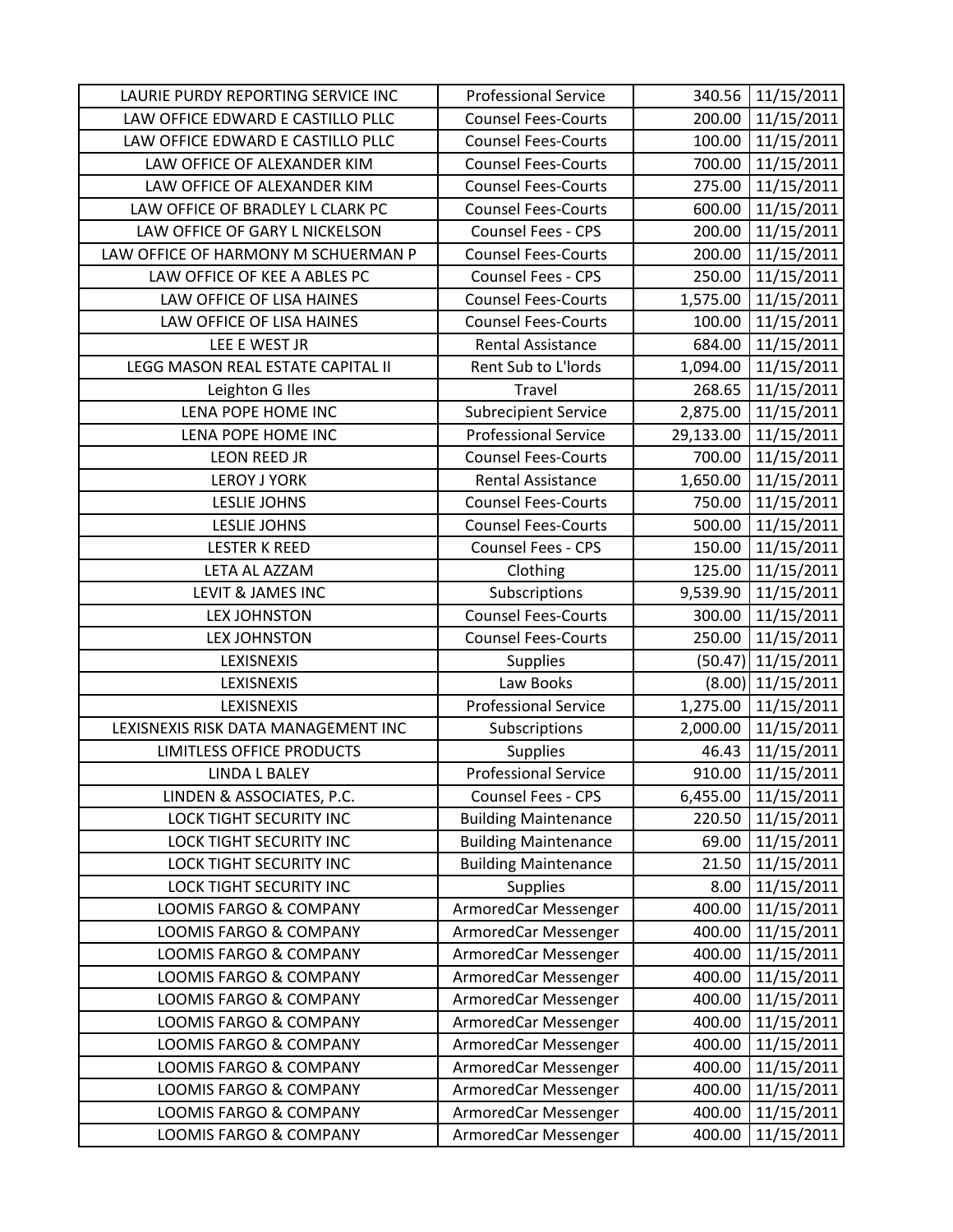| <b>LOOMIS FARGO &amp; COMPANY</b> | ArmoredCar Messenger        | 400.00   | 11/15/2011          |
|-----------------------------------|-----------------------------|----------|---------------------|
| LOOMIS FARGO & COMPANY            | ArmoredCar Messenger        | 400.00   | 11/15/2011          |
| <b>LOOMIS FARGO &amp; COMPANY</b> | ArmoredCar Messenger        | 400.00   | 11/15/2011          |
| LOOMIS FARGO & COMPANY            | ArmoredCar Messenger        | 400.00   | 11/15/2011          |
| LOOMIS FARGO & COMPANY            | ArmoredCar Messenger        | 400.00   | 11/15/2011          |
| LOOMIS FARGO & COMPANY            | ArmoredCar Messenger        | 400.00   | 11/15/2011          |
| LOOMIS FARGO & COMPANY            | ArmoredCar Messenger        | 400.00   | 11/15/2011          |
| LOOMIS FARGO & COMPANY            | ArmoredCar Messenger        | 400.00   | 11/15/2011          |
| LOOMIS FARGO & COMPANY            | ArmoredCar Messenger        | 400.00   | 11/15/2011          |
| LOOMIS FARGO & COMPANY            | ArmoredCar Messenger        | 400.00   | 11/15/2011          |
| LOOMIS FARGO & COMPANY            | ArmoredCar Messenger        | 400.00   | 11/15/2011          |
| LOOMIS FARGO & COMPANY            | ArmoredCar Messenger        | 400.00   | 11/15/2011          |
| LOOMIS FARGO & COMPANY            | ArmoredCar Messenger        | 400.00   | 11/15/2011          |
| LOOMIS FARGO & COMPANY            | ArmoredCar Messenger        | 400.00   | 11/15/2011          |
| <b>LOOMIS FARGO &amp; COMPANY</b> | ArmoredCar Messenger        | 400.00   | 11/15/2011          |
| <b>LOOMIS FARGO &amp; COMPANY</b> | ArmoredCar Messenger        | 400.00   | 11/15/2011          |
| LOOMIS FARGO & COMPANY            | ArmoredCar Messenger        | 400.00   | 11/15/2011          |
| LOOMIS FARGO & COMPANY            | ArmoredCar Messenger        | 400.00   | 11/15/2011          |
| LOOMIS FARGO & COMPANY            | ArmoredCar Messenger        | 400.00   | 11/15/2011          |
| LOOMIS FARGO & COMPANY            | ArmoredCar Messenger        | 400.00   | 11/15/2011          |
| LOOMIS FARGO & COMPANY            | ArmoredCar Messenger        | 400.00   | 11/15/2011          |
| LOOMIS FARGO & COMPANY            | ArmoredCar Messenger        | 400.00   | 11/15/2011          |
| LOOMIS FARGO & COMPANY            | ArmoredCar Messenger        | 400.00   | 11/15/2011          |
| LOOMIS FARGO & COMPANY            | ArmoredCar Messenger        | 80.00    | 11/15/2011          |
| LOOMIS FARGO & COMPANY            | ArmoredCar Messenger        | 80.00    | 11/15/2011          |
| LOOMIS FARGO & COMPANY            | ArmoredCar Messenger        | 160.00   | 11/15/2011          |
| LOOMIS FARGO & COMPANY            | ArmoredCar Messenger        | 400.00   | 11/15/2011          |
| LOREN C GREEN PC                  | <b>Counsel Fees-Courts</b>  | 600.00   | 11/15/2011          |
| <b>LOREN C GREEN PC</b>           | <b>Counsel Fees-Courts</b>  | 125.00   | 11/15/2011          |
| <b>LORI CHASTAIN</b>              | Clothing                    | 125.00   | 11/15/2011          |
| <b>LORIE GRAHAM</b>               | <b>Interpreter Fees</b>     |          | (120.00) 11/15/2011 |
| <b>LORIE GRAHAM</b>               | Reporter's Records          | 1,760.00 | 11/15/2011          |
| <b>LORRAINE STEWART</b>           | Clothing                    | 225.00   | 11/15/2011          |
| Louis E Sturns                    | Education                   | 437.46   | 11/15/2011          |
| LOWE'S                            | Field Equip&Supplies        | 203.05   | 11/15/2011          |
| LOWE'S                            | <b>Building Maintenance</b> | 798.00   | 11/15/2011          |
| LOWE'S                            | Parts and Supplies          | 29.96    | 11/15/2011          |
| LOWE'S                            | Parts and Supplies          | 27.74    | 11/15/2011          |
| LOWE'S                            | Echo Lake Park              | 997.25   | 11/15/2011          |
| LOWE'S                            | Parts and Supplies          | 24.98    | 11/15/2011          |
| LOWE'S                            | Parts and Supplies          | 405.76   | 11/15/2011          |
| LOWE'S                            | Field Equip&Supplies        | 229.94   | 11/15/2011          |
| LOWE'S                            | <b>Small Tools</b>          | 76.43    | 11/15/2011          |
| LQ MANAGEMENT LLC                 | Travel                      | 74.75    | 11/15/2011          |
| LQ MANAGEMENT LLC                 | Travel                      | 74.75    | 11/15/2011          |
| LQ MANAGEMENT LLC                 | Travel                      | 74.75    | 11/15/2011          |
| LQ MANAGEMENT LLC                 | Travel                      | 74.75    | 11/15/2011          |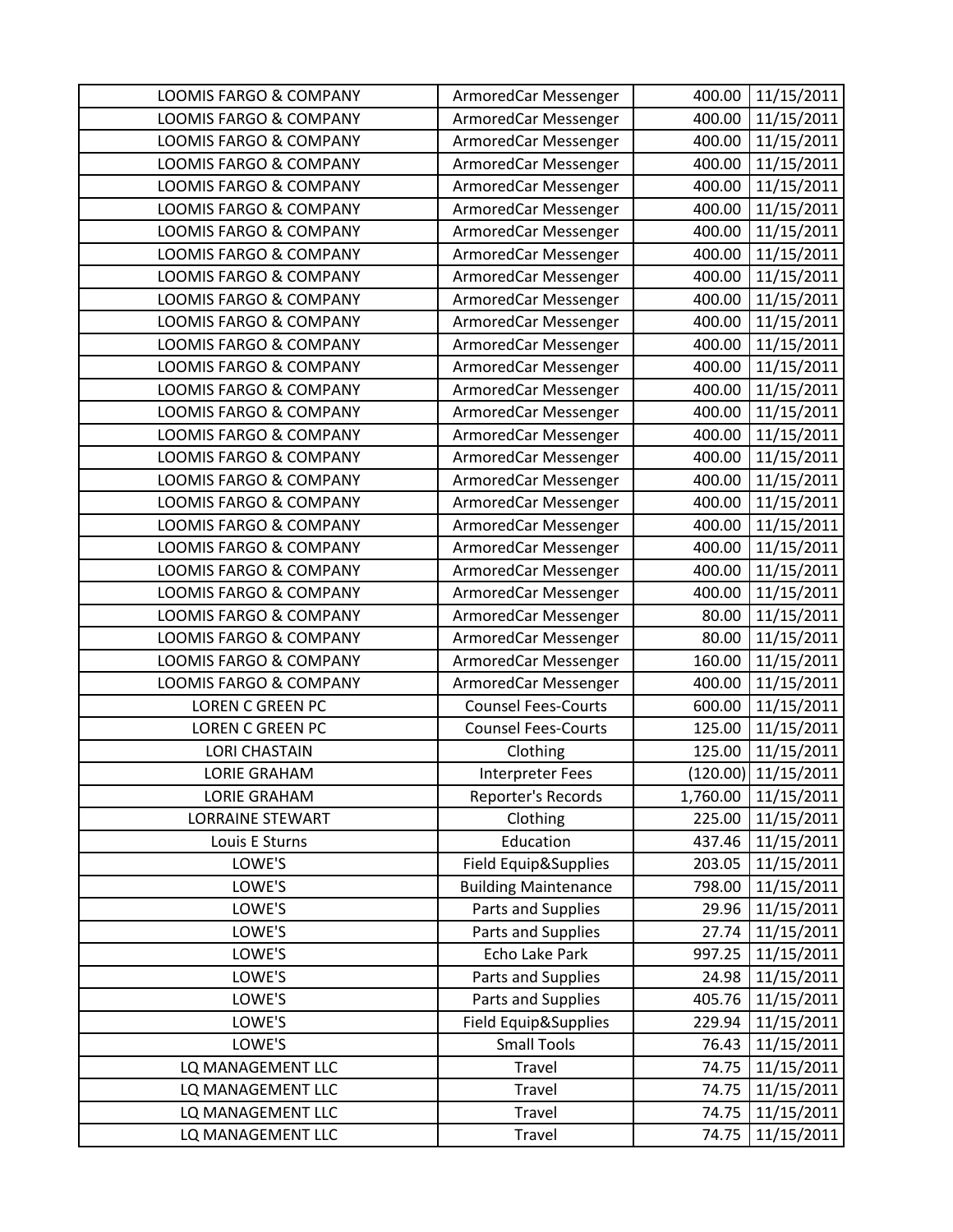| LQ MANAGEMENT LLC                   | Travel                      | 74.75      | 11/15/2011 |
|-------------------------------------|-----------------------------|------------|------------|
| LQ MANAGEMENT LLC                   | Travel                      | 74.75      | 11/15/2011 |
| LQ MANAGEMENT LLC                   | <b>Travel</b>               | 74.75      | 11/15/2011 |
| LQ MANAGEMENT LLC                   | <b>Travel</b>               | 71.30      | 11/15/2011 |
| LUCAS FUNERAL HOMES                 | <b>County Burials</b>       | 330.00     | 11/15/2011 |
| Lura Harris Jr                      | Travel                      | 84.94      | 11/15/2011 |
| M & S TECHNOLOGIES INC              | Software Maintenance        | 25,200.00  | 11/15/2011 |
| <b>M TRENT LOFTIN</b>               | <b>Counsel Fees-Courts</b>  | 500.00     | 11/15/2011 |
| <b>M TRENT LOFTIN</b>               | <b>Counsel Fees-Courts</b>  | 300.00     | 11/15/2011 |
| <b>M TRENT LOFTIN</b>               | <b>Counsel Fees-Courts</b>  | 1,300.00   | 11/15/2011 |
| M TRENT LOFTIN                      | Counsel Fees-Juv            | 300.00     | 11/15/2011 |
| MAEDC HULEN BEND SENIOR COMMUNITY L | Rent Sub to L'Iords         | 1,214.00   | 11/15/2011 |
| MAEDC HULEN BEND SENIOR COMMUNITY L | Rent Sub to L'Iords         | 8.00       | 11/15/2011 |
| MANAGED HEALTH NETWORK INC          | <b>Employee Assist Prog</b> | 13,330.40  | 11/15/2011 |
| MANAGED HEALTH NETWORK INC          | <b>Employee Assist Prog</b> | 972.80     | 11/15/2011 |
| MANAGED HEALTH NETWORK INC          | <b>Employee Assist Prog</b> | 1,032.06   | 11/15/2011 |
| MANAGED HEALTH NETWORK INC          | <b>Mental Health Claims</b> | 52,725.30  | 11/15/2011 |
| MANAGED HEALTH NETWORK INC          | <b>Mental Health Claims</b> | 2,121.00   | 11/15/2011 |
| <b>MANATRON INC</b>                 | Software Maintenance        | 118,922.38 | 11/15/2011 |
| MANER FIRE EQUIPMENT, INC           | <b>Building Maintenance</b> | 1,373.88   | 11/15/2011 |
| <b>MARC GAULT</b>                   | Counsel Fees-Juv            | 400.00     | 11/15/2011 |
| <b>MARC GAULT</b>                   | Counsel Fees - CPS          | 965.00     | 11/15/2011 |
| <b>MARILYN SLACK</b>                | <b>Counsel Fees-Courts</b>  | 200.00     | 11/15/2011 |
| <b>MARILYN SLACK</b>                | <b>Counsel Fees-Courts</b>  | 700.00     | 11/15/2011 |
| <b>MARK D KETCHUM</b>               | <b>Promotional Expenses</b> | 200.00     | 11/15/2011 |
| MARK D SCOTT & ASSOCIATES           | <b>Counsel Fees-Courts</b>  | 350.00     | 11/15/2011 |
| MARK D SCOTT & ASSOCIATES PLLC      | <b>Counsel Fees-Courts</b>  | 625.00     | 11/15/2011 |
| MARK D SCOTT & ASSOCIATES PLLC      | <b>Counsel Fees-Courts</b>  | 900.00     | 11/15/2011 |
| <b>MARK ROSTEET</b>                 | <b>Counsel Fees-Courts</b>  | 800.00     | 11/15/2011 |
| <b>MARK ROSTEET</b>                 | <b>Counsel Fees-Courts</b>  | 600.00     | 11/15/2011 |
| <b>MARK ROSTEET</b>                 | <b>Counsel Fees-Courts</b>  | 300.00     | 11/15/2011 |
| <b>MARK'S PLUMBING PARTS</b>        | <b>Building Maintenance</b> | 252.75     | 11/15/2011 |
| <b>MARRIOTT AUSTIN AIRPORT</b>      | Travel                      | 248.40     | 11/15/2011 |
| <b>MARSHALL GRAIN</b>               | <b>Supplies</b>             | 180.80     | 11/15/2011 |
| Martin B Klahm                      | Travel                      | 60.00      | 11/15/2011 |
| MARTIN EAGLE OIL COMPANY INC        | Gasoline Inventory          | 21,127.72  | 11/15/2011 |
| MARTIN EAGLE OIL COMPANY INC        | Gasoline Inventory          | 13,296.53  | 11/15/2011 |
| <b>MARY A CONNELL</b>               | Psych Exam/Testimony        | 3,825.00   | 11/15/2011 |
| MARY J YOUNG                        | Counsel Fees-Juv            | 440.00     | 11/15/2011 |
| <b>MARY R THOMSEN</b>               | Counsel Fees - CPS          | 2,402.00   | 11/15/2011 |
| MASCOT METROPOLITAN INC             | <b>Voting Supplies</b>      | 6,601.00   | 11/15/2011 |
| <b>MASSIE'S LOCKSMITH</b>           | <b>Building Maintenance</b> | 135.00     | 11/15/2011 |
| MATTHEW BENDER & COMPANY INC        | Law Books                   | 44.47      | 11/15/2011 |
| MATTHEW BENDER & COMPANY INC        | Law Books                   | 83.61      | 11/15/2011 |
| <b>MATTHEW JUSKO</b>                | <b>Restitution Payable</b>  | 6.00       | 11/15/2011 |
| <b>MATTHEW RODRIGUEZ</b>            | <b>Restitution Payable</b>  | 51.06      | 11/15/2011 |
| <b>MAYFLOWER HOTEL</b>              | Education                   | 621.74     | 11/15/2011 |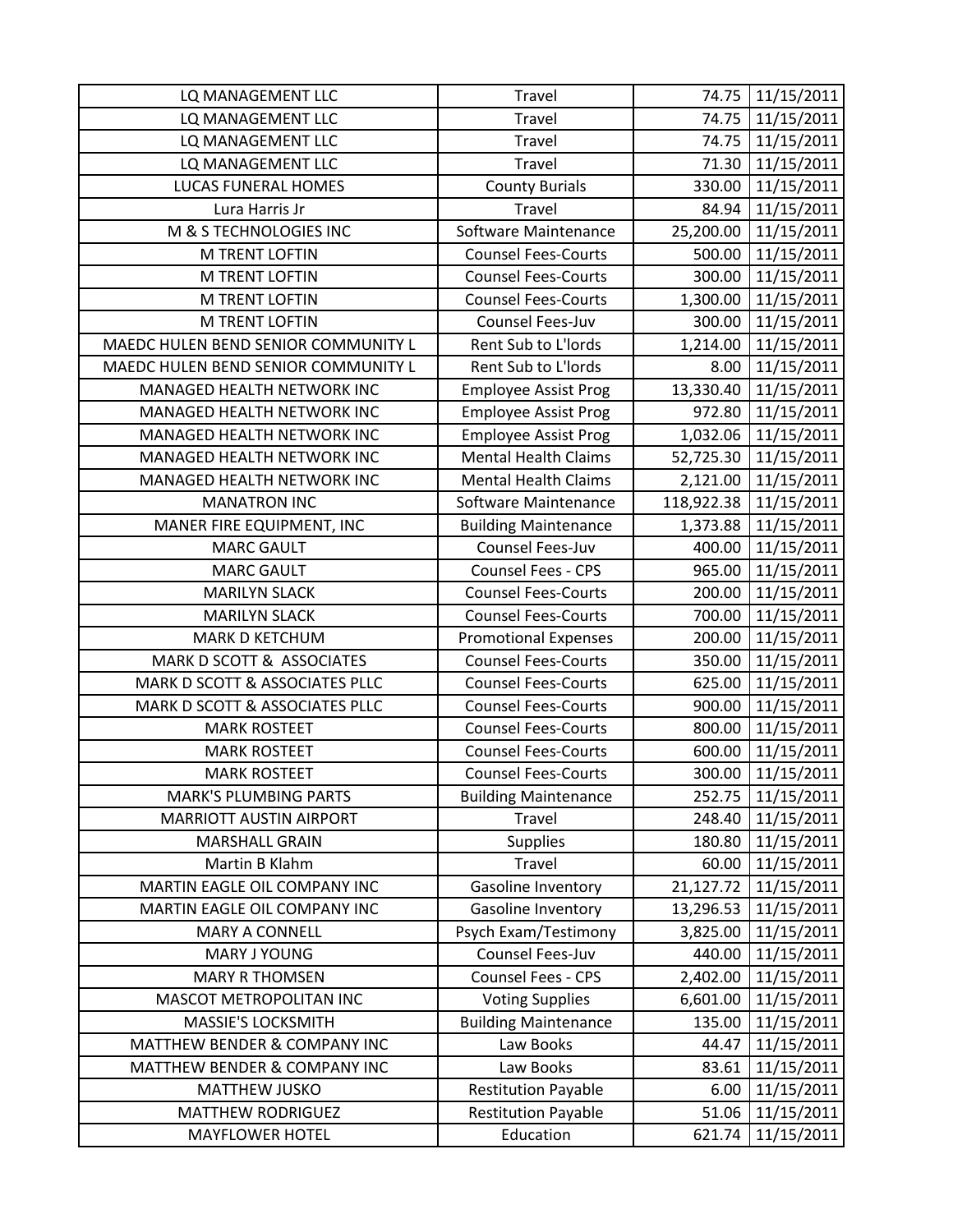| MBS-CARLYLE CROSSING LTD        | <b>Rental Assistance</b>    | 490.00   | 11/15/2011 |
|---------------------------------|-----------------------------|----------|------------|
| MCCOY'S BUILDING SUPPLY         | Range Supplies              | 602.75   | 11/15/2011 |
| MEDINA & MEDINA INC             | Parts and Supplies          | 12.50    | 11/15/2011 |
| MEDTECH FORENSICS INC           | Lab Supplies                | 108.75   | 11/15/2011 |
| MERCEDES MEDICAL INC            | <b>Medical Supplies</b>     | 131.76   | 11/15/2011 |
| MESSAGE4U PTY LTD               | <b>Professional Service</b> | 1,000.00 | 11/15/2011 |
| METROPLEX SERVICE WELDING       | <b>Building Maintenance</b> | 465.81   | 11/15/2011 |
| METROPLEX SERVICE WELDING       | Lab Equip Mainten           | 339.06   | 11/15/2011 |
| MHMR OF TARRANT COUNTY          | <b>Professional Service</b> | 2,560.00 | 11/15/2011 |
| <b>MICHAEL B ROBERTS</b>        | <b>Professional Service</b> | 1,500.00 | 11/15/2011 |
| MICHAEL BERGER                  | Counsel Fees-Juv            | 200.00   | 11/15/2011 |
| MICHAEL DEEGAN                  | <b>Counsel Fees-Courts</b>  | 450.00   | 11/15/2011 |
| MICHAEL DEEGAN                  | <b>Counsel Fees-Courts</b>  | 500.00   | 11/15/2011 |
| MICHAEL PAUL GARCIA             | <b>Counsel Fees-Courts</b>  | 375.00   | 11/15/2011 |
| MICHAEL SHAWN MATLOCK           | <b>Counsel Fees-Courts</b>  | 100.00   | 11/15/2011 |
| MICHELLE I EUGENE               | HAP Reimb Port-in           | 641.00   | 11/15/2011 |
| MIDWEST MEDICAL SUPPLY CO, LLC  | <b>Medical Supplies</b>     | 472.80   | 11/15/2011 |
| MIDWEST MEDICAL SUPPLY CO, LLC  | <b>Medical Supplies</b>     | 157.60   | 11/15/2011 |
| MIDWEST MEDICAL SUPPLY CO, LLC  | <b>Medical Supplies</b>     | 157.60   | 11/15/2011 |
| MIDWEST MEDICAL SUPPLY CO, LLC  | <b>Medical Supplies</b>     | 236.40   | 11/15/2011 |
| MIDWEST MEDICAL SUPPLY CO, LLC  | Lab Supplies                | 728.40   | 11/15/2011 |
| <b>MONICA BROWN</b>             | <b>Court Visitor</b>        | 311.04   | 11/15/2011 |
| MONTELENA APARTMENTS            | <b>Other Payable</b>        | 52.24    | 11/15/2011 |
| MOREY LUMBER & HARDWARE COMPANY | <b>Building Maintenance</b> | 497.97   | 11/15/2011 |
| MORITZ CHEVROLET CHRYSLER       | Central Garage Inv          | 354.31   | 11/15/2011 |
| Mr Christopher D Bell           | Transportation              | 43.52    | 11/15/2011 |
| Mr Cloyd R Polk                 | Education                   | 220.00   | 11/15/2011 |
| Mr David A Priday               | Travel                      | 60.00    | 11/15/2011 |
| Mr David E Crowdus              | Travel                      | 60.00    | 11/15/2011 |
| Mr Edgar E Meza                 | Education                   | 308.03   | 11/15/2011 |
| Mr Fredrick T Miller            | Travel                      | 60.00    | 11/15/2011 |
| Mr Greg Williams                | Supplies                    | 67.71    | 11/15/2011 |
| Mr Howard J Kotarski            | Travel                      | 60.00    | 11/15/2011 |
| Mr Jerry W Rucker               | Education                   | 60.00    | 11/15/2011 |
| Mr Michael A Kohl               | Travel                      | 60.00    | 11/15/2011 |
| Mr Michael P Fehler             | Travel                      | 60.00    | 11/15/2011 |
| Mr Roy C Brooks                 | Travel                      | 301.20   | 11/15/2011 |
| Mr Stephen C Seabolt            | Education                   | 280.83   | 11/15/2011 |
| Mr Terry Abendschein            | Education                   | 773.72   | 11/15/2011 |
| Mr Victor F Sanchez             | Education                   | 220.00   | 11/15/2011 |
| Mr William D Wilkerson          | Travel                      | 60.00    | 11/15/2011 |
| MRS BAIRD'S BAKERIES INC        | Food                        | 154.01   | 11/15/2011 |
| Ms Bernice Mack                 | <b>Travel</b>               | 846.61   | 11/15/2011 |
| Ms Blanca E Burciaga            | Travel                      | 188.93   | 11/15/2011 |
| Ms Cheryl J Sherwood            | <b>Travel</b>               | 69.67    | 11/15/2011 |
| Ms Cynthia G Williams           | Tuition C/room Train        | 85.00    | 11/15/2011 |
| Ms Cynthia M Velazquez          | Travel                      | 123.70   | 11/15/2011 |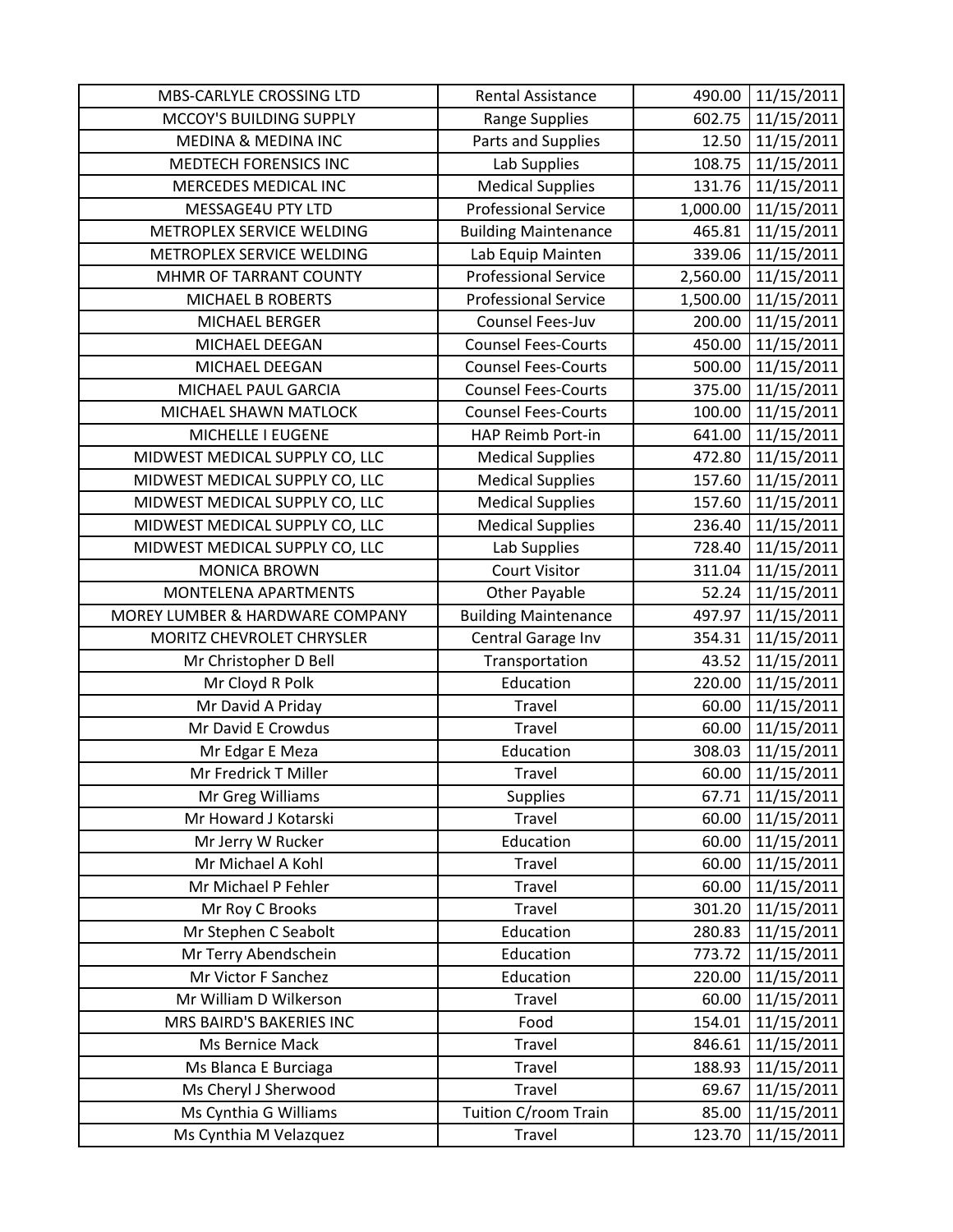| Ms D M O'Neal                      | <b>County Projects</b>      | 166.00    | 11/15/2011 |
|------------------------------------|-----------------------------|-----------|------------|
| Ms Jeana I Lamb                    | Education                   | 366.12    | 11/15/2011 |
| Ms Karen R Nash                    | Education                   | 247.79    | 11/15/2011 |
| Ms Kimberley R Crisp               | Travel                      | 60.00     | 11/15/2011 |
| Ms Lesia A Miller                  | Travel                      | 60.00     | 11/15/2011 |
| Ms Martha E Kibler                 | Travel                      | 248.04    | 11/15/2011 |
| Ms Melissa E Lee                   | Education                   | 439.33    | 11/15/2011 |
| Ms Michelle Moore                  | Education                   | 100.00    | 11/15/2011 |
| Ms Tracey M Kapsidelis             | Education                   | 92.00     | 11/15/2011 |
| <b>NAKIA COLE</b>                  | Clothing                    | 57.29     | 11/15/2011 |
| <b>NANCY RUTH DEWEES</b>           | Counsel Fees-Juv            | 400.00    | 11/15/2011 |
| NATHERRAL J WASHINGTON             | <b>Counsel Fees-Courts</b>  | 625.00    | 11/15/2011 |
| NATHERRAL J WASHINGTON             | <b>Counsel Fees-Courts</b>  | 325.00    | 11/15/2011 |
| <b>NAVID ALBAND</b>                | <b>Counsel Fees-Courts</b>  | 400.00    | 11/15/2011 |
| <b>NAVID ALBAND</b>                | <b>Counsel Fees-Courts</b>  | 425.00    | 11/15/2011 |
| <b>NELON LAW GROUP PLLC</b>        | <b>Counsel Fees-Courts</b>  | 450.00    | 11/15/2011 |
| NELON LAW GROUP PLLC               | <b>Counsel Fees-Courts</b>  | 1,350.00  | 11/15/2011 |
| <b>NELON LAW GROUP PLLC</b>        | <b>Counsel Fees-Courts</b>  | 137.50    | 11/15/2011 |
| NEOS CONSULTING GROUP LLC          | <b>Professional Service</b> | 3,794.31  | 11/15/2011 |
| NEVILL BUSINESS MACHINES INC       | <b>Equipment Maint</b>      | 195.00    | 11/15/2011 |
| NEVILL BUSINESS MACHINES INC       | <b>Equipment Maint</b>      | 4,515.00  | 11/15/2011 |
| NEVILL BUSINESS MACHINES INC       | <b>Equipment Maint</b>      | 98.00     | 11/15/2011 |
| NICA-NORTHSIDE INTER-CHURCH AGENCY | <b>Subrecipient Service</b> | 1,114.18  | 11/15/2011 |
| NIPPON CARBIDE INDUSTRIES INC      | Sign Shop Inventory         | 712.50    | 11/15/2011 |
| NOLO.COM                           | Law Books                   | 30.99     | 11/15/2011 |
| NORTH CENTRAL TX COUNCIL OF        | <b>Professional Service</b> | 34,792.00 | 11/15/2011 |
| NORTH TEXAS JUSTICES OF THE PEACE  | <b>Dues</b>                 | 25.00     | 11/15/2011 |
| NORTH TEXAS JUSTICES OF THE PEACE  | Dues                        | 25.00     | 11/15/2011 |
| NORTH TEXAS JUSTICES OF THE PEACE  | <b>Dues</b>                 | 25.00     | 11/15/2011 |
| NORTH TEXAS JUSTICES OF THE PEACE  | <b>Dues</b>                 | 25.00     | 11/15/2011 |
| NORTH TEXAS JUSTICES OF THE PEACE  | <b>Dues</b>                 | 25.00     | 11/15/2011 |
| NORTH TEXAS JUSTICES OF THE PEACE  | Dues                        | 25.00     | 11/15/2011 |
| NORTH TEXAS JUSTICES OF THE PEACE  | Dues                        | 25.00     | 11/15/2011 |
| NORTH TEXAS JUSTICES OF THE PEACE  | Dues                        | 25.00     | 11/15/2011 |
| NORTH TX ADDICTION COUNSELING INC  | O/P Group Counseling        | 4,205.63  | 11/15/2011 |
| NORTHWEST INDEPENDENT SCHOOL       | <b>Other Payable</b>        | 882.28    | 11/15/2011 |
| <b>NORTON METAL</b>                | <b>Building Maintenance</b> | 1,029.40  | 11/15/2011 |
| <b>NUMBER FIVE COLLINS LLC</b>     | <b>Building Maintenance</b> | 310.00    | 11/15/2011 |
| OAK FARMS DAIRY                    | Food                        | 551.32    | 11/15/2011 |
| OAKWOOD TERRACE, LTD.              | <b>Rental Assistance</b>    | 719.00    | 11/15/2011 |
| OCCUPATIONAL HEALTH CENTERS SW     | <b>Employee Physicals</b>   | 1,562.50  | 11/15/2011 |
| <b>OCE-USA INC</b>                 | <b>Equipment Maint</b>      | 126.13    | 11/15/2011 |
| OFFICE OF THE GOVERNOR             | <b>Fed Grant Revenue</b>    | 50.00     | 11/15/2011 |
| OGBURNS TRUCK PARTS OF FT WORTH    | Parts and Supplies          | 127.70    | 11/15/2011 |
| OHC/COBBLESTONE LTD                | Rent Sub to L'Iords         | 496.00    | 11/15/2011 |
| OIL PRICE INFORMATION SERVICE LLC  | Subscriptions               | 336.00    | 11/15/2011 |
| <b>OLAMETER CORPORATION</b>        | <b>Building Maintenance</b> | 296.75    | 11/15/2011 |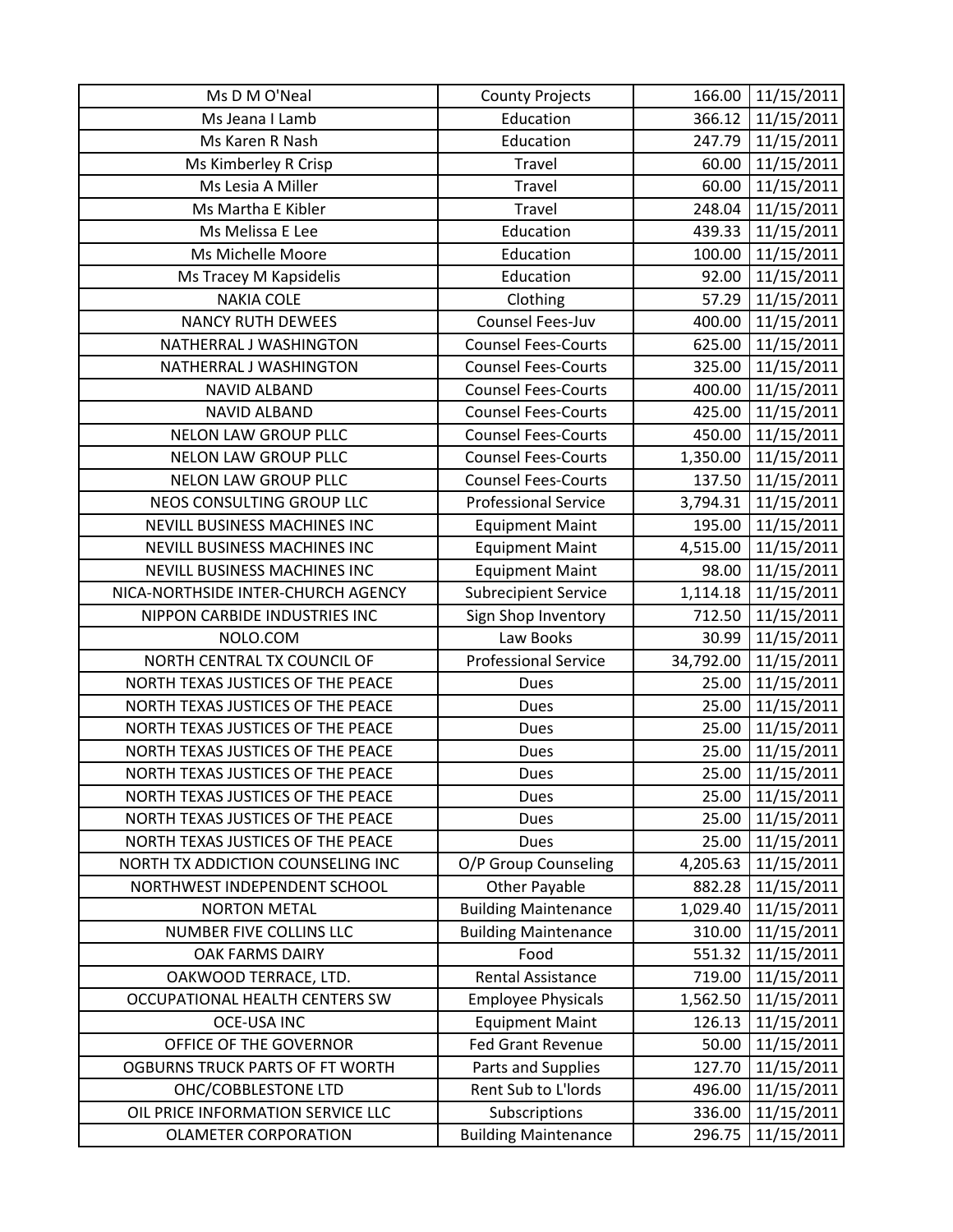| OLUBUKOLA OBAYANJU                  | <b>Counsel Fees-Courts</b>  | 550.00    | 11/15/2011 |
|-------------------------------------|-----------------------------|-----------|------------|
| <b>OMEGA LABORATORIES INC</b>       | <b>Laboratory Costs</b>     | 1,865.00  | 11/15/2011 |
| OMNI SOUTHPARK HOTEL                | Education                   | 195.50    | 11/15/2011 |
| <b>OMNI SOUTHPARK HOTEL</b>         | Education                   | 572.70    | 11/15/2011 |
| OMNIBASE SERVICES OF TEXAS LP       | <b>TDPS OmniBase</b>        | 327.01    | 11/15/2011 |
| ONE OAKLAKE VIII LLC                | <b>Rental Assistance</b>    | 674.00    | 11/15/2011 |
| ONE VILLAGE CREEK LP                | Rent Sub to L'Iords         | 485.00    | 11/15/2011 |
| <b>O'REILLY AUTO PARTS</b>          | Central Garage Inv          | 11.58     | 11/15/2011 |
| <b>OVERTON SQUARE LP</b>            | Rent Sub to L'Iords         | 30.00     | 11/15/2011 |
| <b>OWENS &amp; OWENS</b>            | <b>Counsel Fees - CPS</b>   | 100.00    | 11/15/2011 |
| <b>OWENS &amp; OWENS</b>            | <b>Counsel Fees-Probate</b> | 500.00    | 11/15/2011 |
| P MICHAEL SCHNEIDER LAW FIRM PC     | <b>Counsel Fees-Courts</b>  | 400.00    | 11/15/2011 |
| P MICHAEL SCHNEIDER LAW FIRM PC     | <b>Counsel Fees-Courts</b>  | 800.00    | 11/15/2011 |
| PAMELA S FERNANDEZ                  | <b>Counsel Fees-Courts</b>  | 1,750.00  | 11/15/2011 |
| PARK VISTA TOWNHOMES L P            | <b>Rental Assistance</b>    | 2,727.00  | 11/15/2011 |
| <b>PARKER ELECTRIC</b>              | <b>Building Maintenance</b> | 353.07    | 11/15/2011 |
| <b>PARKER ELECTRIC</b>              | <b>Building Maintenance</b> | 1,437.88  | 11/15/2011 |
| <b>PARKER ELECTRIC</b>              | <b>Building Maintenance</b> | 199.96    | 11/15/2011 |
| <b>PARKER ELECTRIC</b>              | <b>Building Maintenance</b> | 174.00    | 11/15/2011 |
| PARKER ELECTRIC                     | <b>Building Maintenance</b> | 501.78    | 11/15/2011 |
| PATHMARK TRAFFIC PRODUCTS INC       | <b>Road Signs</b>           | 3,023.50  | 11/15/2011 |
| PATRICIA BACA                       | <b>Counsel Fees-Courts</b>  | 750.00    | 11/15/2011 |
| PATRICIA L SUMMERS                  | Counsel Fees - CPS          | 100.00    | 11/15/2011 |
| PATRICIA MARGARET MCBRIDE           | <b>Counsel Fees-Courts</b>  | 500.00    | 11/15/2011 |
| PATRICIA MARGARET MCBRIDE           | <b>Counsel Fees-Courts</b>  | 1,050.00  | 11/15/2011 |
| PATRICIA MARGARET MCBRIDE           | <b>Counsel Fees-Courts</b>  | 950.00    | 11/15/2011 |
| PATRICIA MARGARET MCBRIDE           | <b>Counsel Fees-Courts</b>  | 400.00    | 11/15/2011 |
| PATRICK CURRAN                      | <b>Counsel Fees-Courts</b>  | 350.00    | 11/15/2011 |
| PATRICK R MCCARTY                   | <b>Counsel Fees-Courts</b>  | 600.00    | 11/15/2011 |
| PATRICK S DOHONEY & ASSOCIATES PLLC | <b>Counsel Fees-Courts</b>  | 860.00    | 11/15/2011 |
| PATRICK S DOHONEY & ASSOCIATES PLLC | <b>Counsel Fees-Courts</b>  | 900.00    | 11/15/2011 |
| PATTY TILLMAN                       | <b>Counsel Fees-Courts</b>  | 100.00    | 11/15/2011 |
| PAUL CONNER                         | <b>Counsel Fees-Courts</b>  | 440.00    | 11/15/2011 |
| PAUL CONNER                         | <b>Counsel Fees-Courts</b>  | 540.00    | 11/15/2011 |
| PAUL LEWALLEN                       | <b>Counsel Fees-Courts</b>  | 600.00    | 11/15/2011 |
| PAUL LEWALLEN                       | <b>Counsel Fees-Courts</b>  | 150.00    | 11/15/2011 |
| PAUL V PREVITE                      | <b>Counsel Fees-Courts</b>  | 500.00    | 11/15/2011 |
| PAUL V PREVITE                      | <b>Counsel Fees-Courts</b>  | 125.00    | 11/15/2011 |
| <b>PAUL V PREVITE</b>               | <b>Counsel Fees-Courts</b>  | 200.00    | 11/15/2011 |
| PAYFLEX SYSTEMS USA INC             | Administration              | 10,434.15 | 11/15/2011 |
| PENGAD INC                          | <b>Supplies</b>             | 60.08     | 11/15/2011 |
| PENNSYLVANIA PLACE APARTMENTS LP    | Port HAP Port-out           | 714.00    | 11/15/2011 |
| PENSTAR POWER LLC                   | <b>Utility Allowance</b>    | 46.00     | 11/15/2011 |
| PERRY BRIGHAM                       | Rent Sub to L'Iords         | 90.00     | 11/15/2011 |
| PETER A VAN DALEN                   | <b>Building Maintenance</b> | 60.00     | 11/15/2011 |
| PETER A VAN DALEN                   | <b>Building Maintenance</b> | 20.00     | 11/15/2011 |
| PETER A VAN DALEN                   | <b>Building Maintenance</b> | 45.00     | 11/15/2011 |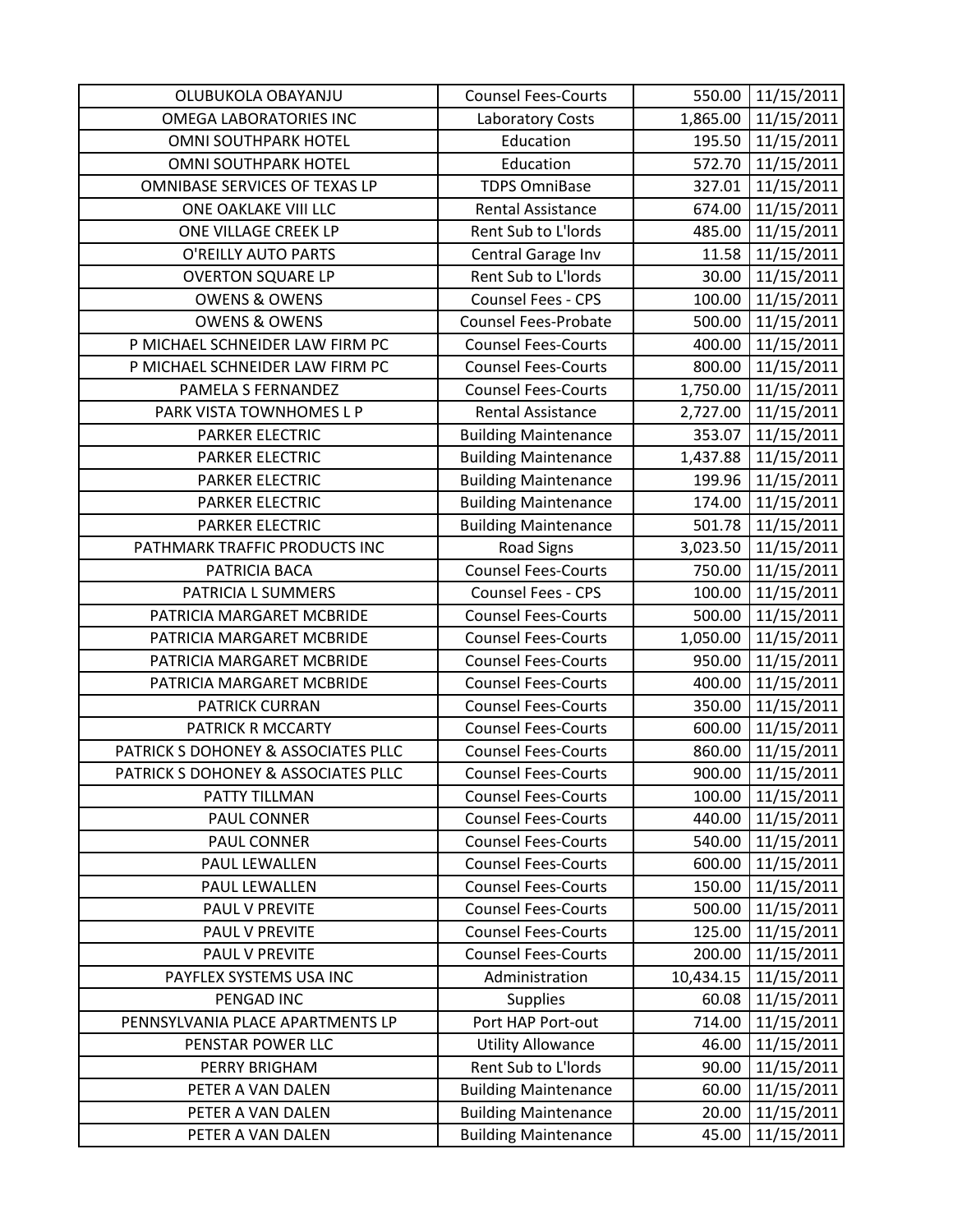| PETER A VAN DALEN                   | <b>Building Maintenance</b> | 130.00     | 11/15/2011 |
|-------------------------------------|-----------------------------|------------|------------|
| PETER A VAN DALEN                   | <b>Building Maintenance</b> | 10.00      | 11/15/2011 |
| PETER A VAN DALEN                   | <b>Building Maintenance</b> | 125.00     | 11/15/2011 |
| PETER A VAN DALEN                   | <b>Building Maintenance</b> | 90.00      | 11/15/2011 |
| PETER A VAN DALEN                   | <b>Building Maintenance</b> | 40.00      | 11/15/2011 |
| PETER J WEBB                        | HAP Reimb Port-in           | 12.00      | 11/15/2011 |
| PHILIP J MITCHELL                   | <b>Counsel Fees-Probate</b> | 1,400.00   | 11/15/2011 |
| PHILLIP S BARKER                    | Travel                      | 50.40      | 11/15/2011 |
| PHILLIPS LAWN SPRINKLER CO          | Landscaping Expense         | 256.96     | 11/15/2011 |
| PHILLIPS LAWN SPRINKLER CO          | Landscaping Expense         | 82.12      | 11/15/2011 |
| PHILPOTT FORD                       | Non-Track Equipment         | 400.00     | 11/15/2011 |
| PHILPOTT FORD                       | Capital Outlay - Veh        | 282,581.00 | 11/15/2011 |
| PIA R. RODRIGUEZ                    | <b>Counsel Fees-Courts</b>  | 400.00     | 11/15/2011 |
| PIA R. RODRIGUEZ                    | <b>Counsel Fees-Courts</b>  | 700.00     | 11/15/2011 |
| PITNEY BOWES INC                    | <b>Equipment Rentals</b>    | 660.00     | 11/15/2011 |
| PLATT AND ASSOCIATES                | Investigative               | 750.00     | 11/15/2011 |
| PLYWOOD CO OF FORT WORTH            | <b>Building Maintenance</b> | 69.30      | 11/15/2011 |
| PLYWOOD CO OF FORT WORTH            | <b>Professional Service</b> | 229.40     | 11/15/2011 |
| POLLOCK PAPER DISTRIBUTORS          | <b>Custodian Supplies</b>   | 101.04     | 11/15/2011 |
| PORT CITY MEDICAL                   | <b>Medical Supplies</b>     | 388.00     | 11/15/2011 |
| PORT CITY MEDICAL                   | <b>Medical Supplies</b>     | 776.00     | 11/15/2011 |
| POST OAK EAST APARTMENTS LP         | Rent Sub to L'Iords         | 693.00     | 11/15/2011 |
| POST OAK EAST APARTMENTS LP         | <b>Rental Assistance</b>    | 240.00     | 11/15/2011 |
| PRAETORIAN OPERATING INC            | Sheriff Inventory           | 489.96     | 11/15/2011 |
| PRAETORIAN OPERATING INC            | Sheriff Inventory           | 13,117.28  | 11/15/2011 |
| PRAETORIAN OPERATING INC            | <b>Custodian Supplies</b>   | 660.00     | 11/15/2011 |
| PRAETORIAN OPERATING INC            | <b>Custodian Supplies</b>   | 41.10      | 11/15/2011 |
| PRESTIGE INK CO                     | <b>Graphics Inventory</b>   | 712.80     | 11/15/2011 |
| PRODUCTIVITY CENTER INC             | Subscriptions               | 295.00     | 11/15/2011 |
| PRONTO COURIER SERVICE LLC          | <b>Professional Service</b> | 250.02     | 11/15/2011 |
| PRUDENTIAL INSURANCE COMP OF AMERIC | LT Health Care              | 5,705.47   | 11/15/2011 |
| <b>QUANTUM CORPORATION</b>          | <b>Computer Maintenance</b> | 46,254.65  | 11/15/2011 |
| <b>QUEST DIAGNOSTICS INC</b>        | Laboratory Costs            | 14.00      | 11/15/2011 |
| <b>QUINN FLAGS</b>                  | <b>Building Maintenance</b> | 368.28     | 11/15/2011 |
| <b>QUINN FLAGS</b>                  | <b>Building Maintenance</b> | 368.28     | 11/15/2011 |
| <b>QUINN FLAGS</b>                  | <b>Building Maintenance</b> | 613.80     | 11/15/2011 |
| R B EVERETT AND COMPANY             | Parts and Supplies          | 1,371.76   | 11/15/2011 |
| R D SHEET METAL INC                 | <b>Building Maintenance</b> | 795.00     | 11/15/2011 |
| RADIOLOGY ASSOCIATES                | <b>Medical Services</b>     | 106.00     | 11/15/2011 |
| <b>RANDALL B MILLER</b>             | <b>Counsel Fees-Courts</b>  | 200.00     | 11/15/2011 |
| <b>RANDY W BOWERS</b>               | <b>Counsel Fees-Courts</b>  | 850.00     | 11/15/2011 |
| RASIX COMPUTER CENTER INC           | <b>Supplies</b>             | 124.29     | 11/15/2011 |
| RASIX COMPUTER CENTER INC           | <b>Supplies</b>             | 82.86      | 11/15/2011 |
| RASIX COMPUTER CENTER INC           | <b>Supplies</b>             | 58.13      | 11/15/2011 |
| RASIX COMPUTER CENTER INC           | <b>Supplies</b>             | 514.50     | 11/15/2011 |
| RAUL NEVAREZ                        | Counsel Fees-Juv            | 200.00     | 11/15/2011 |
| RAUL NEVAREZ                        | Counsel Fees - CPS          | 100.00     | 11/15/2011 |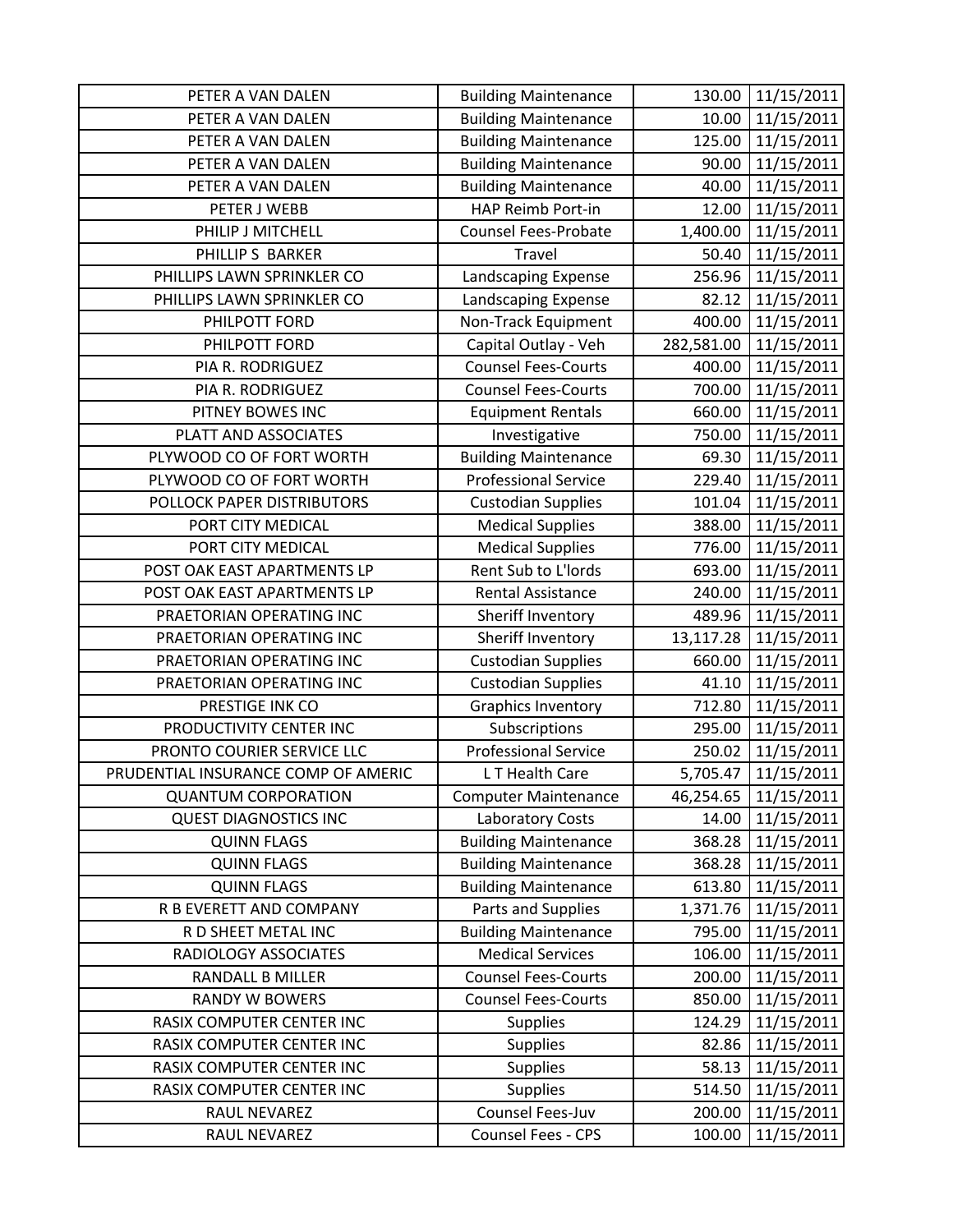| <b>RAVEN HONSAKER</b>               | Clothing                    | 200.00    | 11/15/2011 |
|-------------------------------------|-----------------------------|-----------|------------|
| <b>RAY HALL JR</b>                  | <b>Counsel Fees-Courts</b>  | 500.00    | 11/15/2011 |
| <b>RAY HALL JR</b>                  | Counsel Fees - CPS          | 4,410.00  | 11/15/2011 |
| <b>RAY MOORE</b>                    | Liaison Expense             | 53.93     | 11/15/2011 |
| RAYMOND DANIEL PC                   | Counsel Fees-Juv            | 100.00    | 11/15/2011 |
| RD CORNELL LLC                      | Parts and Supplies          | 62.00     | 11/15/2011 |
| <b>READ'S AUTO COLLISION</b>        | Vehicle Maintenance         | 313.43    | 11/15/2011 |
| <b>READ'S AUTO COLLISION</b>        | Vehicle Maintenance         | 933.34    | 11/15/2011 |
| READ'S AUTO COLLISION               | Vehicle Maintenance         | 1,919.53  | 11/15/2011 |
| <b>REALTECH INC</b>                 | Appl Serv Prov (ASP)        | 28,500.00 | 11/15/2011 |
| <b>REGINA RICH</b>                  | Clothing                    | 118.47    | 11/15/2011 |
| RELIABLE PAVING INC.                | Non-Track Const/Bldg        | 25,220.00 | 11/15/2011 |
| RELIANT ENERGY RETAIL SERVICES INC  | <b>Utility Allowance</b>    | 6.00      | 11/15/2011 |
| RELIANT ENERGY RETAIL SERVICES INC  | HAP Reimb Port-in           | 54.00     | 11/15/2011 |
| RELIANT ENERGY SERVICES             | <b>Utility Assistance</b>   | 700.18    | 11/15/2011 |
| RELIANT ENERGY SERVICES             | <b>Utility Assistance</b>   | 134.21    | 11/15/2011 |
| RELIANT ENERGY SOLUTIONS LLC        | Electricity                 | 1,295.77  | 11/15/2011 |
| RENAISSANCE HOTEL MANAGEMENT CO LLC | Education                   | 119.60    | 11/15/2011 |
| <b>RENE FLORES</b>                  | Investigative               | 500.00    | 11/15/2011 |
| REPUBLIC SERVICES OF TEXAS LTD      | <b>Disposal Service</b>     | 120.57    | 11/15/2011 |
| REPUBLIC SERVICES OF TEXAS LTD      | <b>Building Maintenance</b> | 61.62     | 11/15/2011 |
| REPUBLIC SERVICES OF TEXAS LTD      | <b>Disposal Service</b>     | 100.28    | 11/15/2011 |
| REPUBLIC SERVICES OF TEXAS LTD      | <b>Disposal Service</b>     | 170.58    | 11/15/2011 |
| <b>REXEL SUMMERS</b>                | <b>Building Maintenance</b> | 1,761.80  | 11/15/2011 |
| <b>REXEL SUMMERS</b>                | <b>Building Maintenance</b> | 423.87    | 11/15/2011 |
| <b>REXEL SUMMERS</b>                | <b>Building Maintenance</b> | 491.93    | 11/15/2011 |
| <b>REXEL SUMMERS</b>                | A/C Maint Contract          | 2,005.92  | 11/15/2011 |
| <b>REXEL SUMMERS</b>                | <b>Building Maintenance</b> | 154.03    | 11/15/2011 |
| REYNOLDS ASPHALT                    | Asphalt-Rock/Hot Mix        | 7,562.87  | 11/15/2011 |
| RICARDO J CARRILLO                  | <b>Other Payable</b>        | 700.00    | 11/15/2011 |
| RICARDO J CARRILLO                  | <b>County Burials</b>       | 495.00    | 11/15/2011 |
| RICHARD A HENDERSON PC              | <b>Counsel Fees-Courts</b>  | 550.00    | 11/15/2011 |
| RICHARD A HENDERSON PC              | <b>Counsel Fees-Courts</b>  | 1,540.00  | 11/15/2011 |
| <b>RICHARD RHYNES</b>               | <b>Liaison Expense</b>      | 581.17    | 11/15/2011 |
| RICHARD SCOTT WALKER                | <b>Counsel Fees-Courts</b>  | 675.00    | 11/15/2011 |
| RICHLAND HILLS PARTNERS LTD         | Rent Sub to L'Iords         | 685.00    | 11/15/2011 |
| <b>RICOH</b>                        | <b>Equipment Maint</b>      | 162.00    | 11/15/2011 |
| <b>RICOH</b>                        | <b>Equipment Maint</b>      | 162.00    | 11/15/2011 |
| <b>RICOH</b>                        | <b>Equipment Maint</b>      | 162.00    | 11/15/2011 |
| RICOH AMERICAS CORPORATION          | <b>Equipment Rentals</b>    | 408.00    | 11/15/2011 |
| RICOH AMERICAS CORPORATION          | <b>Computer Maintenance</b> | 135.79    | 11/15/2011 |
| <b>ROBERT H TAYLOR</b>              | <b>Building Maintenance</b> | 650.00    | 11/15/2011 |
| <b>ROBERT JOHNSON</b>               | <b>Restitution Payable</b>  | 11.00     | 11/15/2011 |
| Robert T Robeson                    | Travel                      | 60.00     | 11/15/2011 |
| ROBERT WAYNE CARPENTER JR           | <b>Counsel Fees-Courts</b>  | 300.00    | 11/15/2011 |
| ROBERTA WALKER                      | Counsel Fees-Juv            | 100.00    | 11/15/2011 |
| ROBIN LITTERAL                      | <b>Restitution Payable</b>  | 40.00     | 11/15/2011 |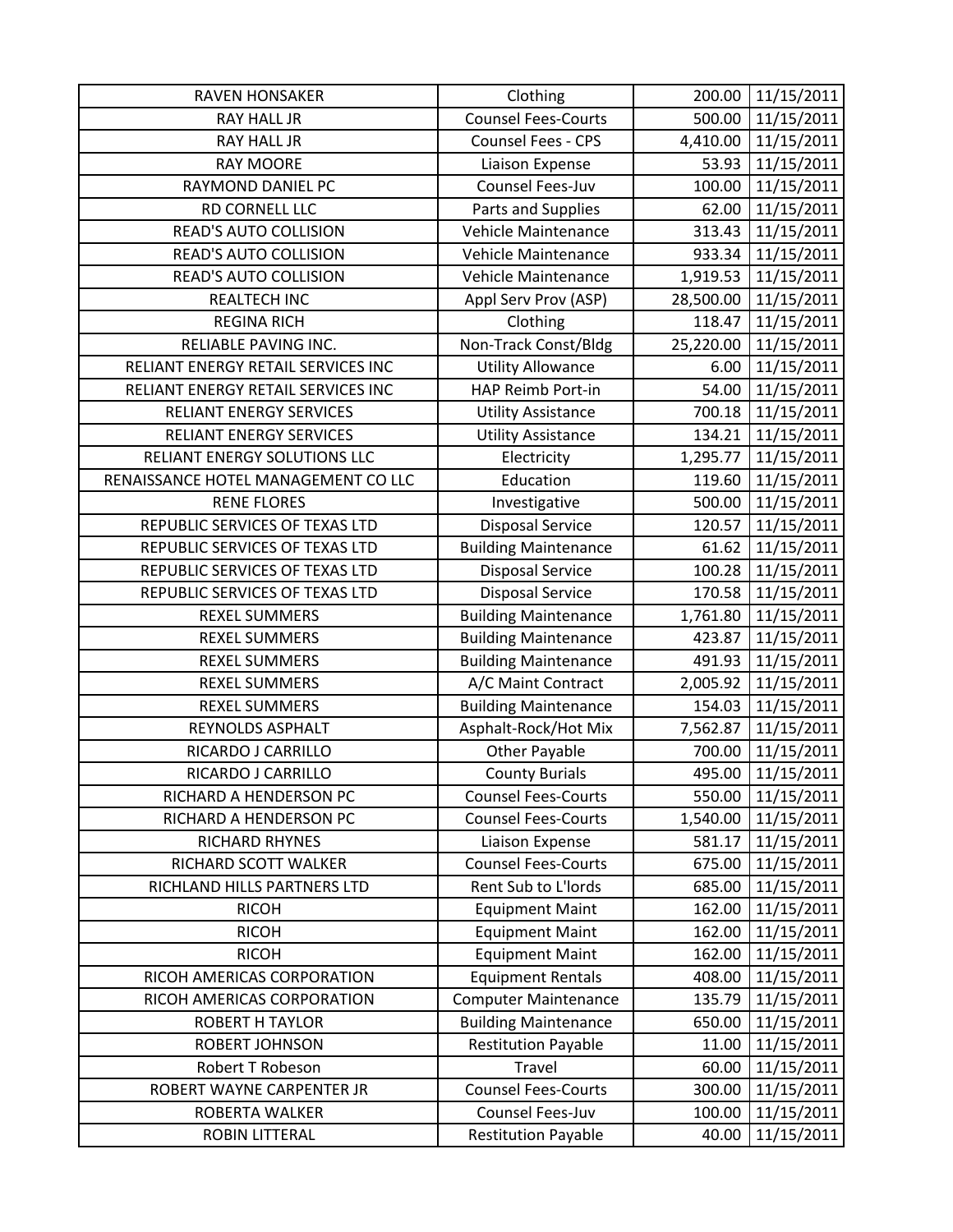| <b>ROBINSON &amp; SMART PC</b>    | <b>Counsel Fees-Courts</b>  | 390.00    | 11/15/2011 |
|-----------------------------------|-----------------------------|-----------|------------|
| <b>ROBINSON &amp; SMART PC</b>    | <b>Professional Service</b> | 1,000.00  | 11/15/2011 |
| ROBYN S ACCIPITER LAW FIRM PC     | <b>Counsel Fees-Probate</b> | 447.34    | 11/15/2011 |
| RONALD COUCH                      | <b>Counsel Fees-Courts</b>  | 500.00    | 11/15/2011 |
| RONALD COUCH                      | <b>Counsel Fees-Courts</b>  | 700.00    | 11/15/2011 |
| RONALD COUCH                      | <b>Counsel Fees-Courts</b>  | 450.00    | 11/15/2011 |
| RONALD COUCH                      | <b>Counsel Fees-Courts</b>  | 1,000.00  | 11/15/2011 |
| RONALD COUCH                      | <b>Counsel Fees-Courts</b>  | 250.00    | 11/15/2011 |
| RONALD COUCH                      | <b>Counsel Fees-Courts</b>  | 200.00    | 11/15/2011 |
| <b>RONALD W WRIGHT</b>            | <b>Bail Bond Surety Fee</b> | 13.50     | 11/15/2011 |
| <b>RONALD W WRIGHT</b>            | <b>Bail Bond Surety Fee</b> | 1.50      | 11/15/2011 |
| ROSE ANNA SALINAS                 | <b>Counsel Fees-Courts</b>  | 425.00    | 11/15/2011 |
| ROSSI CALLENDER                   | <b>Restitution Payable</b>  | 593.00    | 11/15/2011 |
| <b>ROY GOLSAN</b>                 | <b>Counsel Fees-Probate</b> | 2,200.00  | 11/15/2011 |
| <b>RUSSELL FEED &amp; SUPPLY</b>  | <b>Estray Livestock</b>     | 255.00    | 11/15/2011 |
| RUSSELL FEED INC                  | Canine Expense              | 38.98     | 11/15/2011 |
| SAF-T-GLOVE INC                   | Parts and Supplies          | 105.32    | 11/15/2011 |
| SAF-T-GLOVE INC                   | Field Equip&Supplies        | 60.00     | 11/15/2011 |
| SAGINAW CROSSING LLC              | Rent Sub to L'Iords         | 189.00    | 11/15/2011 |
| <b>SALVATION ARMY</b>             | <b>Subrecipient Service</b> | 28,970.00 | 11/15/2011 |
| SANOFI PASTEUR INC                | <b>Medical Supplies</b>     | 5,600.93  | 11/15/2011 |
| SANTA FE ADOLESCENT SERVICES      | <b>Professional Service</b> | 16,000.00 | 11/15/2011 |
| SANTIAGO SALINAS                  | <b>Counsel Fees-Courts</b>  | 1,760.00  | 11/15/2011 |
| SANTIAGO SALINAS                  | <b>Counsel Fees-Courts</b>  | 100.00    | 11/15/2011 |
| SCHOOL HEALTH CORPORATION         | <b>Building Maintenance</b> | 264.33    | 11/15/2011 |
| SCHOOL HEALTH CORPORATION         | <b>Building Maintenance</b> | 592.66    | 11/15/2011 |
| SCHOOL HEALTH CORPORATION         | <b>Building Maintenance</b> | 286.00    | 11/15/2011 |
| SCHOOL HEALTH CORPORATION         | <b>Building Maintenance</b> | 394.77    | 11/15/2011 |
| SCHOOLER AUTOMOTIVE               | Parts and Supplies          | 285.12    | 11/15/2011 |
| <b>SCOTT C FACIANE</b>            | <b>Counsel Fees-Probate</b> | 3,200.00  | 11/15/2011 |
| Shannon A Wingo                   | Education                   | 12.00     | 11/15/2011 |
| Shannon A Wingo                   | Travel                      | 64.08     | 11/15/2011 |
| <b>SHARON N HARDIN</b>            | <b>Court Visitor</b>        | 401.70    | 11/15/2011 |
| <b>SHAUNA LOPEZ</b>               | Clothing                    | 215.05    | 11/15/2011 |
| <b>SHEE ROMERO</b>                | Clothing                    | 42.06     | 11/15/2011 |
| <b>SHEILA RANDOLPH</b>            | <b>Counsel Fees-Courts</b>  | 450.00    | 11/15/2011 |
| SHEILA WALKER                     | Reporter's Records          | 604.00    | 11/15/2011 |
| SHELIA J FOX                      | <b>Counsel Fees-Courts</b>  | 750.00    | 11/15/2011 |
| SHENIQUA KING                     | Clothing                    | 80.27     | 11/15/2011 |
| SHERREL O WOODS JR                | Cap Murder-Othr Cost        | 2,923.27  | 11/15/2011 |
| <b>SHERRY A FOLCHERT</b>          | <b>Professional Service</b> | 1,873.08  | 11/15/2011 |
| SHI GOVERNMENT SOLUTIONS          | <b>Computer Supplies</b>    | 25.00     | 11/15/2011 |
| SHI GOVERNMENT SOLUTIONS          | Software Maintenance        | 6,640.00  | 11/15/2011 |
| SHI GOVERNMENT SOLUTIONS          | Software Maintenance        | 2,254.88  | 11/15/2011 |
| SIRCHIE FINGER PRINT LABORATORIES | Lab Supplies                | 3,210.00  | 11/15/2011 |
| <b>SIX FLAGS OVER TEXAS</b>       | <b>Empl Donation-Comm</b>   | 18,134.00 | 11/15/2011 |
| SIX FLAGS OVER TEXAS              | Service Awards              | 16,857.50 | 11/15/2011 |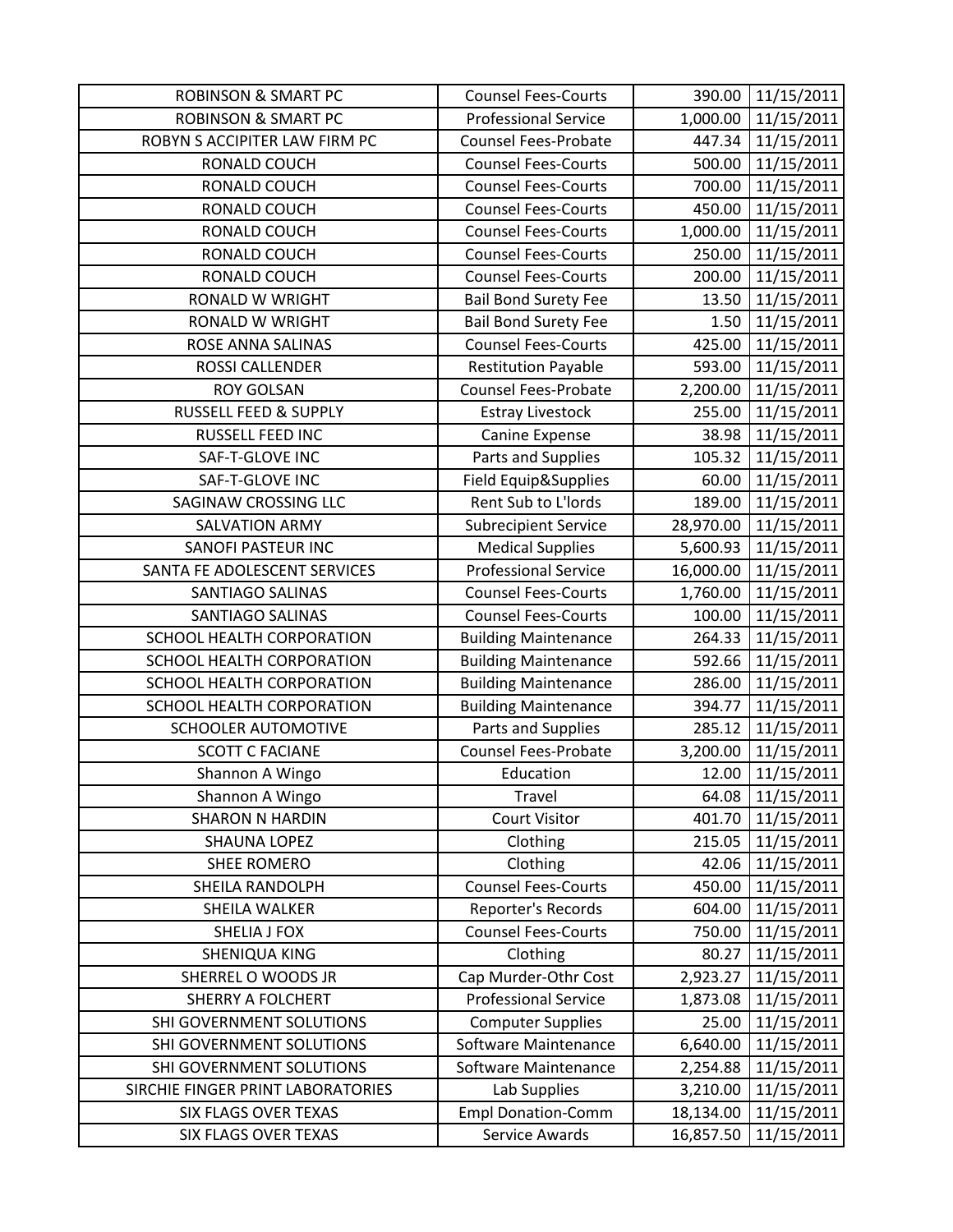| <b>SIX FLAGS OVER TEXAS</b>    | <b>Empl Donation-Comm</b>   | 25,280.50 | 11/15/2011          |
|--------------------------------|-----------------------------|-----------|---------------------|
| <b>SIX FLAGS OVER TEXAS</b>    | Service Awards              | 7,421.70  | 11/15/2011          |
| <b>SKYVUE MEMORIAL GARDENS</b> | <b>County Burials</b>       | 2,890.00  | 11/15/2011          |
| SMITH TEMPORARIES INC          | Contract Labor              | 5,865.23  | 11/15/2011          |
| SMITH TEMPORARIES INC          | Contract Labor              | 35,067.00 | 11/15/2011          |
| SMITH TEMPORARIES INC          | Contract Labor              | 655.82    | 11/15/2011          |
| SORINA DAVILA                  | Transportation              | 120.00    | 11/15/2011          |
| SOUTH TEXAS NEUROPSYCHOLOGICAL | Psych Exam/Testimony        | 3,705.00  | 11/15/2011          |
| SOUTHERN COMPUTER WAREHOUSE    | <b>Computer Maintenance</b> | 40.61     | 11/15/2011          |
| SOUTHERN COMPUTER WAREHOUSE    | <b>Computer Maintenance</b> | 198.94    | 11/15/2011          |
| SOUTHWASTE DISPOSAL LLC        | Kitchen Maintenance         | 400.00    | 11/15/2011          |
| <b>SPENCER TANKE</b>           | Clothing                    | 553.12    | 11/15/2011          |
| SPRING GLEN APARTMENTS         | <b>Rental Assistance</b>    | 410.00    | 11/15/2011          |
| SPRING GLEN APARTMENTS         | <b>Utility Assistance</b>   | 18.22     | 11/15/2011          |
| SPRINT NEXTEL                  | Pager / Blackberry          |           | $(9.24)$ 11/15/2011 |
| SPRINT NEXTEL                  | Telephone - Mobile          |           | $(8.99)$ 11/15/2011 |
| SPRINT NEXTEL                  | <b>Wireless Data Access</b> | 42.99     | 11/15/2011          |
| SPRINT NEXTEL                  | Pager / Blackberry          |           | $(0.21)$ 11/15/2011 |
| SPRINT NEXTEL                  | Pager / Blackberry          |           | $(0.63)$ 11/15/2011 |
| <b>STANBIO</b>                 | <b>Supplies</b>             | 22,500.00 | 11/15/2011          |
| <b>STAPLES ADVANTAGE</b>       | <b>Supplies</b>             | 139.79    | 11/15/2011          |
| <b>STAPLES ADVANTAGE</b>       | <b>Supplies</b>             | 143.36    | 11/15/2011          |
| <b>STAPLES ADVANTAGE</b>       | <b>Supplies</b>             | 942.79    | 11/15/2011          |
| <b>STAPLES ADVANTAGE</b>       | <b>Supplies</b>             | 137.25    | 11/15/2011          |
| <b>STAPLES ADVANTAGE</b>       | <b>Supplies</b>             | 24.15     | 11/15/2011          |
| <b>STAPLES ADVANTAGE</b>       | <b>Supplies</b>             | 94.60     | 11/15/2011          |
| <b>STAPLES ADVANTAGE</b>       | <b>Supplies</b>             | 953.47    | 11/15/2011          |
| <b>STAPLES ADVANTAGE</b>       | <b>Supplies</b>             | 30.96     | 11/15/2011          |
| <b>STAPLES ADVANTAGE</b>       | <b>Supplies</b>             | 81.99     | 11/15/2011          |
| <b>STAPLES ADVANTAGE</b>       | Supplies                    | 499.74    | 11/15/2011          |
| <b>STAPLES ADVANTAGE</b>       | <b>Supplies</b>             | 2.00      | 11/15/2011          |
| <b>STAPLES ADVANTAGE</b>       | <b>Supplies</b>             | 2.60      | 11/15/2011          |
| <b>STAPLES ADVANTAGE</b>       | <b>Supplies</b>             | 141.46    | 11/15/2011          |
| <b>STAPLES ADVANTAGE</b>       | <b>Supplies</b>             | 108.00    | 11/15/2011          |
| <b>STAPLES ADVANTAGE</b>       | <b>Supplies</b>             | 174.54    | 11/15/2011          |
| <b>STAPLES ADVANTAGE</b>       | <b>Supplies</b>             | 24.58     | 11/15/2011          |
| <b>STAPLES ADVANTAGE</b>       | <b>Supplies</b>             | 116.22    | 11/15/2011          |
| <b>STAPLES ADVANTAGE</b>       | <b>Supplies</b>             | 33.20     | 11/15/2011          |
| <b>STAPLES ADVANTAGE</b>       | <b>Supplies</b>             | 115.46    | 11/15/2011          |
| <b>STAPLES ADVANTAGE</b>       | <b>Supplies</b>             | 157.44    | 11/15/2011          |
| <b>STAPLES ADVANTAGE</b>       | <b>Supplies</b>             | 65.08     | 11/15/2011          |
| <b>STAPLES ADVANTAGE</b>       | <b>Supplies</b>             | 163.22    | 11/15/2011          |
| <b>STAPLES ADVANTAGE</b>       | <b>Supplies</b>             | 315.30    | 11/15/2011          |
| <b>STAPLES ADVANTAGE</b>       | <b>Supplies</b>             | 39.57     | 11/15/2011          |
| <b>STAPLES ADVANTAGE</b>       | <b>Supplies</b>             | 284.13    | 11/15/2011          |
| <b>STAPLES ADVANTAGE</b>       | <b>Supplies</b>             | 275.93    | 11/15/2011          |
| <b>STAPLES ADVANTAGE</b>       | <b>Supplies</b>             | 92.46     | 11/15/2011          |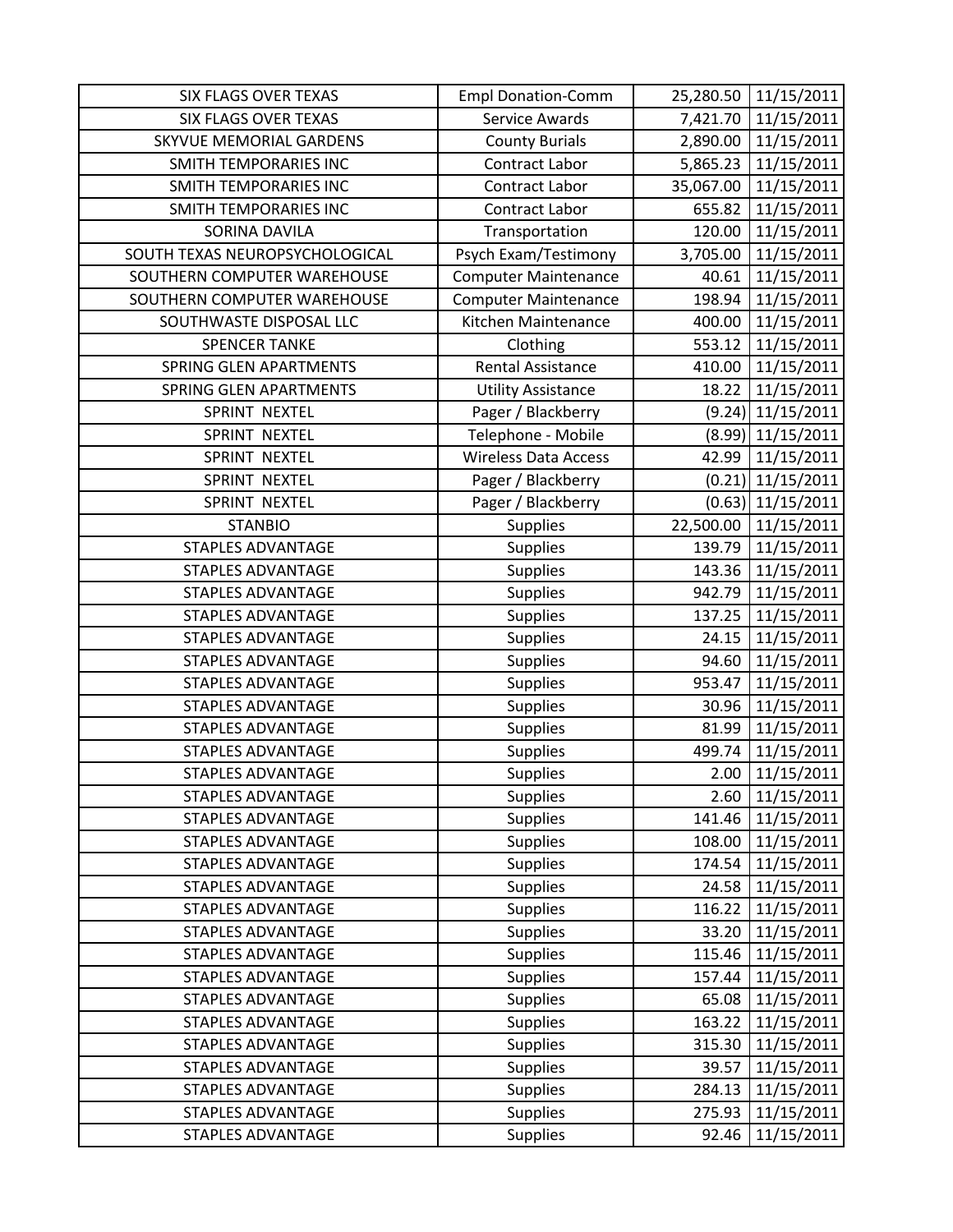| <b>STAPLES ADVANTAGE</b>            | <b>Supplies</b>             | 9.15       | 11/15/2011 |
|-------------------------------------|-----------------------------|------------|------------|
| <b>STAPLES ADVANTAGE</b>            | Supplies                    | 146.90     | 11/15/2011 |
| <b>STAPLES ADVANTAGE</b>            | Supplies                    | 31.11      | 11/15/2011 |
| <b>STAPLES ADVANTAGE</b>            | <b>Supplies</b>             | 23.60      | 11/15/2011 |
| <b>STAPLES ADVANTAGE</b>            | <b>Supplies</b>             | 41.08      | 11/15/2011 |
| <b>STAPLES ADVANTAGE</b>            | Supplies                    | 36.05      | 11/15/2011 |
| <b>STAPLES ADVANTAGE</b>            | Supplies                    | 36.97      | 11/15/2011 |
| <b>STAPLES ADVANTAGE</b>            | Supplies                    | 430.20     | 11/15/2011 |
| <b>STAPLES ADVANTAGE</b>            | <b>Computer Supplies</b>    | 346.43     | 11/15/2011 |
| <b>STAPLES ADVANTAGE</b>            | <b>Photo Processing</b>     | 37.60      | 11/15/2011 |
| <b>STAPLES ADVANTAGE</b>            | Lab Supplies                | 230.15     | 11/15/2011 |
| <b>STAPLES ADVANTAGE</b>            | Supplies                    | 31.94      | 11/15/2011 |
| <b>STAPLES ADVANTAGE</b>            | Supplies                    | 48.29      | 11/15/2011 |
| <b>STAPLES ADVANTAGE</b>            | <b>Supplies</b>             | 5.84       | 11/15/2011 |
| <b>STATON &amp; TAYLOR PC</b>       | <b>Counsel Fees-Courts</b>  | 250.00     | 11/15/2011 |
| <b>STATON &amp; TAYLOR PC</b>       | <b>Counsel Fees-Courts</b>  | 200.00     | 11/15/2011 |
| <b>STATON &amp; TAYLOR PC</b>       | <b>Counsel Fees-Courts</b>  | 250.00     | 11/15/2011 |
| <b>STATON &amp; TAYLOR PC</b>       | Counsel Fees-Juv            | 200.00     | 11/15/2011 |
| <b>STATON &amp; TAYLOR PC</b>       | Cnsl Fees-Juv Det&Tr        | 10,620.00  | 11/15/2011 |
| STEPHANIE PATTEN                    | <b>Counsel Fees-Courts</b>  | 125.00     | 11/15/2011 |
| <b>Steve A Chaney</b>               | Education                   | 839.84     | 11/15/2011 |
| <b>STEVE LUCAS</b>                  | Fuel                        | 29.04      | 11/15/2011 |
| STILETTO SPY&COMPANY INVESTIGATIONS | Investigative               | 3,000.00   | 11/15/2011 |
| <b>STREAM ENERGY</b>                | <b>Utility Allowance</b>    | 100.00     | 11/15/2011 |
| <b>STREAM ENERGY</b>                | <b>Utility Assistance</b>   | 1,265.60   | 11/15/2011 |
| STUART HOSE AND PIPE CO INC         | Parts and Supplies          | 92.40      | 11/15/2011 |
| SUNGARD PUBLIC SECTOR INC           | Non-Track Equipment         | 31,500.00  | 11/15/2011 |
| SUNSET POINTE HOUSING PARTNERSHIP L | <b>Rental Assistance</b>    | 1,750.00   | 11/15/2011 |
| SUNSET POINTE HOUSING PARTNERSHIP L | <b>Utility Assistance</b>   | 72.66      | 11/15/2011 |
| <b>SUSAN ELIZABETH DUESLER</b>      | <b>Counsel Fees-Courts</b>  | 350.00     | 11/15/2011 |
| <b>SUSAN ELIZABETH DUESLER</b>      | <b>Counsel Fees-Courts</b>  | 150.00     | 11/15/2011 |
| <b>SUSAN WRIGHT</b>                 | <b>Restitution Payable</b>  | 6.50       | 11/15/2011 |
| SYED AJAZ ANWAR                     | Rent Sub to L'Iords         | 391.00     | 11/15/2011 |
| SYSTEM ID WAREHOUSE                 | <b>Equipment Maint</b>      | 95.00      | 11/15/2011 |
| TU ELECTRIC                         | <b>Utility Allowance</b>    | 345.00     | 11/15/2011 |
| TAB PRODUCTS CO LLC                 | <b>Supplies</b>             | 15.00      | 11/15/2011 |
| TAB PRODUCTS CO LLC                 | <b>Medical Supplies</b>     | 203.25     | 11/15/2011 |
| TAD - TARRANT APPRAISAL DISTRICT    | <b>Tarr Appraisal Dist</b>  | 165,802.86 | 11/15/2011 |
| <b>TARA V KERSH</b>                 | Counsel Fees - CPS          | 100.00     | 11/15/2011 |
| <b>TARA V KERSH</b>                 | <b>Counsel Fees - CPS</b>   | 2,500.00   | 11/15/2011 |
| TARRANT CO TAX ASSESSOR COLLECTOR   | Trust - Constable 4         | 142.00     | 11/15/2011 |
| <b>TARRANT COUNTY ACCESS</b>        | <b>Professional Service</b> | 20.15      | 11/15/2011 |
| TARRANT COUNTY BAR ASSOC.           | Education                   | 95.00      | 11/15/2011 |
| TARRANT COUNTY BAR ASSOC.           | Education                   | 95.00      | 11/15/2011 |
| TARRANT COUNTY BAR ASSOC.           | Education                   | 95.00      | 11/15/2011 |
| TARRANT COUNTY BAR ASSOC.           | Education                   | 95.00      | 11/15/2011 |
| TARRANT COUNTY HOUSING PARTNERSHIP  | <b>Subrecipient Service</b> | 9,100.00   | 11/15/2011 |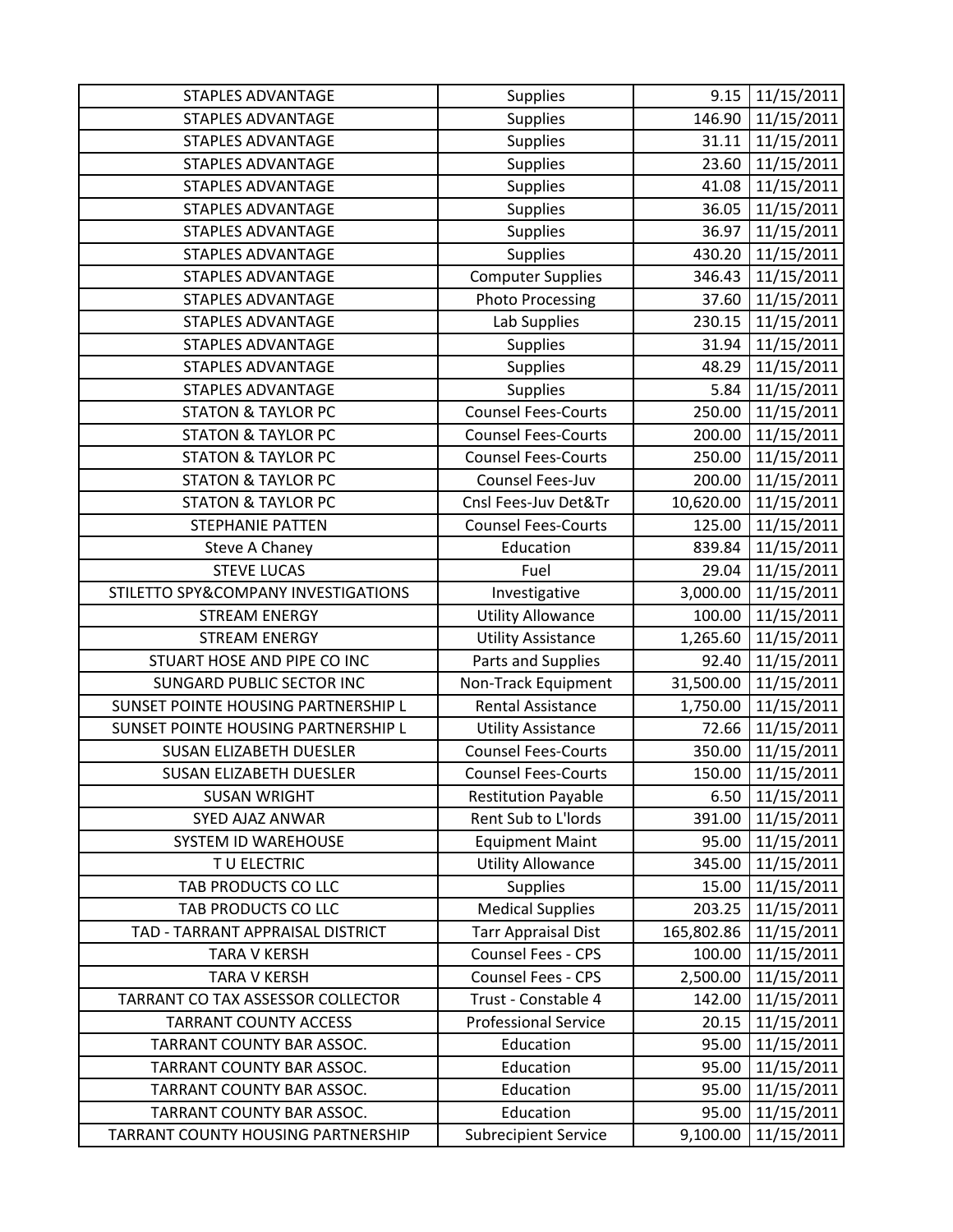| <b>TARRANT COUNTY SAMARITAN</b>          | <b>Subrecipient Service</b> | 35,935.15 | 11/15/2011 |
|------------------------------------------|-----------------------------|-----------|------------|
| <b>TARRANT COUNTY SHERIFF</b>            | Travel                      | 558.64    | 11/15/2011 |
| <b>TDCAA-TEXAS DISTRICT &amp; COUNTY</b> | Education                   | 275.00    | 11/15/2011 |
| TDI FLEET SERVICES                       | Central Garage Inv          | 159.67    | 11/15/2011 |
| <b>TEKSYSTEMS INC</b>                    | <b>Professional Service</b> | 4,320.00  | 11/15/2011 |
| <b>TERRI MOORE</b>                       | <b>Counsel Fees-Courts</b>  | 450.00    | 11/15/2011 |
| <b>TERRI MOORE</b>                       | <b>Counsel Fees-Courts</b>  | 1,000.00  | 11/15/2011 |
| <b>TERRY BARLOW</b>                      | <b>Counsel Fees-Courts</b>  | 200.00    | 11/15/2011 |
| <b>TERRY COOK</b>                        | Transportation              | 210.00    | 11/15/2011 |
| <b>TESSCO</b>                            | Central Garage Inv          | 114.52    | 11/15/2011 |
| TEXAS AIR SYSTEMS, INC                   | A/C Maint Contract          | 7.66      | 11/15/2011 |
| TEXAS AIR SYSTEMS, INC                   | A/C Maint Contract          | 240.16    | 11/15/2011 |
| <b>TEXAS ASSOCIATION OF ELECTIONS</b>    | Education                   | 150.00    | 11/15/2011 |
| <b>TEXAS ASSOCIATION OF ELECTIONS</b>    | Education                   | 150.00    | 11/15/2011 |
| <b>TEXAS ASSOCIATION OF ELECTIONS</b>    | Education                   | 150.00    | 11/15/2011 |
| <b>TEXAS CONFERENCE OF</b>               | <b>Dues</b>                 | 42,799.00 | 11/15/2011 |
| <b>TEXAS CONFERENCE OF</b>               | Education                   | 390.00    | 11/15/2011 |
| <b>TEXAS CORRECTIONS ASSOCIATION</b>     | Tuition C/room Train        | 135.00    | 11/15/2011 |
| TEXAS DEPT OF STATE HEALTH LOCKBOX       | <b>Building Maintenance</b> | 155.00    | 11/15/2011 |
| TEXAS DEPT OF STATE HEALTH LOCKBOX       | <b>Building Maintenance</b> | 57.00     | 11/15/2011 |
| TEXAS FIRE PROTECTION SPECL'ST           | <b>Building Maintenance</b> | 600.00    | 11/15/2011 |
| TEXAS FIRE PROTECTION SPECL'ST           | <b>Building Maintenance</b> | 255.00    | 11/15/2011 |
| TEXAS FIRE PROTECTION SPECL'ST           | <b>Building Maintenance</b> | 1,200.00  | 11/15/2011 |
| TEXAS FIRE PROTECTION SPECL'ST           | <b>Building Maintenance</b> | 600.00    | 11/15/2011 |
| TEXAS FIRE PROTECTION SPECL'ST           | <b>Building Maintenance</b> | 1,500.00  | 11/15/2011 |
| TEXAS HIGH SPEED RAIL AND                | Dues                        | 50,000.00 | 11/15/2011 |
| <b>TEXAS LEGISLATIVE SERVICE</b>         | TX Legislative Serv         | 381.88    | 11/15/2011 |
| TEXAS OVERHEAD DOOR CO                   | <b>Building Maintenance</b> | 555.00    | 11/15/2011 |
| <b>TEXAS POLICE ASSOCIATION</b>          | Education                   | 250.00    | 11/15/2011 |
| <b>TEXAS POLICE ASSOCIATION</b>          | Education                   | 250.00    | 11/15/2011 |
| <b>TEXAS POLICE ASSOCIATION</b>          | Education                   | 250.00    | 11/15/2011 |
| <b>TEXAS POWER LP</b>                    | <b>Utility Assistance</b>   | 375.52    | 11/15/2011 |
| <b>TEXAS TACTICAL POLICE OFFICERS</b>    | Education                   | 400.00    | 11/15/2011 |
| THANKSGIVING REALTY INC                  | Rent Sub to L'Iords         | 37.00     | 11/15/2011 |
| THE ABY MANUFACTURING GROUP INC          | Clothing                    | 411.88    | 11/15/2011 |
| THE CARRIAGES                            | <b>Rental Assistance</b>    | 450.00    | 11/15/2011 |
| THE DECKER LAW FIRM PC                   | Counsel Fees - CPS          | 895.00    | 11/15/2011 |
| THE HUSTON FIRM PC                       | <b>Counsel Fees-Courts</b>  | 300.00    | 11/15/2011 |
| THE HUSTON FIRM PC                       | <b>Counsel Fees-Courts</b>  | 9,330.00  | 11/15/2011 |
| THE HUSTON FIRM PC                       | <b>Counsel Fees-Courts</b>  | 600.00    | 11/15/2011 |
| THE HUSTON FIRM PC                       | Counsel Fees-Juv            | 300.00    | 11/15/2011 |
| THE LAKES OF WILLIAMSBERG                | HAP Reimb Port-in           | 305.00    | 11/15/2011 |
| THE LAW FIRM OF DAVID C JONES            | <b>Counsel Fees-Courts</b>  | 4,525.00  | 11/15/2011 |
| THE MULHOLLAND CO                        | <b>Supplies</b>             | 3.00      | 11/15/2011 |
| THE MULHOLLAND CO                        | <b>Supplies</b>             | 3.50      | 11/15/2011 |
| THE MULHOLLAND CO                        | <b>Supplies</b>             | 280.00    | 11/15/2011 |
| THE MULHOLLAND CO                        | <b>Supplies</b>             | 22.50     | 11/15/2011 |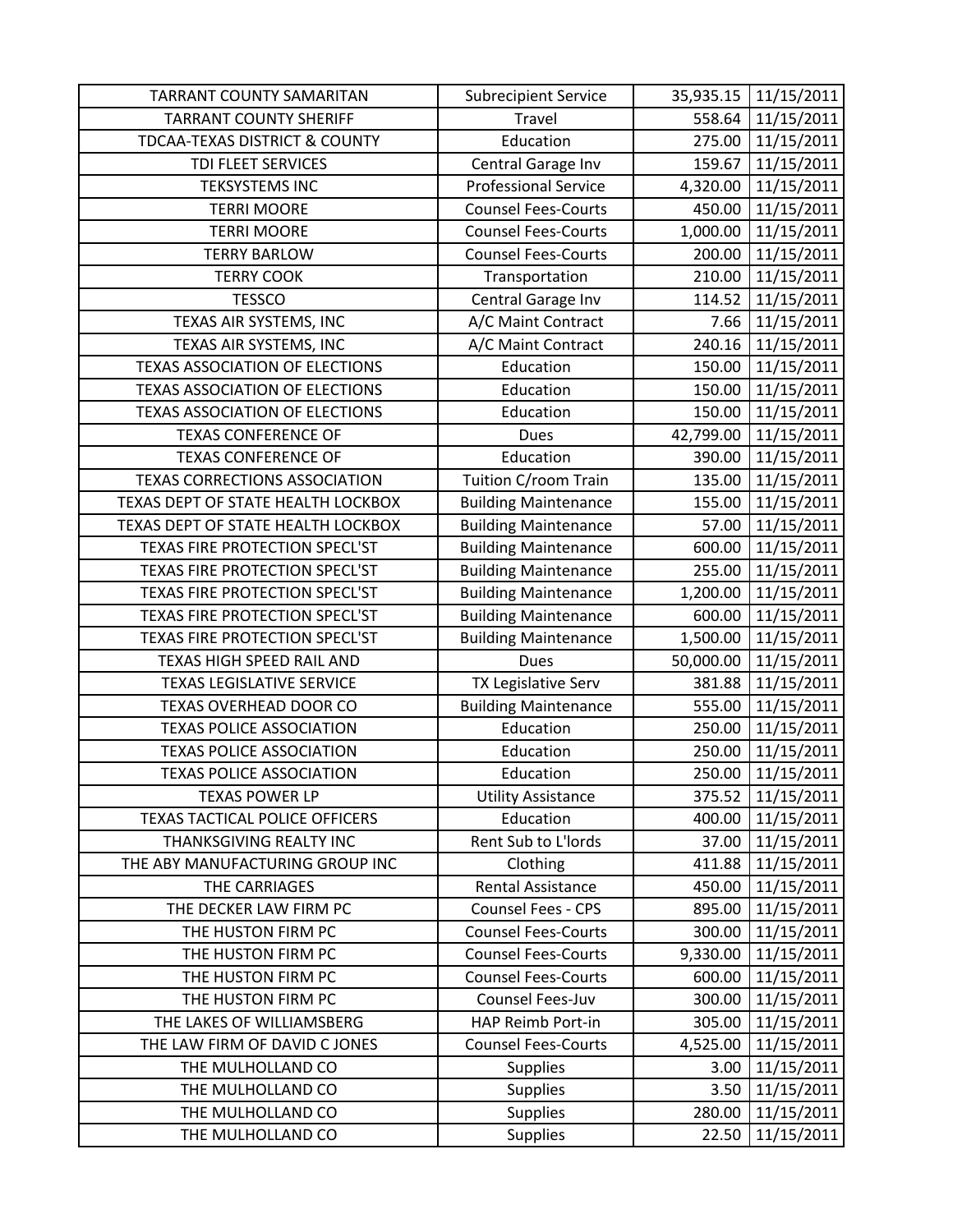| THE MULHOLLAND CO                 | Supplies                    | 141.00         | 11/15/2011 |
|-----------------------------------|-----------------------------|----------------|------------|
| THE MULHOLLAND CO                 | Supplies                    | 40.50          | 11/15/2011 |
| THE MULHOLLAND CO                 | Supplies                    | 31.50          | 11/15/2011 |
| THE SOURCE FOR PUBLICDATA LP      | <b>On-Line Service</b>      | 75.00          | 11/15/2011 |
| <b>THELMA MORIN</b>               | <b>Rental Assistance</b>    | 630.00         | 11/15/2011 |
| THERMO ELECTRON NORTH AMERICA LLC | <b>Moving Costs</b>         | 8,936.90       | 11/15/2011 |
| THOMPSON PUBLISHING GROUP         | Vendor AP                   | 388.07         | 11/15/2011 |
| THOMPSONS HARVESON & COLE         | <b>Other Payable</b>        | 990.00         | 11/15/2011 |
| THOMSON REUTERS TAX & ACCOUNTING  | Law Books                   | 8,562.54       | 11/15/2011 |
| <b>THYSSENKRUPP ELEVATOR</b>      | <b>Elevator Maintenance</b> | 2,296.61       | 11/15/2011 |
| <b>THYSSENKRUPP ELEVATOR</b>      | <b>Elevator Maintenance</b> | 784.30         | 11/15/2011 |
| <b>THYSSENKRUPP ELEVATOR</b>      | <b>Elevator Maintenance</b> | 3,827.71       | 11/15/2011 |
| <b>THYSSENKRUPP ELEVATOR</b>      | <b>Elevator Maintenance</b> | 878.78         | 11/15/2011 |
| <b>THYSSENKRUPP ELEVATOR</b>      | <b>Elevator Maintenance</b> | 14,853.42      | 11/15/2011 |
| TIC EXPRESS LLC                   | <b>Supplies</b>             | 69.78          | 11/15/2011 |
| TIC EXPRESS LLC                   | <b>Supplies</b>             | 88.00          | 11/15/2011 |
| <b>TIC EXPRESS LLC</b>            | <b>Computer Supplies</b>    | 196.00         | 11/15/2011 |
| <b>TIM MOORE</b>                  | <b>Counsel Fees-Courts</b>  | 300.00         | 11/15/2011 |
| <b>Timothy E Canas</b>            | Travel                      | 100.50         | 11/15/2011 |
| <b>Timothy E Canas</b>            | Education                   | 60.00          | 11/15/2011 |
| <b>TOG HOTEL PROPERTIES</b>       | Misc Receivable             | 462.64         | 11/15/2011 |
| <b>TOSHIBA BUSINESS SOLUTIONS</b> | <b>Equipment Maint</b>      | 460.00         | 11/15/2011 |
| <b>TOSHIBA BUSINESS SOLUTIONS</b> | <b>Equipment Maint</b>      | 149.78         | 11/15/2011 |
| <b>TOSHIBA BUSINESS SOLUTIONS</b> | <b>Equipment Maint</b>      | 2,760.00       | 11/15/2011 |
| TOWN OF LAKESIDE                  | Other Payable               | 478.75         | 11/15/2011 |
| TOWN OF TROPHY CLUB               | <b>Other Payable</b>        | 169.77         | 11/15/2011 |
| <b>TRACEY USHERWOOD</b>           | <b>Restitution Payable</b>  | 1.50           | 11/15/2011 |
| TRACI D WILKINSON PC              | Counsel Fees - CPS          | 150.00         | 11/15/2011 |
| <b>TRACIE KENAN</b>               | <b>Counsel Fees-Courts</b>  | 400.00         | 11/15/2011 |
| <b>TRACIE KENAN</b>               | <b>Counsel Fees-Courts</b>  | 1,075.00       | 11/15/2011 |
| <b>TRACY MATTINGLY</b>            | Advertis/Publicity          | 1,310.00       | 11/15/2011 |
| <b>TRANE COMPANY</b>              | A/C Maint Contract          | 5,052.00       | 11/15/2011 |
| TRANSTAR INDUSTRIES INC           | Central Garage Inv          | 746.00         | 11/15/2011 |
| <b>TRIPLENET PRICING LLC</b>      | <b>Supplies</b>             | 116.00         | 11/15/2011 |
| TRIPLENET PRICING LLC             | <b>Supplies</b>             | 116.00         | 11/15/2011 |
| <b>TRIPLENET PRICING LLC</b>      | <b>Supplies</b>             | 668.00         | 11/15/2011 |
| TRIPLENET PRICING LLC             | Supplies                    | 242.00         | 11/15/2011 |
| TRIPLENET PRICING LLC             | Supplies                    | 121.00         | 11/15/2011 |
| <b>TRIPLENET PRICING LLC</b>      | <b>Supplies</b>             | 699.95         | 11/15/2011 |
| TRIPLENET PRICING LLC             | <b>Supplies</b>             | $\overline{a}$ | 11/15/2011 |
| TRIPLENET PRICING LLC             | <b>Supplies</b>             | 874.20         | 11/15/2011 |
| <b>TRIPLENET PRICING LLC</b>      | <b>Supplies</b>             | 290.80         | 11/15/2011 |
| TRIPLENET PRICING LLC             | <b>Supplies</b>             | 127.30         | 11/15/2011 |
| TRIPLENET PRICING LLC             | <b>Supplies</b>             | 486.00         | 11/15/2011 |
| TRIPLENET PRICING LLC             | Supplies                    | 381.90         | 11/15/2011 |
| TRIPLENET PRICING LLC             | <b>Supplies</b>             | 954.75         | 11/15/2011 |
| TRIPLENET PRICING LLC             | <b>Supplies</b>             | 212.20         | 11/15/2011 |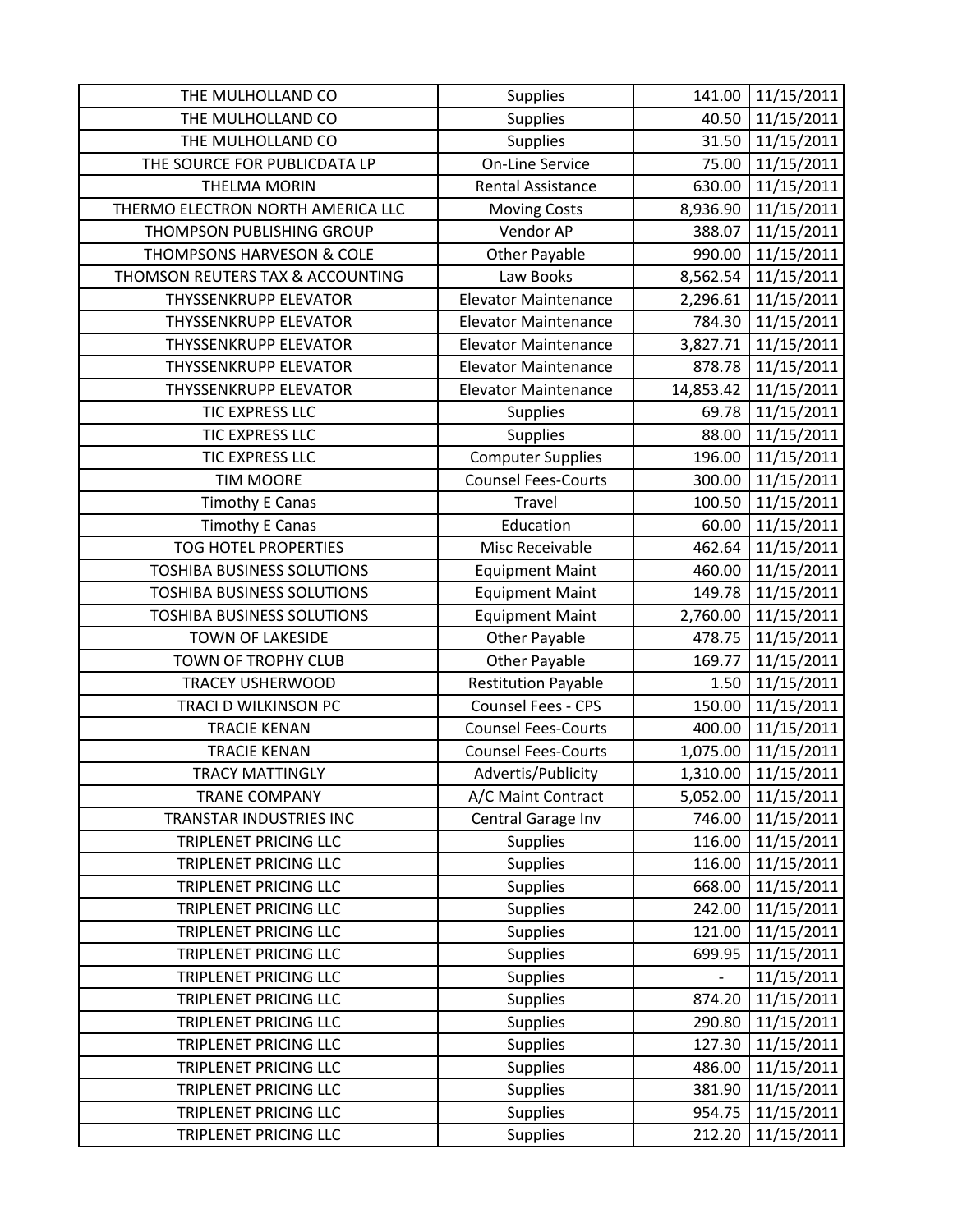| <b>TRIPLENET PRICING LLC</b>        | <b>Supplies</b>             | 506.60     | 11/15/2011 |
|-------------------------------------|-----------------------------|------------|------------|
| <b>TRIPLENET PRICING LLC</b>        | <b>Supplies</b>             | 12.58      | 11/15/2011 |
| TROPHY CLUB MUD NO. 1               | <b>Other Payable</b>        | 169.77     | 11/15/2011 |
| <b>TRUGREEN CHEMLAWN</b>            | Landscaping Expense         | 178.00     | 11/15/2011 |
| <b>TRUGREEN CHEMLAWN</b>            | Landscaping Expense         | 136.00     | 11/15/2011 |
| TRUGREEN CHEMLAWN                   | Landscaping Expense         | 195.00     | 11/15/2011 |
| <b>TURNER SERVICE</b>               | <b>Equipment Maint</b>      | 3,540.00   | 11/15/2011 |
| TXI OPERATIONS, LP (NT)             | <b>Base Stab Materials</b>  | 6,699.85   | 11/15/2011 |
| TXU ELECTRIC COMPANY                | <b>Utility Assistance</b>   | 2,276.17   | 11/15/2011 |
| TXU ELECTRIC COMPANY                | <b>Utility Assistance</b>   | 1,330.76   | 11/15/2011 |
| <b>U S POSTMASTER</b>               | Postage                     | 275,000.00 | 11/15/2011 |
| <b>U S POSTMASTER</b>               | Postage                     | 35,000.00  | 11/15/2011 |
| <b>U S POSTMASTER</b>               | Postage                     | 1,320.00   | 11/15/2011 |
| <b>ULINE INC</b>                    | <b>Supplies</b>             | 820.55     | 11/15/2011 |
| <b>UNION GOSPEL MISSION</b>         | <b>Rental Assistance</b>    | 733.00     | 11/15/2011 |
| UNITED HEALTHCARE INSURANCE COMPANY | <b>Medical Admn Fees</b>    | 180,346.28 | 11/15/2011 |
| UNITED HEALTHCARE INSURANCE COMPANY | <b>Medical Admn Fees</b>    | 13,160.96  | 11/15/2011 |
| UNITED PROCUREMENT                  | <b>Building Maintenance</b> | 1,062.56   | 11/15/2011 |
| UNITED PROCUREMENT                  | <b>Building Maintenance</b> | 341.22     | 11/15/2011 |
| UNITED SITE SERVICES                | <b>Building Maintenance</b> | 105.76     | 11/15/2011 |
| UNIVERSITY OF NORTH TEXAS HEALTH    | <b>Professional Service</b> | 515.00     | 11/15/2011 |
| UNIVERSITY OF NORTH TX HLTH SC      | <b>Medical Services</b>     | 59.73      | 11/15/2011 |
| UPS/UNITED PARCEL SERVICE           | Postage                     | 200.01     | 11/15/2011 |
| UPS/UNITED PARCEL SERVICE           | Postage                     | 206.85     | 11/15/2011 |
| UPS/UNITED PARCEL SERVICE           | Postage                     | 10.50      | 11/15/2011 |
| US DIAGNOSTICS INC                  | Lab Supplies                | 15,825.00  | 11/15/2011 |
| V A DAVIS                           | HAP Reimb Port-in           | 2,443.00   | 11/15/2011 |
| VANESSA M JORDAN                    | <b>Counsel Fees-Courts</b>  | 100.00     | 11/15/2011 |
| VETERINARY CENTERS OF AMERICA LP    | Canine Expense              | 222.17     | 11/15/2011 |
| <b>VICKI E WILEY</b>                | <b>Counsel Fees-Courts</b>  | 160.00     | 11/15/2011 |
| <b>VICKI E WILEY</b>                | Counsel Fees-Juv            | 100.00     | 11/15/2011 |
| VIENSONG MINO PHANYANOOVONG         | <b>Restitution Payable</b>  | 12.50      | 11/15/2011 |
| <b>VIJAY K CHAWLA</b>               | Rent Sub to L'Iords         | 2,368.00   | 11/15/2011 |
| <b>VIJAY K CHAWLA</b>               | <b>Rental Assistance</b>    | 536.00     | 11/15/2011 |
| VILLAS OF EASTWOOD TERRACE LLC      | Rent Sub to L'Iords         | 615.00     | 11/15/2011 |
| <b>VIRGINIA HITCHCOCK</b>           | <b>Restitution Payable</b>  | 60.00      | 11/15/2011 |
| <b>VOLUNTEERS OF AMERICA</b>        | <b>Subrecipient Service</b> | 8,402.88   | 11/15/2011 |
| <b>VWR SCIENTIFIC PRODUCTS</b>      | Lab Supplies                | 12.62      | 11/15/2011 |
| <b>VWR SCIENTIFIC PRODUCTS</b>      | <b>Medical Supplies</b>     | 899.05     | 11/15/2011 |
| <b>WALDEN'S</b>                     | <b>Building Maintenance</b> | 204.14     | 11/15/2011 |
| WALMART #1801                       | Food/Hygiene Assist         | 15.00      | 11/15/2011 |
| WALNUT CREEK COUNTRY CLUB           | <b>Restitution Payable</b>  | 100.00     | 11/15/2011 |
| WALT A CLEVELAND                    | <b>Counsel Fees-Courts</b>  | 1,600.00   | 11/15/2011 |
| WALT A CLEVELAND                    | <b>Counsel Fees-Courts</b>  | 200.00     | 11/15/2011 |
| <b>WARREN ST JOHN</b>               | <b>Counsel Fees-Courts</b>  | 500.00     | 11/15/2011 |
| <b>WARREN ST JOHN</b>               | <b>Counsel Fees-Courts</b>  | 100.00     | 11/15/2011 |
| <b>WENDY COVEY</b>                  | <b>Restitution Payable</b>  | 1.50       | 11/15/2011 |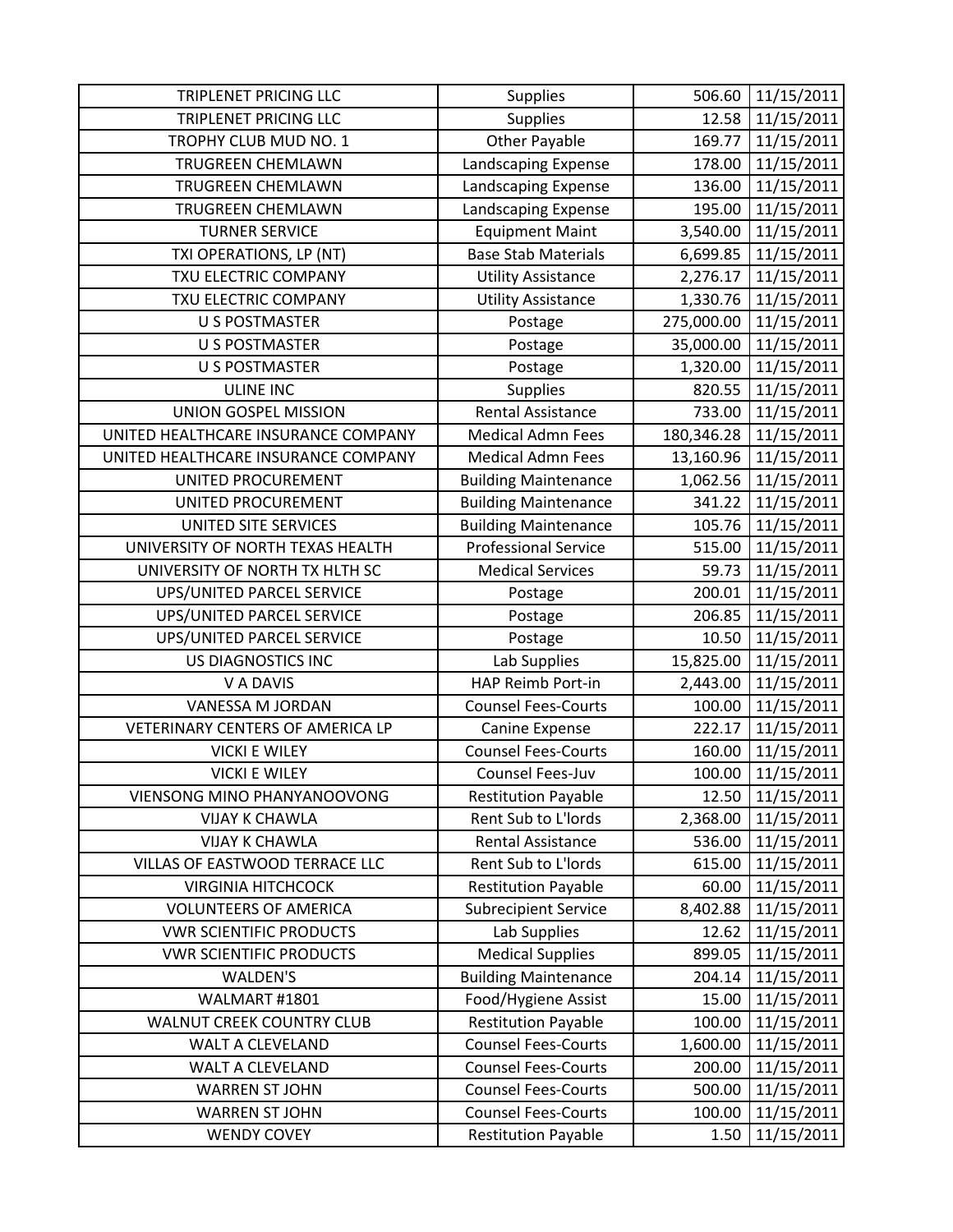| WEST SIDE LANDFILL WM                    | <b>Disposal Service</b>     | 109.02   | 11/15/2011 |
|------------------------------------------|-----------------------------|----------|------------|
| WESTERN-BRW PAPER CO INC                 | <b>Supplies</b>             | 730.00   | 11/15/2011 |
| <b>WESTERN-BRW PAPER CO INC</b>          | <b>Graphics Inventory</b>   | 3,781.11 | 11/15/2011 |
| <b>WESTERN-BRW PAPER CO INC</b>          | <b>Supplies</b>             | 730.00   | 11/15/2011 |
| <b>WESTERN-BRW PAPER CO INC</b>          | <b>Supplies</b>             | 730.00   | 11/15/2011 |
| <b>WESTERN-BRW PAPER CO INC</b>          | <b>Supplies</b>             | 725.00   | 11/15/2011 |
| WESTERN-BRW PAPER CO INC                 | <b>Supplies</b>             | 464.00   | 11/15/2011 |
| WESTERN-BRW PAPER CO INC                 | <b>Supplies</b>             | 391.00   | 11/15/2011 |
| <b>WESTERN-BRW PAPER CO INC</b>          | <b>Supplies</b>             | 313.20   | 11/15/2011 |
| <b>WESTERN-BRW PAPER CO INC</b>          | Supplies                    | 1,460.00 | 11/15/2011 |
| WHITE SETTLEMENT INDEPENDENT             | <b>Other Payable</b>        | 394.53   | 11/15/2011 |
| <b>WILBARGER COUNTY CLERK</b>            | <b>Crim Crt Mental Comp</b> | 685.00   | 11/15/2011 |
| <b>WILLIAM BARRY NORMAN</b>              | Psych Exam/Testimony        | 1,200.00 | 11/15/2011 |
| <b>WILLIAM BRIAN GOZA</b>                | <b>Counsel Fees-Courts</b>  | 500.00   | 11/15/2011 |
| WILLIAM H BILL RAY PC                    | <b>Counsel Fees-Courts</b>  | 237.50   | 11/15/2011 |
| WILLIAM H BILL RAY PC                    | <b>Counsel Fees-Courts</b>  | 75.00    | 11/15/2011 |
| WILLIAM H BILL RAY PC                    | <b>Counsel Fees-Courts</b>  | 1,350.00 | 11/15/2011 |
| WILLIAM H BILL RAY PC                    | <b>Counsel Fees-Courts</b>  | 1,250.00 | 11/15/2011 |
| WILLIAM MICHAEL HARBER JR                | <b>Counsel Fees-Courts</b>  | 100.00   | 11/15/2011 |
| WILSON PROJECT MANAGEMENT LLC            | Non-Track Equipment         | 3,274.80 | 11/15/2011 |
| <b>WOLTERS KLUWER LAW &amp; BUSINESS</b> | Law Books                   | 260.98   | 11/15/2011 |
| WOOD & ASSOCIATES POLYGRAPH SERVICE      | <b>Professional Service</b> | 725.00   | 11/15/2011 |
| WOOD & ASSOCIATES POLYGRAPH SERVICE      | <b>Professional Service</b> | 400.00   | 11/15/2011 |
| <b>WOODMONT APARTMENTS LP</b>            | Rent Sub to L'Iords         | 599.00   | 11/15/2011 |
| WS NRB INCORPORATED 80                   | Rent Sub to L'Iords         | 86.00    | 11/15/2011 |
| <b>XEROX CORPORATION SERVICE</b>         | <b>Equipment Maint</b>      | 44.58    | 11/15/2011 |
| YMCA OF METROPOLITAN FORT WORTH          | <b>Subrecipient Service</b> | 847.21   | 11/15/2011 |

## **COMMISSIONERS' REPORT OF CLAIMS ‐ Addendum FOR THE WEEK ENDING ‐ November 15, 2011**

| <b>Vendor Name</b>               | <b>Item Description</b>       | <b>Paid Amount</b> | <b>Check Date</b> |
|----------------------------------|-------------------------------|--------------------|-------------------|
| Akzo Nobel Paints LLC            | <b>Support Service Supply</b> | 184.56             | 11/15/2011        |
| Alice Whitten                    | 5006 Chapter 13 Levy          | 4,063.56           | 11/15/2011        |
| Ambit Energy LLC                 | Port HAP Port-out             | 29.00              | 11/15/2011        |
| Arkansas Office of Child         | Child Support                 | 201.23             | 11/15/2011        |
| <b>Automated Collection Serv</b> | 5002 Student Loan Levy        | 230.57             | 11/15/2011        |
| Bakutis, McCully & Sawyer PC     | <b>Counsel Fees-Probate</b>   | 4,000.00           | 11/15/2011        |
| CLEAT                            | <b>Union Dues</b>             | 5,904.00           | 11/15/2011        |
| California Sdu                   | Child Support                 | 119.07             | 11/15/2011        |
| Chapter 13 Trustee               | 5006 Chapter 13 Levy          | 534.25             | 11/15/2011        |
| Clear Health Inc                 | Software Maintenance          | 32,960.00          | 11/15/2011        |
| Delta Dental Insurance Co        | <b>Dental Claims</b>          | 11,981.70          | 11/15/2011        |
| Delta Dental Insurance Co        | <b>Dental Claims</b>          | 6,119.30           | 11/15/2011        |
| Delta Management Associat        | 5002 Student Loan Levy        | 128.03             | 11/15/2011        |
| Dept of Information Resources    | Lab Equip Mainten             | 221.86             | 11/15/2011        |
| <b>Express-Scripts</b>           | Drug Claims-AC & CO           | 508,892.68         | 11/15/2011        |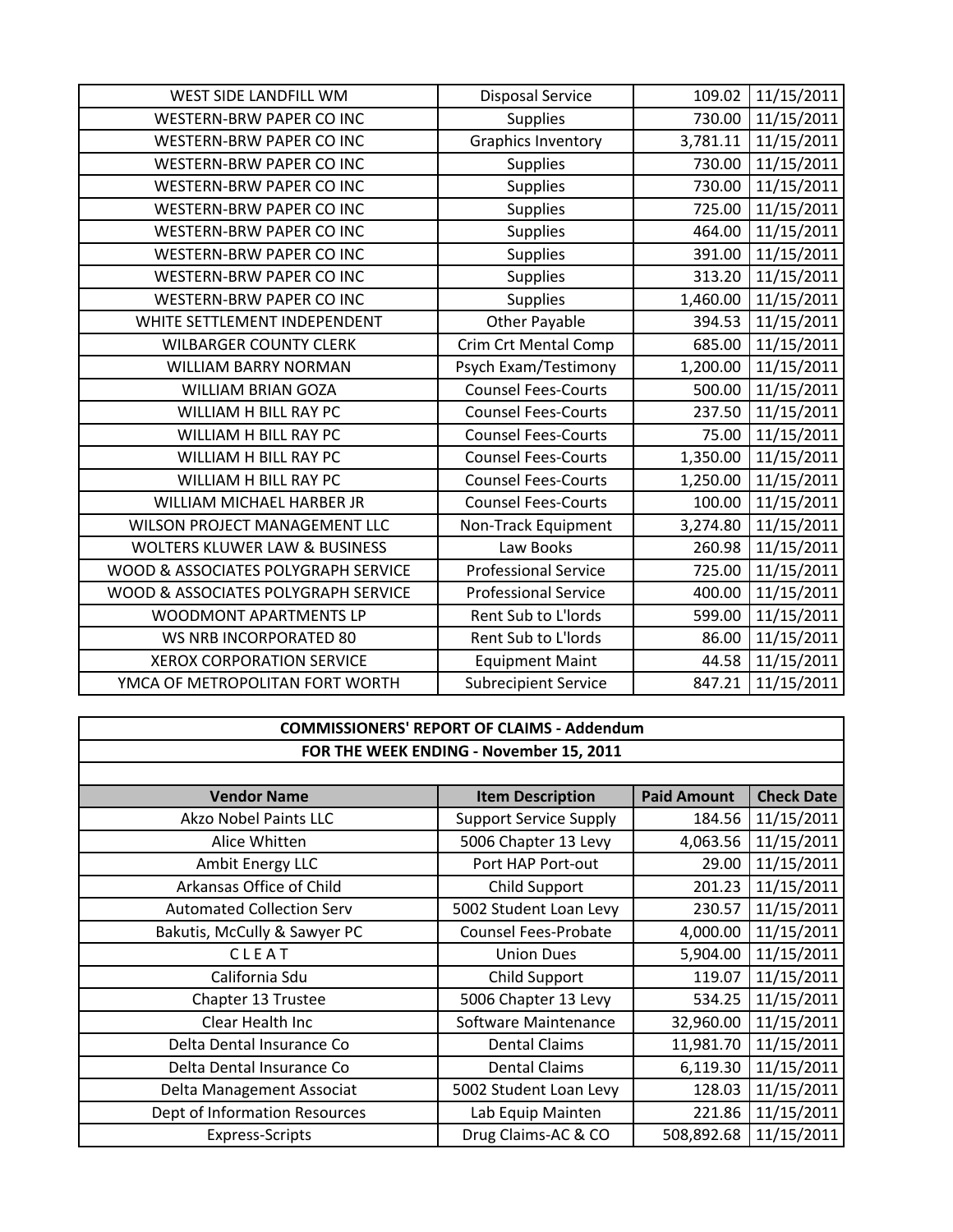| <b>Express-Scripts</b>                   | Drug Claims-RT              | 100,511.52    | 11/15/2011 |
|------------------------------------------|-----------------------------|---------------|------------|
| Florida, State of, Disbur                | <b>Child Support</b>        | 64.38         | 11/15/2011 |
| <b>Fraternal Order of Police</b>         | <b>Union Dues</b>           | 1,800.00      | 11/15/2011 |
| <b>GC Services LP</b>                    | 5002 Student Loan Levy      | 241.15        | 11/15/2011 |
| Gilbane Building Co                      | Retainage                   | (108, 849.00) | 11/15/2011 |
| Gilbane Building Co                      | <b>Professional Service</b> | 2,326,388.51  | 11/15/2011 |
| Healthsmart                              | Medical Claims - AC & CO    | 7.85          | 11/15/2011 |
| Healthsmart                              | <b>Medical Claims - RT</b>  | 820.77        | 11/15/2011 |
| HUD, US Dept of                          | HUD 5007 Garnishment        | 75.00         | 11/15/2011 |
| <b>IBM Corporation</b>                   | Software Maintenance        | 7,227.00      | 11/15/2011 |
| <b>Internal Revenue Service</b>          | 5001 Tax Levy               | 2,386.21      | 11/15/2011 |
| <b>IRS FICA EE</b>                       | FICA-Employee               | 324,488.02    | 11/15/2011 |
| <b>IRS FICA ER</b>                       | FICA-Employer               | 479,005.32    | 11/15/2011 |
| <b>IRS FIT</b>                           | FIT Withholding             | 903,546.36    | 11/15/2011 |
| IRS MED EE                               | Medicare-Employee           | 115,975.88    | 11/15/2011 |
| <b>IRS MED ER</b>                        | Medicare-Employer           | 115,975.88    | 11/15/2011 |
| John Harding                             | <b>Counsel Fees-Courts</b>  | 500.00        | 11/15/2011 |
| John Harding                             | <b>Counsel Fees-Courts</b>  | 700.00        | 11/15/2011 |
| Lauren Graham & Associates PLLC          | <b>Counsel Fees-Courts</b>  | 200.00        | 11/15/2011 |
| Lauren Graham & Associates PLLC          | <b>Counsel Fees-Courts</b>  | 175.00        | 11/15/2011 |
| Lauren Graham & Associates PLLC          | <b>Counsel Fees-Courts</b>  | 200.00        | 11/15/2011 |
| Lauren Graham & Associates PLLC          | <b>Counsel Fees-Courts</b>  | 275.00        | 11/15/2011 |
| Lincoln Financial Group                  | Deferred Comp               | 12,801.97     | 11/15/2011 |
| Louisiana Department of S                | <b>Child Support</b>        | 79.48         | 11/15/2011 |
| Metropolitan Life                        | Metlife                     | 16,962.01     | 11/15/2011 |
| Michigan State Disburseme                | Child Support               | 278.39        | 11/15/2011 |
| <b>Missouri Family Support P</b>         | <b>Child Support</b>        | 367.84        | 11/15/2011 |
| Nationwide Retirement Sol                | Deferred Comp               | 89,786.25     | 11/15/2011 |
| <b>NCO Financial Systems Inc</b>         | 5002 Student Loan Levy      | 666.78        | 11/15/2011 |
| North Dakota Sdu                         | <b>Child Support</b>        | 281.54        | 11/15/2011 |
| Oklahoma Guaranteed Stude                | 5002 Student Loan Levy      | 218.90        | 11/15/2011 |
| Paulette Williams                        | Williams 5007 Garnishment   | 303.54        | 11/15/2011 |
| PayFlex                                  | Dependent Care              | 3,976.64      | 11/15/2011 |
| PayFlex                                  | Medical                     | 29,627.52     | 11/15/2011 |
| Pennsylvania-HEAA                        | 5002 Student Loan Levy      | 501.10        | 11/15/2011 |
| Pioneer Credit Recovery I                | 5002 Student Loan Levy      | 144.01        | 11/15/2011 |
| Police & Firefighters Ins                | <b>Union Dues</b>           | 17,474.98     | 11/15/2011 |
| <b>Scotia Consulting Inc</b>             | Software Maintenance        | 43,900.00     | 11/15/2011 |
| Social Security Admin Lev                | SSA 5007 Garnishment        | 25.00         | 11/15/2011 |
| Tarrant Co. P/R Acct                     | <b>Payroll Transfers</b>    | 5,786,237.97  | 11/15/2011 |
| <b>Tarrant County Child Supp</b>         | <b>Child Support</b>        | 144.92        | 11/15/2011 |
| <b>Tarrant County Deputy She</b>         | <b>Union Dues</b>           | 1,460.50      | 11/15/2011 |
| Tennesse Child Support Re                | Child Support               | 212.30        | 11/15/2011 |
| Texas Child Support Disbu                | <b>Child Support</b>        | 40,685.46     | 11/15/2011 |
| <b>Texas Comptroller of Public Accts</b> | Sales Tax - Law Library     | 172.01        | 11/15/2011 |
| <b>Texas Comptroller of Public Accts</b> | Sales Tax - Auction Sales   | 818.65        | 11/15/2011 |
| <b>Texas Comptroller of Public Accts</b> | Sales Tax - Parking         | 4,192.82      | 11/15/2011 |